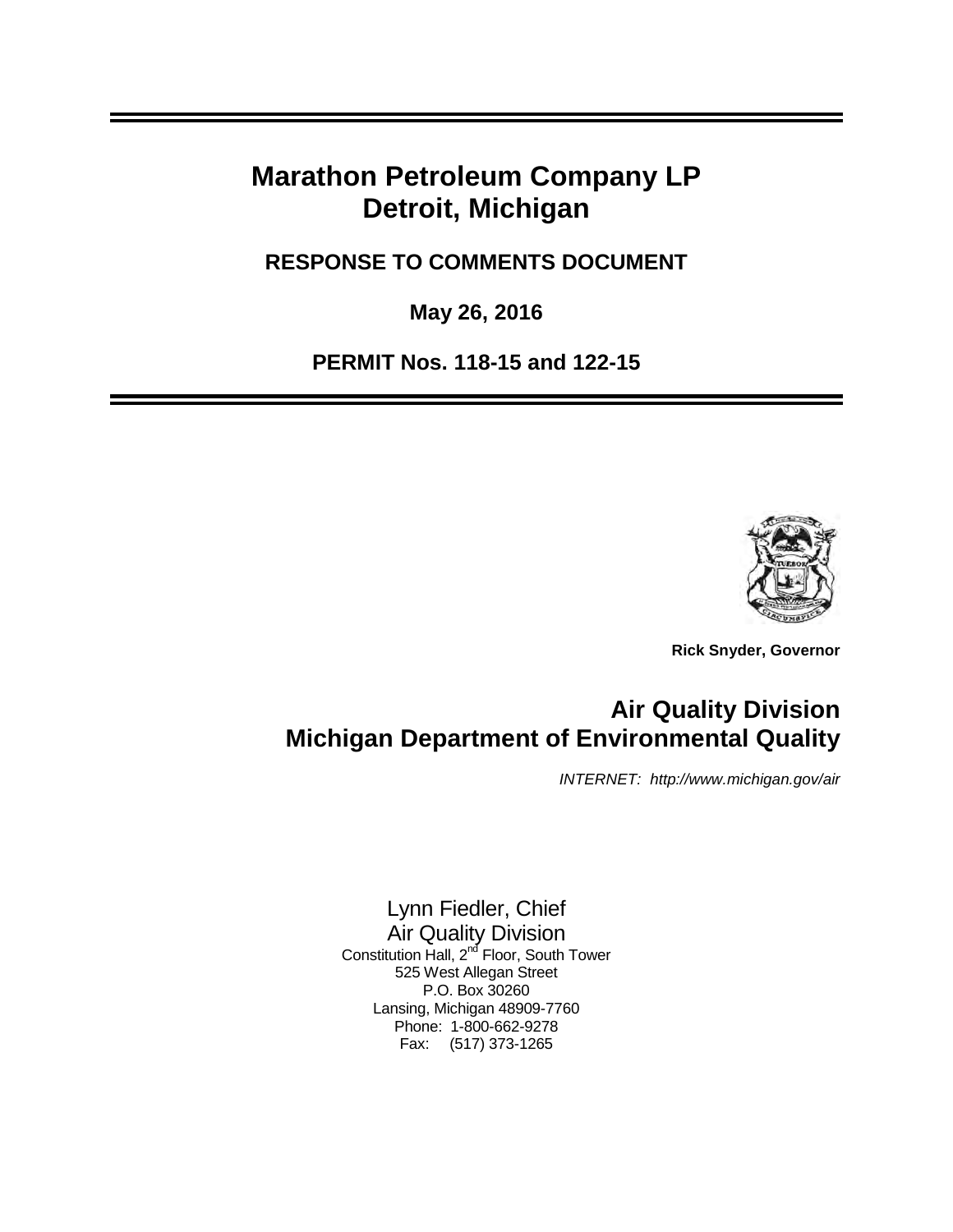# **Table of Contents**

| <b>Section</b> | Page |
|----------------|------|
|                |      |
|                |      |
|                |      |
|                |      |
|                |      |
|                |      |
|                |      |
|                |      |
|                |      |
|                |      |
|                |      |
|                |      |
|                |      |
|                |      |
|                |      |
|                |      |
|                |      |
|                |      |
|                |      |
|                |      |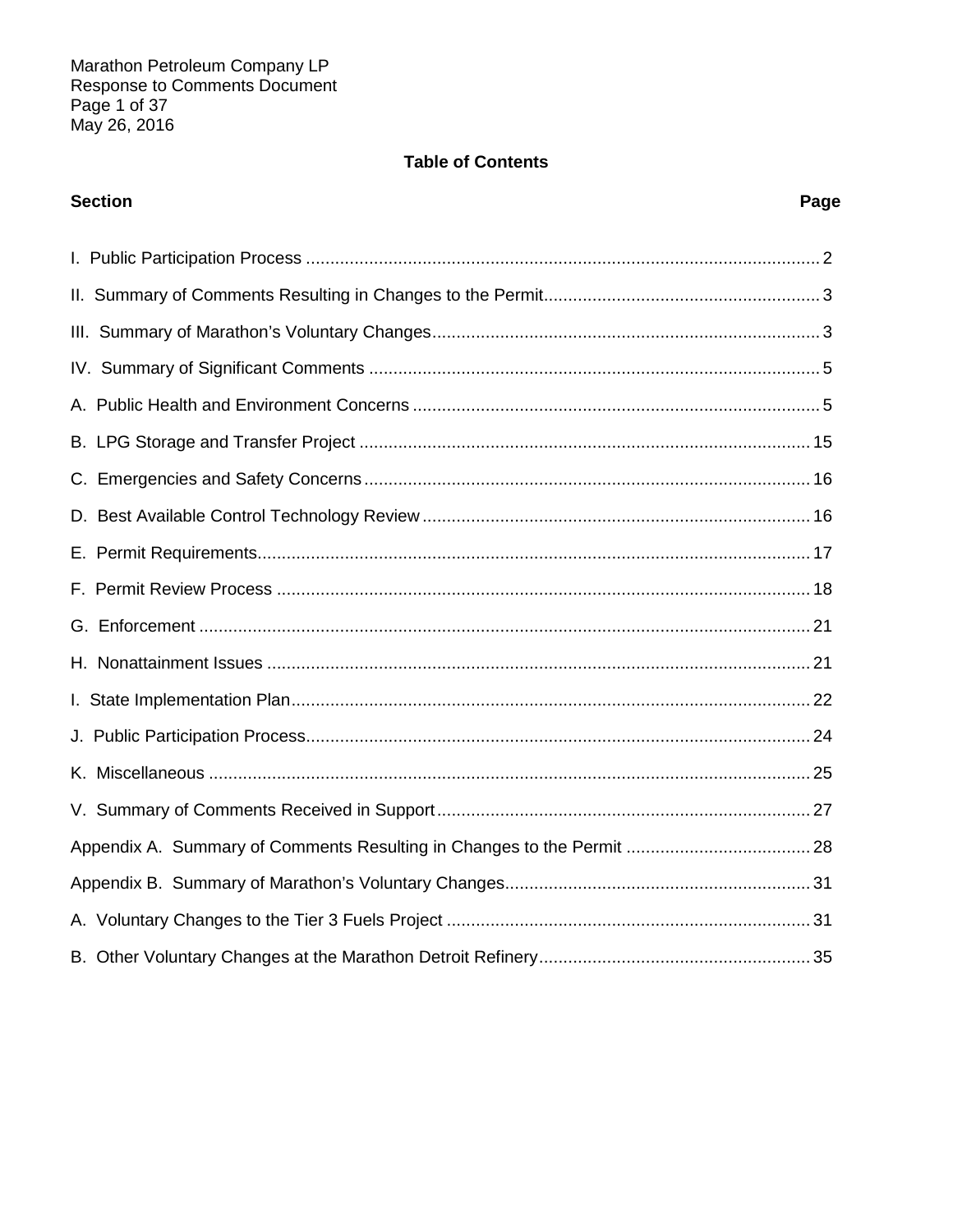Marathon Petroleum Company LP Response to Comments Document Page 2 of 37 May 26, 2016

### **I. PUBLIC PARTICIPATION PROCESS**

 Permit to Install (PTI) application No. 118-15 is for the installation and operation of a gasoil hydrotreater (GOHT) feed heater and a GOHT reactor, and is referred to as the "Tier 3 Fuels Project", and PTI application No. 122-15 is for the installation and operation of eight liquefied petroleum gas (LPG) storage tanks and an LPG railcar load rack, and is referred to as the "LPG Storage and Transfer Project". The equipment in these applications is to be installed at Marathon Petroleum Company LP's (Marathon) Detroit Refinery, located at 1300 South Fort Street, Detroit, Michigan. The public participation process involved providing information for public review including a Fact Sheet, proposed permit terms and conditions, a public comment period, a public hearing, and the receipt of written and verbal public comments on staff's analysis of the applications and the proposed permits.

 On November 18, 2015, copies of the Notice of Air Pollution Comment Period and Public Hearing, the Fact Sheet, and the draft terms and conditions were placed on the Michigan Department of Environmental Quality (MDEQ), Air Quality Division Home Page [\(http://www.michigan.gov/air\). A](http://www.michigan.gov/air)lso on that date, the MDEQ sent approximately 280 letters and e-mails to persons who had previously expressed interest via letter and had provided a complete address, including the Director of the Detroit Health Department, the Mayor of Detroit, the Wayne County Clerk's office, and several Wayne County Commissioners. Anyone who would like to be added to the MDEQ mailing list for the Marathon Detroit Refinery may do so by contacting the MDEQ at 517-284-6793.

In addition, a notice announcing the public comment period and public hearing was placed in the Michigan Chronicle. The MDEQ also placed information about the public comment period and public hearing in the November 30, 2015 MDEQ Environmental Calendar. The notice provided pertinent information regarding the proposed actions; the locations of available information; a telephone number to request additional information; the date, time, and location of the public hearing; the closing date of the public comment period; and the address where written comments were being received. The notice also requested that individuals needing special assistance contact the MDEQ. The MDEQ did not receive any requests for special assistance regarding a language barrier beyond a request for an extension of the public comment period.

 The public hearing was held on January 6, 2016, in the Auditorium at the River Rouge High School, 1460 West Coolidge Highway, River Rouge, Michigan, a location near the Marathon Detroit Refinery. The hearing began at approximately 7:07 PM with Ms. Barb Rosenbaum as the Hearings Officer and Ms. Lynn Fiedler as the decision maker. Only comments on the proposed permit actions were received. In addition, staff of the MDEQ was available outside the auditorium to answer any questions. Approximately 300 people were in attendance at the Public Hearing with 58 providing verbal comments. The public hearing concluded at approximately 11:15 PM. A total of approximately 3,900 written comments were received during the public comment period.

 The MDEQ accounted for the holiday season by having a public comment period longer than the required 30 days. The public comment period was originally scheduled to last for 50 days, ending on January 6, 2016. Multiple requests to extend the public comment period were received. In response, the MDEQ extended the public comment period for an additional 23 days. The public comment period ended at 5:00 PM on January 29, 2016. Construction cannot commence unless the permit application is approved.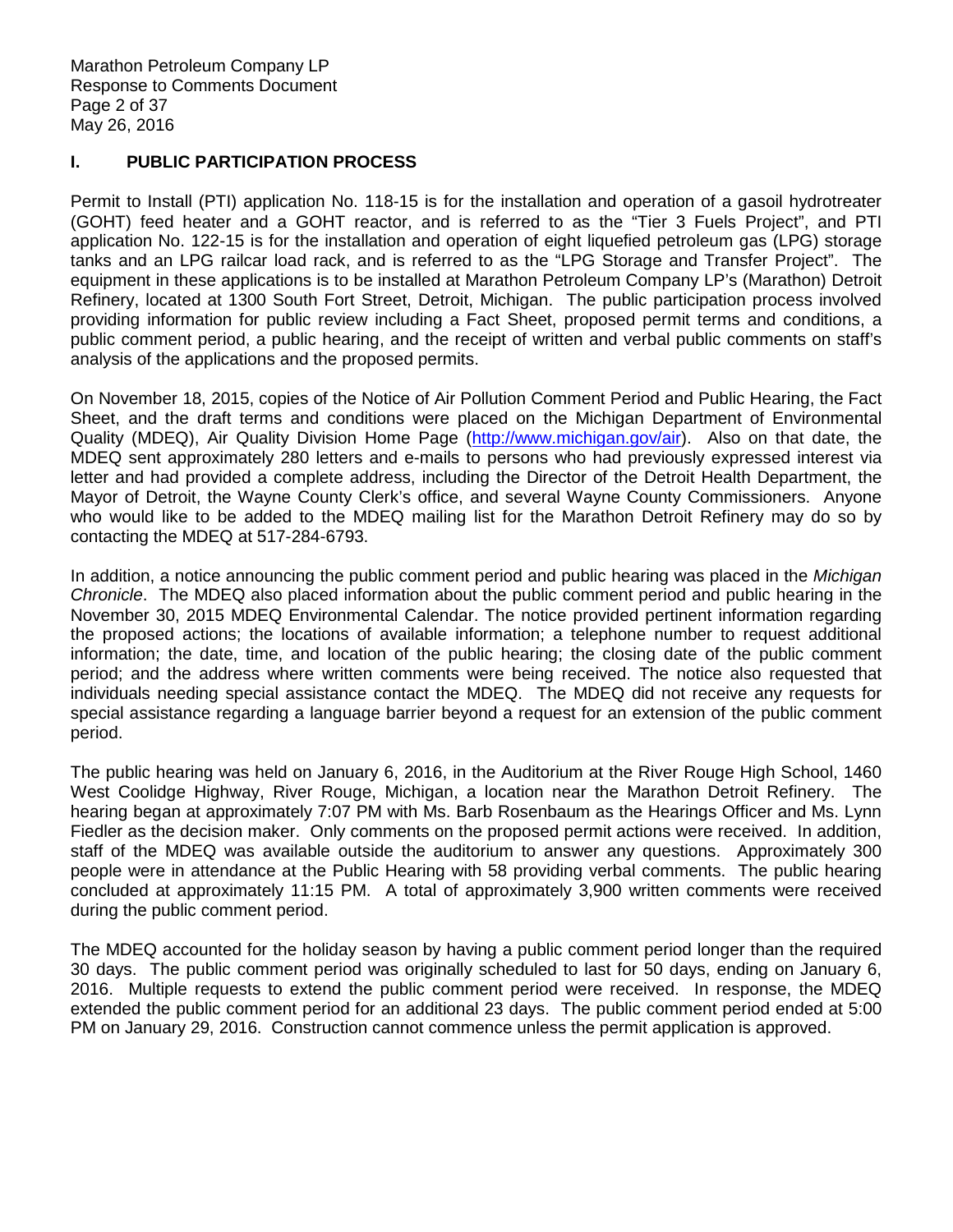# **II. SUMMARY OF COMMENTS RESULTING IN CHANGES TO THE PERMIT**

 Based on the comments received during the public comment period and at the public hearing, the MDEQ made several changes to the permit conditions, including the following:

- • Marathon is required to remove the 16 existing LPG tanks from service after the new LPG tanks have been placed into service.
- heater is limited and Marathon is required to monitor it. The total reduced sulfur (TRS) content of the refinery fuel gas burned in the new GOHT charge
- • Marathon is required to test the volatile organic compound (VOC) emission from the new GOHT charge heater.

 More details on the comments that resulted in changes to the permit conditions, the MDEQ's responses to those comments, and the changes that were made to the conditions can be found in Appendix A.

# **III. SUMMARY OF MARATHON'S VOLUNTARY CHANGES**

 In response to the public comments that were submitted during the public comment period and at the public hearing, the MDEQ asked Marathon to evaluate possible reductions in sulfur dioxide (SO<sub>2</sub>) emissions from the Tier 3 Fuels Project and/or the facility. In response, Marathon proposed several voluntary changes to the Tier 3 Fuels Project and several other voluntary changes at the Detroit Refinery. These changes result in an overall decrease in  $SO_2$ , oxides of nitrogen (NOx), hydrogen sulfide (H<sub>2</sub>S), and sulfuric acid mist  $(H_2SO_4)$  emissions from the facility after the Tier 3 Fuels Project is implemented. Proposed levels of other pollutant emissions have also been revised downward, including carbon monoxide (CO), particulate matter (PM), particulate matter equal to or less than 10 microns in diameter (PM10), and particulate matter equal to or less than 2.5 microns in diameter (PM2.5). In addition, Marathon has reduced the overall amount of  $SO<sub>2</sub>$  the facility is allowed to emit. These voluntary changes are not required to comply with state and federal rules and regulations, but have been included as enforceable requirements in the final permit conditions. These changes will be completed before the new GOHT charge heater or the new GOHT reactor begin operation. Table 1 summarizes the emissions reductions from Marathon's voluntary changes and also provides Marathon's reported emissions for 2014 for reference.

| (All values in tons per year (tpy)) |                        |                            |                               |  |  |
|-------------------------------------|------------------------|----------------------------|-------------------------------|--|--|
| Pollutant                           | 2014 Actual            | <b>Originally Proposed</b> | <b>Revised Post Tier 3</b>    |  |  |
|                                     | Emissions <sup>A</sup> | <b>Emission Changes</b>    | Emission Changes <sup>B</sup> |  |  |
| <b>NO<sub>x</sub></b>               | 430                    | 22                         | $-6.6$                        |  |  |
| CO                                  | 148                    | 9                          | 4.4                           |  |  |
| <b>VOC</b>                          | 436                    | 3                          | 1.2                           |  |  |
| <b>PM</b>                           | $NA^C$                 | 3                          | 1.5                           |  |  |
| <b>PM10</b>                         | 91                     |                            | 4.5                           |  |  |
| PM2.5                               | 83                     |                            | 4.5                           |  |  |
| H <sub>2</sub> SO <sub>4</sub>      | $NA^C$                 | ⌒                          | $-0.5$                        |  |  |
| $H_2S$                              | $NA^C$                 |                            | 0.0                           |  |  |
| <b>TRS</b>                          | NA <sup>C</sup>        |                            | 0.0                           |  |  |
| SO <sub>2</sub>                     | 211                    | 22                         | $-1.0$                        |  |  |

 **Table 1 – Summary of Voluntary Emission Changes** 

 $\mathsf A$ From the Michigan Air Emissions Reporting System (MAERS).

 $\mathsf{R}$  recovery systems. Includes all voluntary changes at the facility, except for the emission reductions due to the flare gas

Not reported to MAERS.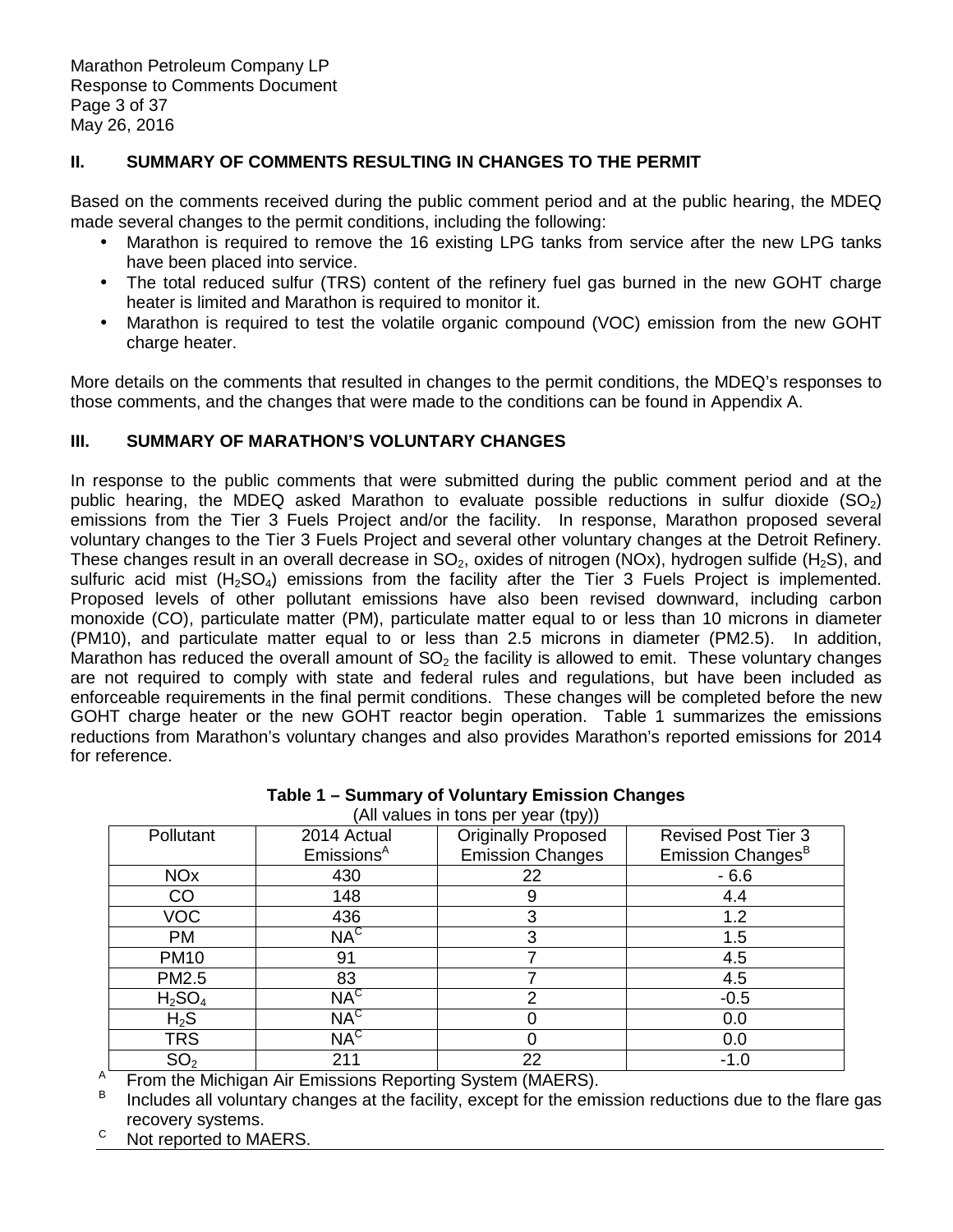Marathon Petroleum Company LP Response to Comments Document Page 4 of 37 May 26, 2016

Marathon's voluntary changes include the following:

- Install a system to reduce  $SO_2$  emissions from the Unit 42 Sulfur Recovery Unit (SRU).
- Revised the projected actual emission rates for the Unit 72 SRU.
- • Reduced the new GOHT charge heater CO limit and committed to installing a CO continuous emission monitoring system (CEMS).
- $\bullet$  committed to continuously monitor the TRS content of the fuel gas. Reduced the sulfur content of the refinery fuel gas used in the new GOHT charge heater and
- $\bullet$ Emission testing every five years of  $H_2SO_4$  and VOC emissions from the new GOHT charge heater.
- • An enforceable heat input cap for the existing GOHT charge heater and the new GOHT charge heater combined.
- $\bullet$ • Reduced the projected Hydrogen Plant Heater firing rate.
- $\bullet$  $SO<sub>2</sub>$  emissions in the 2013/2014 baseline period. An enforceable  $SO<sub>2</sub>$  emissions cap for six emission units at the facility that is 1 tpy less than the
- Install low NOx burners and flue gas recirculation on the Zurn Boiler to reduce NOx emissions.
- 300 tpy. Reduced the Detroit Heavy Oil Upgrade Project (DHOUP)  $SO<sub>2</sub>$  emission cap from 371 tpy to
- • Add flare gas recovery to the Unifiner Flare and increase the capacity of the existing flare gas recovery system on the Coker Flare.

 More details on these changes and the corresponding changes to the permit conditions can be found in Appendix B.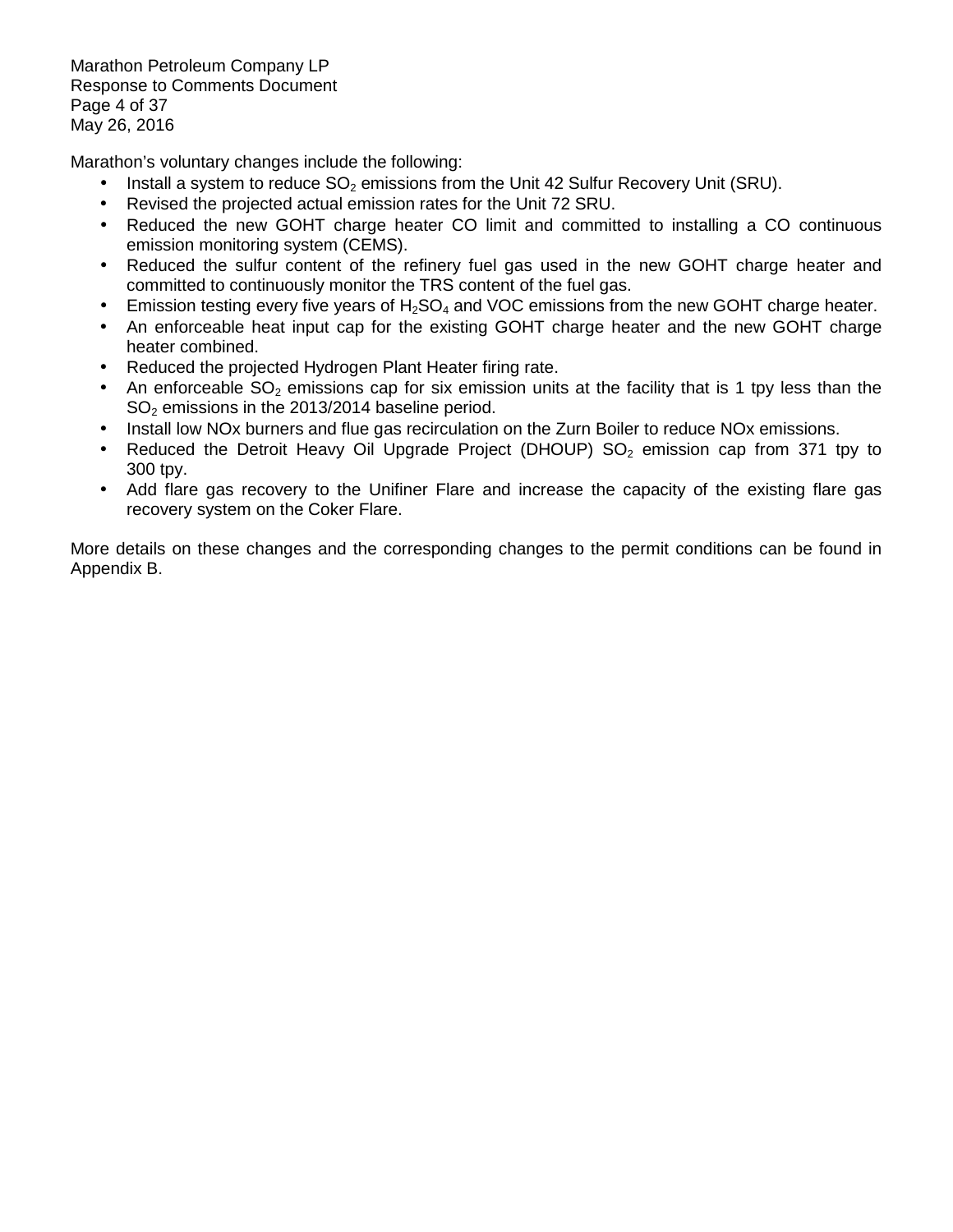Marathon Petroleum Company LP Response to Comments Document Page 5 of 37 May 26, 2016

# **IV. SUMMARY OF SIGNIFICANT COMMENTS**

#### A. **A. Public Health and Environment Concerns**

# Comment

 The MDEQ received a number of comments questioning whether or not the emissions from the proposed projects meet Michigan and United States Environmental Protection Agency (USEPA) standards.

### MDEQ Response

 The regulatory process the MDEQ follows is designed to protect the health and welfare of all citizens of the State of Michigan. To accomplish this, the MDEQ utilizes the state and federal air quality rules and regulations that are in place to protect public health and the environment. The federal Clean Air Act (CAA) includes the National Ambient Air Quality Standards (NAAQS) to protect public health. These standards define the maximum concentration of certain air emissions in the breathing zone that would protect the health of the most sensitive individuals, including those with heart, respiratory, neurological and asthma problems. In addition, impacts of criteria pollutants that are below the NAAQS will not typically result in harmful effects to soils, vegetation and wildlife.

 The USEPA has also established Significant Impact Levels (SILs). The USEPA has determined that criteria pollutant impacts below the SILs will not interfere with attainment of the NAAQS as long as the ambient air quality in the area is sufficiently below the NAAQS. Additional modeling is not required if the project impacts are below the SILs.

 The emissions from the proposed Tier 3 Fuels Project were evaluated and compared to their respective SILs, and found to be well below them (see Table 3 of the Fact Sheet).

The MDEQ also evaluated the proposed  $SO_2$  increase from the proposed Tier 3 Fuels Project using the dispersion modeling methodology used for the State Implementation Plan (SIP) process. Note the LPG Storage and Transfer Project will not emit  $SO<sub>2</sub>$ . This modeling shows that the originally proposed increase of 22 tpy of  $SO<sub>2</sub>$  from the Marathon Detroit Refinery would result in a maximum ambient concentration of 0.5 parts per billion (ppb). Given that the highest monitored  $SO<sub>2</sub>$  concentration in the area is 64 ppb (design value), a 0.5 ppb increase would not result in an exceedance of the health protective NAAQS of 75 ppb and would not cause an adverse health effect. It should also be noted that  $SO<sub>2</sub>$  is not considered a human carcinogen. As the voluntary measures have now resulted in no increase in  $SO<sub>2</sub>$  emissions, the overall impacts are lower.

 Any lead emissions increase from these projects would be associated with the combustion of natural gas and are estimated to be 0.9 pounds per year. This level is well below the levels expected to result in any adverse health impacts.

Chemicals that do not have an established NAAQS, including  $H_2SO_4$ , benzene, and toluene, are often referred to as toxic air contaminants (TACs). TAC emissions must meet the applicable MDEQ health- based screening levels established in accordance with Rule 225. Screening levels are developed to protect from cancer and non-cancer effects based on toxicological research. The best available information is used to establish safe exposure levels and exposure times that are protective against cancer and non-cancer health effects. Harmful health effects are not anticipated to occur over a lifetime of exposure for any pollutant concentrations that are below these health-based criteria. The TAC emissions from the proposed projects were modeled to determine the maximum impacts, which were then compared to the applicable MDEQ health-based screening levels. All emissions are well below the applicable health-based screening levels.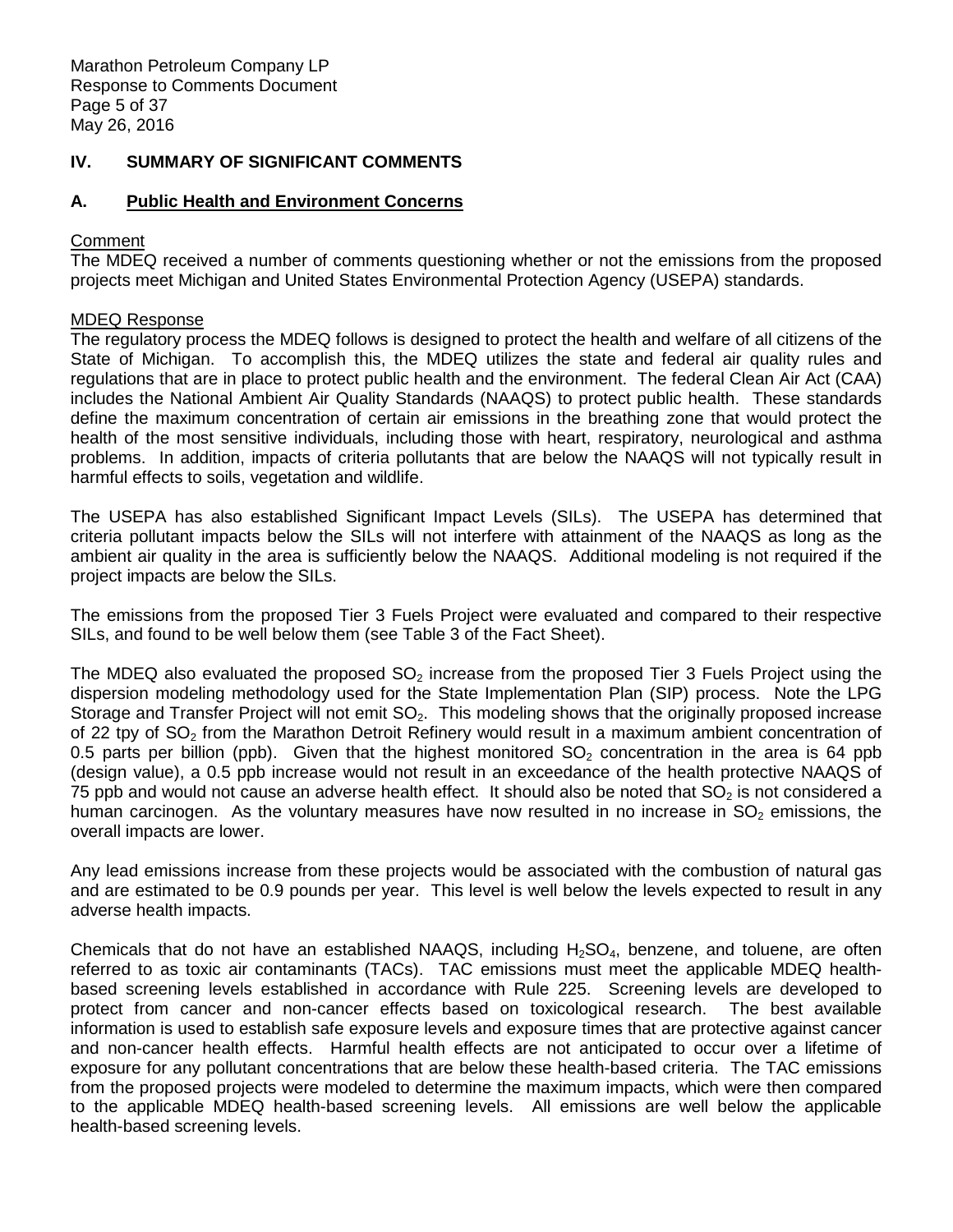Marathon Petroleum Company LP Response to Comments Document Page 6 of 37 May 26, 2016

 Note that the ambient impacts from the modeling represent the points of maximum impact, which occur near the facility boundary. The ambient impacts at all other locations will be lower. Since the maximum impacts comply with the health protective standards, the impacts in surrounding communities will be lower and will also meet the health protective standards.

#### Comment

 The 48217 ZIP code is the most polluted in the state, and the air pollution is affecting student's academic achievement. A 2011 study by the University of Michigan cites a link between pollution and school performance. It cites the link to the Marathon regional area being the most polluted and having the lowest test scores in the area.

 There needs to be a cumulative study of the effects of all of the pollutants combined from all of the facilities in the area, not just evaluating each pollutant on its own for each specific permit. A cumulative impact study should be required for any new air quality permit.

 A small increase in emissions will have a further detrimental effect on people's health. Health effects of pollutants are worse in vulnerable populations, and MDEQ makes no special consideration of vulnerability in its decision making. The air pollution is causing a variety of illnesses, including asthma, COPD, allergies, and other respiratory illnesses as well as sore throats, headaches, learning disabilities, nose bleeds, rashes, depression, premature birth, ADD, cancer and cardiovascular disease. The asthma and cancer rates in Detroit are higher than the rest of Michigan.

 Marathon should be required to reduce emissions; the permit application should be denied to protect the health of the people in the area.

#### MDEQ Response

 The statement that the 48217 ZIP code is the most polluted in the state originated with an analysis by University of Michigan (UM) researchers, which was published in a newspaper article in 2010. That analysis used the USEPA Toxics Release Inventory (TRI) air emissions data, and a USEPA screening model for combining all air toxics emissions. Based on the USEPA's TRI data and model, the researchers reported that the 48217 ZIP code had the highest "score" among all of the Michigan ZIP codes. The ways that this USEPA model may be used, and the ways it should not be used, are described at the USEPA website: [https://www.epa.gov/rsei. A](https://www.epa.gov/rsei)s explained by the USEPA, this screening model is not a risk assessment. It cannot be used to conclude that chemical releases are causing harm. It cannot be used to make any decisions about risk. It should only be used to rank areas, chemicals, or facilities, for further consideration or assessment. For example, the ranking results can be used to help agencies consider placement of air monitors, or consider if detailed risk assessments should be pursued. The general public may be confused about what is meant by, "the most polluted ZIP code". The general public may think that the phrase means that the air is toxic and harmful to the residents. However, any suggestion of that is beyond the legitimate uses of the USEPA model.

 The comment about air pollution being relatively higher in areas with poorer academic performance in Michigan [\(http://content.healthaffairs.org/content/30/5/852.abstract\). T](http://content.healthaffairs.org/content/30/5/852.abstract)his paper does raise some interesting considerations about school siting, but it does not provide credible evidence that air pollution is a cause of poor academic performance in Detroit. Michigan is presumably based on a 2011 publication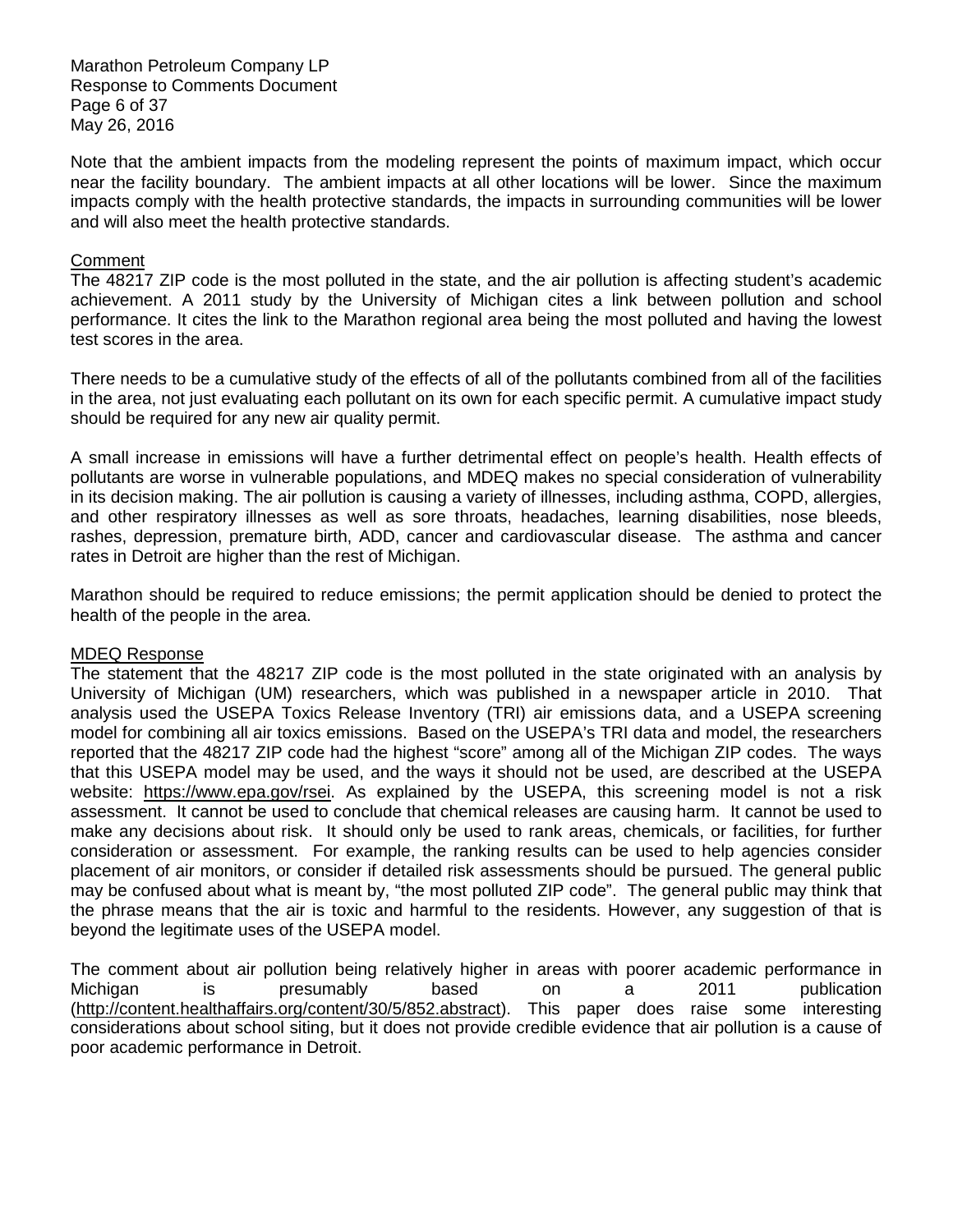Marathon Petroleum Company LP Response to Comments Document Page 7 of 37 May 26, 2016

 There is an extensive MDEQ ambient air monitoring network in Detroit, especially in Southwest Detroit. Eight monitoring sites are within five miles of the 48217 ZIP code and three sites are within two miles. These sites surround the Marathon facility to the north, south and east. Also, Marathon began an ambient air monitoring program in January 2012 using an independent professional environmental consultant. This monitoring is conducted at three locations on the facility property to the north, east and west, as well as at the Mark Twain Academy to the south. This monitoring network is much more comprehensive than elsewhere in the state. The USEPA has described Detroit as one of the most comprehensively monitored cities in the country. In addition, the MDEQ is currently working with a 48217 community group to add another monitoring site within the 48217 ZIP code.

 The MDEQ has evaluated the cumulative levels of each of the USEPA's seven "criteria pollutants" using the data from these monitors. The seven criteria pollutants are CO, lead,  $SO<sub>2</sub>$ , ozone, nitrogen dioxide  $(NO<sub>2</sub>)$ , PM10, and PM2.5. The monitored cumulative impacts of all emission sources are compared to the NAAQS, which have been established by the USEPA to provide public health protection. The data shows that all of the standards are being met, except for SO<sub>2</sub> levels that were measured through 2013 at the West Fort Street (Southwestern High School) ambient air monitor. More recent  $SO<sub>2</sub>$  monitoring data indicate a significant reduction in the SO<sub>2</sub> level since 2012, and the health protective standard is now being met at the West Fort Street monitor. The emissions from Marathon's proposed Tier 3 Fuels Project do not significantly cause or contribute to the area's nonattainment with the  $SO<sub>2</sub>$  standard.

 Air pollutants that are not among the seven "criteria pollutants" are referred to as "air toxics". The cumulative impacts of air toxics in Detroit have been evaluated by the MDEQ and the USEPA. The MDEQ has conducted two risk assessment studies, in 2005 and in 2010, interpreting the public health significance of the air toxics monitoring data (http://www.michigan.gov/deq/0,4561,7-135-3310 70316-139044-- [,00.html\). T](http://www.michigan.gov/deq/0,4561,7-135-3310_70316-139044--,00.html)he USEPA has also performed air toxics risk assessments for the Detroit area as well as the entire nation [\(https://www.epa.gov/national-air-toxics-assessment;](https://www.epa.gov/national-air-toxics-assessment) [https://archive.epa.gov/heasd/arc](https://archive.epa.gov/heasd/archive-dears/web/html/index.html)hivedears/web/html/index.html). These MDEQ and USEPA risk assessment efforts provide information that goes well beyond the USEPA screening and ranking model as applied by the UM researchers.

 The Detroit air pollutant levels are typical for large urban areas in the United States (U.S.), due to vehicle emissions and industrial emissions. The USEPA's National Scale Air Toxics Assessment (NATA) includes an evaluation of cumulative cancer risk and cumulative noncancerous hazards for air toxics. The USEPA has focused on areas where cumulative ambient air cancer risk levels are greater than 100 in one million, and Detroit is not one of the twelve urban areas in the U.S. that exceeds that level. The air toxics in Detroit's 48217 ZIP code pose a lifetime cancer risk of approximately 40 to 50 in one million, which is slightly higher than the national average of 40 in one million. These studies do not suggest that respiratory or other non-cancer health effects would be expected due to the air toxics levels in Detroit, and they do not suggest that ambient air toxics levels are a significant cause of observed cancer rates in Detroit. The map in Figure 1 provides cancer risk information for Michigan and the Detroit area based on the NATA data.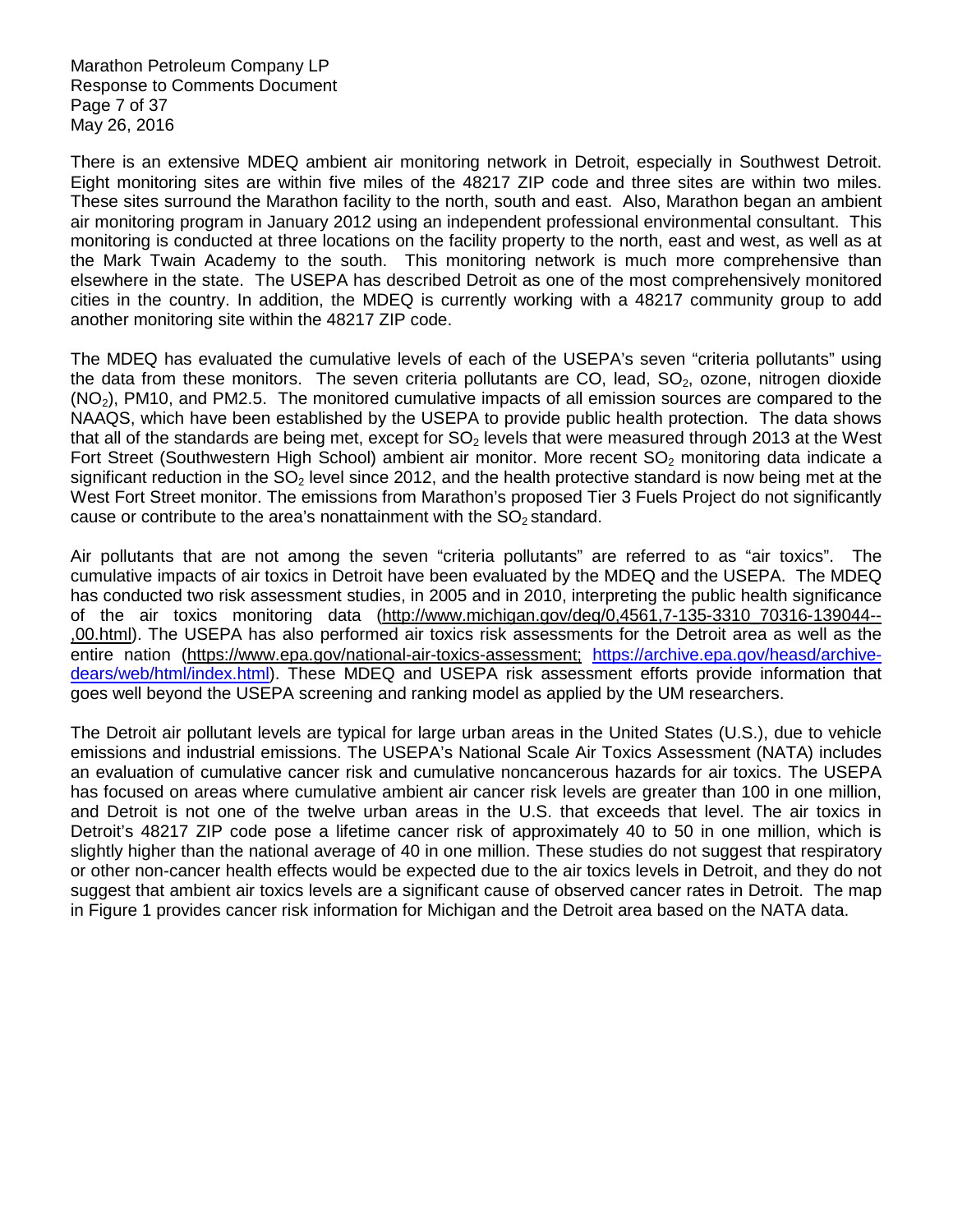Marathon Petroleum Company LP Response to Comments Document Page 8 of 37 May 26, 2016



# **Figure 1 - NATA Cancer Risk Map**

 In addition, cancer incidence rates have been compiled for each of the counties of Michigan [\(http://www.michigan.gov/mdhhs/0,5885,7-339-73970\\_2944\\_5323---,00](http://www.michigan.gov/mdhhs/0,5885,7-339-73970_2944_5323---).html). However, there have been community concerns about cancer incidence rates at the local level. In 2012, the Michigan Department of Community Health concluded a study of the cancer incidence rates in 48217 and in three other ZIP codes in southwest Detroit. The study is called the "Southwest Detroit Cancer Incidence and Mortality Report" [\(https://www.michigan.gov/mdhhs/0,5885,7-339-71548\\_54783\\_54784-288951--,00](https://www.michigan.gov/mdhhs/0,5885,7-339-71548_54783_54784-288951--).html). They did not find an elevation in the incidence of all cancers combined, or in six of the seven specific types of cancer evaluated, for the four ZIP codes. However, they did report that the incidence rate for cancer of the lung and bronchus was elevated in the four ZIP codes when compared to the State of Michigan rate. The Michigan Department of Community Health stated that the elevated rate of cancer of the lung and bronchus could have many possible causes, including a higher rate of smoking among Detroiters.

 The asthma prevalence rates in Detroit have been evaluated by the Michigan Department of Health and [Epicenter-of-Asthma-Burden\\_2-29-2016.pdf\), a](http://caphedetroit.sph.umich.edu/wp-content/uploads/2016/03/Final_Detroit-The-Epicenter-of-Asthma-Burden_2-29-2016.pdf)nd asthma rates are known to be relatively high in the Detroit area. Asthma is a multi-factorial disease that has many indoor and outdoor "triggers" and other factors that can contribute to the high rate. Elevated  $SO_2$  may have been a contributing factor, and it is being addressed separate from this permit action. The MDEQ and the USEPA are currently pursuing emission reductions from contributing sources, so that the health protective  $SO_2$ standard will be met in the future; Marathon is not one of the contributing sources. The monitored  $SO<sub>2</sub>$  levels have decreased significantly since 2012, and the health protective standard is now being met at the West Fort Street monitor (see Figure 2). It should be noted that the  $SO<sub>2</sub>$  levels in the area have not increased. Instead, the area has been designated nonattainment because the USEPA made the NAAQS more stringent. Human Services [\(http://caphedetroit.sph.umich.edu/wp-content/uploads/2016/03/Final\\_Detroit-The-](http://caphedetroit.sph.umich.edu/wp-content/uploads/2016/03/Final_Detroit-The-Epicenter-of-Asthma-Burden_2-29-2016.pdf)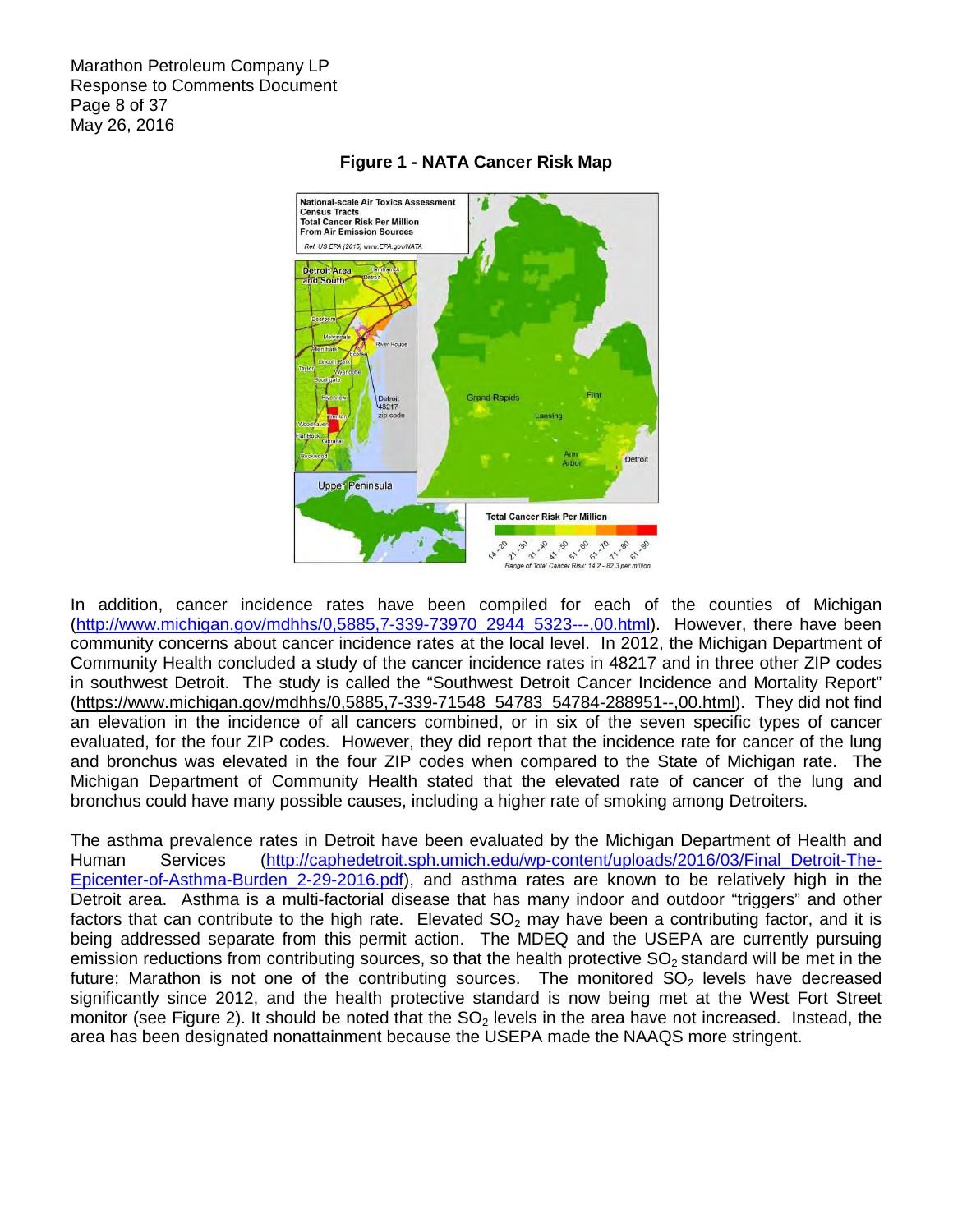

# Figure 2. SO<sub>2</sub> 3-Year Average of 99<sup>th</sup> Percentile Maximum Daily 1 Hour at Detroit - **W. Fort Street (Southwestern High School)**

 Some researchers, including Drs. Tim Dvonch and Stuart Batterman of the University of Michigan, have evaluated the health effects of air pollution in Detroit. While some findings suggest that fine particulate matter and  $SO_2$  may be associated with health effects at low levels, the possible contributing and confounding effects of other air pollutants and other stressors may also be relevant. The research findings should be accounted for by the USEPA when they update their NAAQS reviews.

 The states and USEPA do not have a scientifically supported method to quantitatively develop more multi- pollutant standards to more comprehensively address concerns for cumulative effects. Despite the absence of a clear scientific method, the MDEQ would be happy to discuss with stakeholders or legislators how to potentially address cumulative air pollution concerns. The City of Detroit could also develop further restrictions on sources within their jurisdiction. The MDEQ does not have broad discretionary legal authority to restrict air pollutant emissions based on general concerns for multiple mobile and stationary sources of air pollution in urban areas. The MDEQ is bound by the constraints of the laws developed by Congress and the Michigan legislature, and the regulations promulgated by USEPA.

 The state and federal air quality rules and regulations do not require, or allow, the MDEQ to require Marathon to reduce emissions. The nonattainment new source review (NANSR) regulations specifically allow for emissions increases in nonattainment areas for nonattainment pollutants that are less than the significant emission rate (SER).

 The MDEQ believes that the permit review process addressed all of the proposed air pollutant emissions from the Tier 3 Fuels Project and the LPG Storage and Transfer Project. Criteria pollutants were addressed through the standard MDEQ and USEPA approach designed to ensure that emissions do not cause or contribute to NAAQS exceedances, and air toxics were addressed through Michigan's health-based regulatory requirements. The MDEQ believes that there would be no unacceptable public health effects associated with the projects, based on the final permit conditions that were developed according to MDEQ's regulatory authority. However, we recognize that many commenters believe that any amount of increased emissions in this area would be unacceptable. Since Marathon has agreed to significantly reduce the proposed emissions in response to public comments (see Section III of this document), the MDEQ presumes that the final permit conditions help to alleviate the concerns raised in this comment.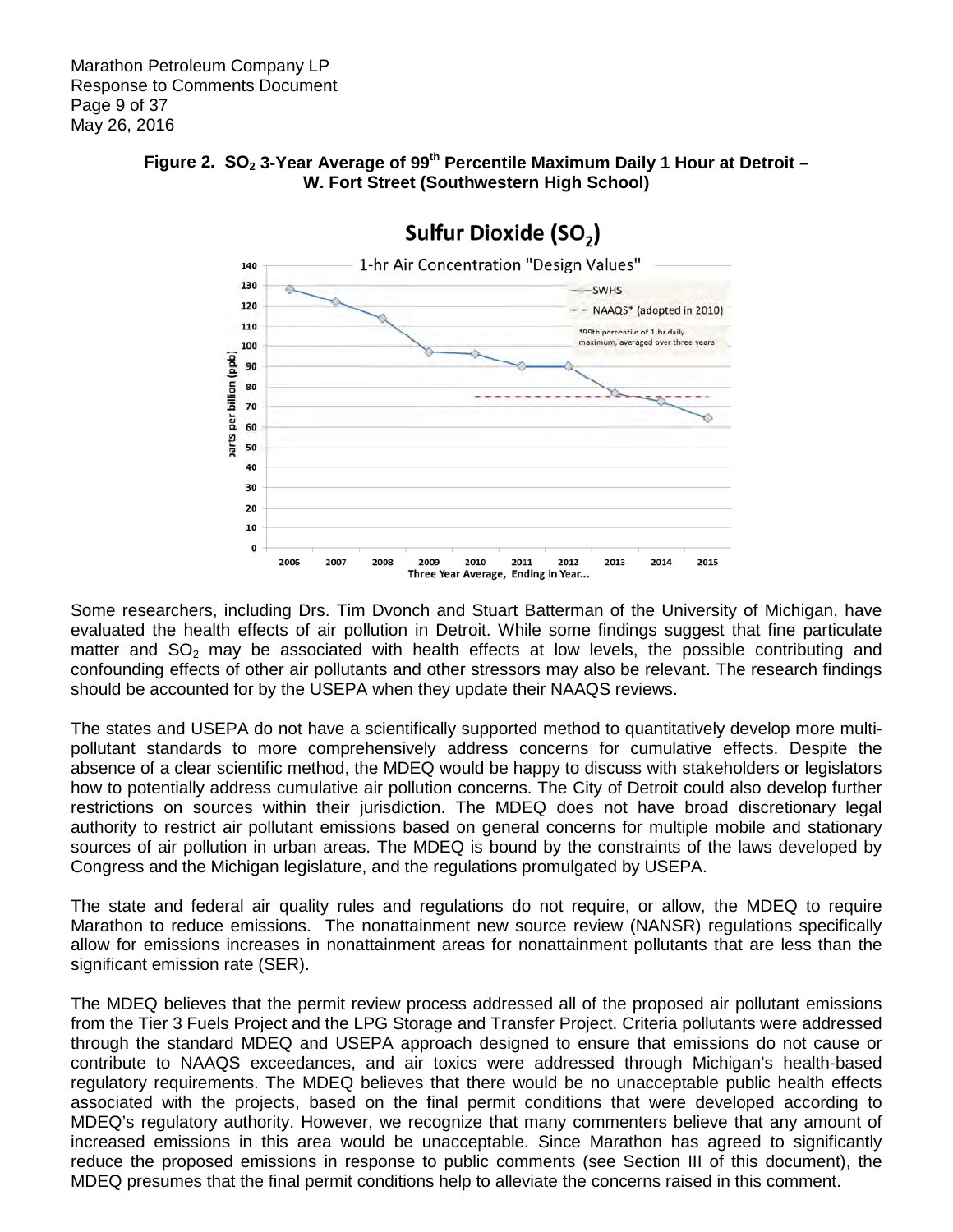Marathon Petroleum Company LP Response to Comments Document Page 10 of 37 May 26, 2016

 The MDEQ will continue to prioritize air monitoring and air pollution assessment in the Detroit area and MDEQ will continue to work cooperatively with the USEPA and the Michigan Department of Health and Human Services to share air quality and health information with the local residents. The MDEQ is currently working with community and agency partners in the planning of a Detroit Asthma Summit to help understand and address the asthma problem in Detroit.

# **Comment**

 The MDEQ should consider the 2014 Clean Air Task Force data which illustrate that Wayne County is already enduring adverse health risks associated with air pollution.

#### MDEQ Response

The Clean Air Task Force [\(http://www.catf.us/resources/publications/\) h](http://www.catf.us/resources/publications/)as a number of publications available at their website. Generally, the group advocates for a transition away from fossil fuel use by the electric power sector, partly because of health effects of air emissions of fine particulate matter. This information does not appear to be particularly relevant to the MDEQ's permit review process, which is based upon applicable rules and regulations, including health protective standards, and specific criteria that may affect the permit decision. Detroit and all of Michigan is in attainment with the health protective NAAQS for fine particulate matter (see Figure 3).



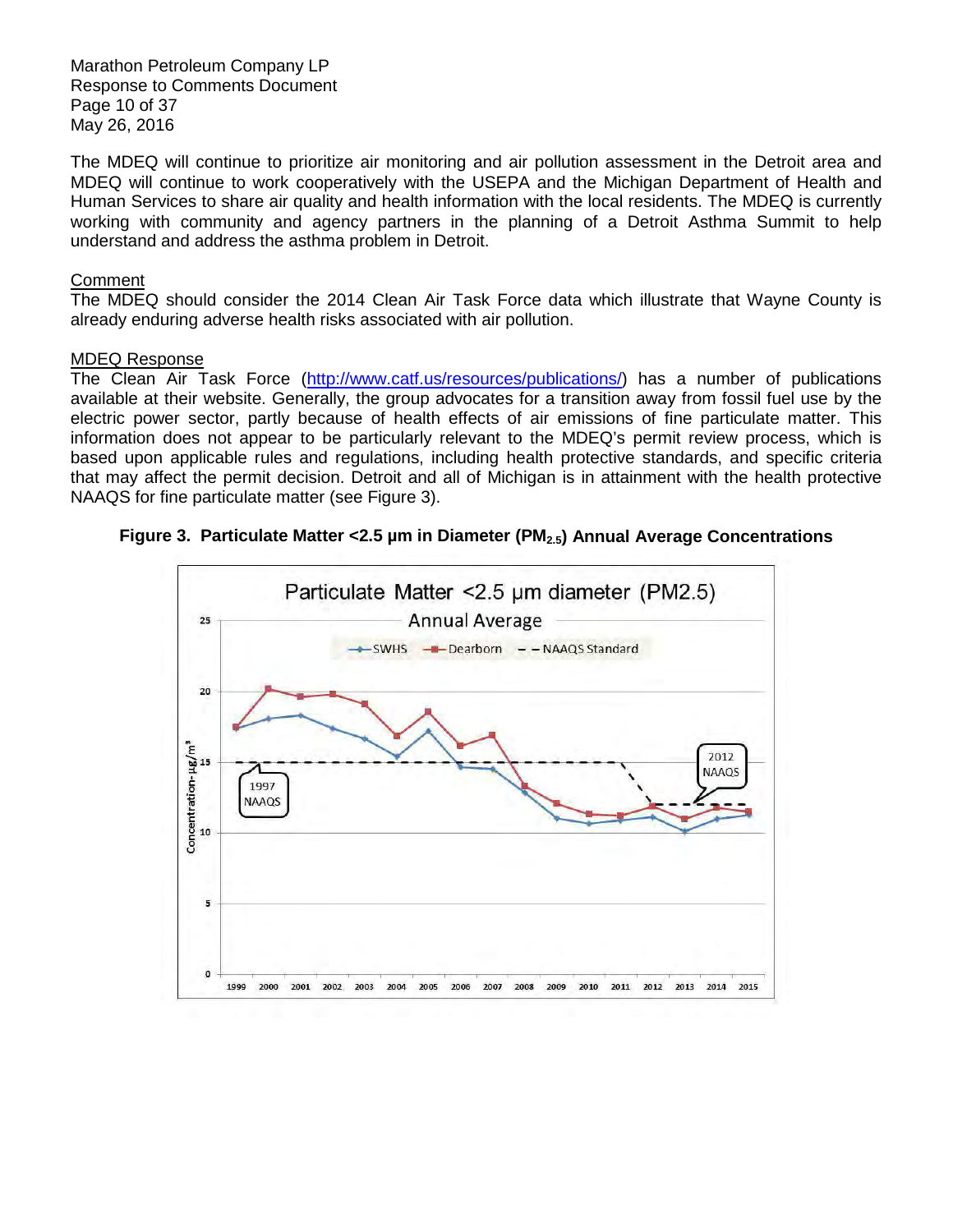Marathon Petroleum Company LP Response to Comments Document Page 11 of 37 May 26, 2016

# **Comment**

 $SO<sub>2</sub>$  levels are unacceptably high and would be worsened if Marathon is permitted to increase emissions. Based on ambient monitoring data for 2014, peak  $SO<sub>2</sub>$  concentrations exceeded 75 ppb, the NAAQS value, multiple times at the north and east Marathon monitoring sites, as well as at Southwestern High School. This suggests that concentrations around Marathon are sufficient to cause health problems. The one hour  $SO<sub>2</sub>$  standard does not address long term exposure. The draft permit for Marathon violates Rule 901 because human health is being harmed by any increase in  $SO<sub>2</sub>$  and other pollutants.

### MDEQ Response

The USEPA establishes health protective primary NAAQS for  $SO_2$  and other criteria air pollutants. In 2010, USEPA revised the primary NAAQS for  $SO<sub>2</sub>$  to a new 1-hour standard at a level of 75 ppb. Prior to that change, the NAAQS for SO<sub>2</sub> included a 24-hour standard of 140 ppb and an annual average standard of 30 ppb. USEPA revoked the two existing primary standards because they would not provide additional public health protection given the 1-hour standard at 75 ppb. Therefore, USEPA has determined that the current 1-hour NAAQS standard is protective for long-term as well as short-term exposures and effects.

The NAAQS for  $SO_2$  is designed to provide health protection for all people, including sensitive subpopulations. In setting the NAAQS, USEPA regarded the most sensitive effect to be bronchoconstriction and aggravation of asthma in people who suffer from asthma. The at-risk population included children, the elderly, and asthmatics. Besides the health concerns for  $SO_2$  gas,  $SO_2$  and other sulfur oxides can react with other compounds in the air to form small particles. These small particles can penetrate deeply into the lungs and cause or worsen respiratory disease and can aggravate heart disease. USEPA has also established NAAQS for small particles to provide protection against these health effects.

 While it is possible that peak exposure levels for periods much shorter than 1 hour can aggravate asthma, USEPA determined that the 1-hour standard is the most scientifically supportable approach and provides adequate protection of the public health. It is also noted that the health protective primary NAAQS for SO<sub>2</sub> is a three year average of the 99<sup>th</sup> percentile of hourly values. This means that there may be individual hours that exceed 75 parts per billion while meeting the three year average. Recent research on the health effects of  $SO<sub>2</sub>$  highlight the importance of attaining the NAAQS and will be evaluated by the USEPA as they consider if revisions to the NAAQS are warranted to ensure public health protection. The CAA requires USEPA to re-evaluate the primary NAAQS every five years, and they are currently in the process of doing that. This entails a review of the scientific literature to determine if the existing standard still meets the requirements for the health protective NAAQS, or if changes are warranted. Through this process, USEPA will evaluate all available and relevant data, and will seek public comment on the draft findings and proposed approach.

 The CAA restricts increases in emissions in areas that are not meeting the NAAQS, but does not prohibit increases in emissions. The MDEQ's evaluation of the proposed projects concluded that they met all applicable legal requirements, including the proposed increase in  $SO<sub>2</sub>$  emissions. Rule 901 requires clear scientific evidence that specific emissions from a source have caused specific injurious effects before the MDEQ can take enforcement action against an air emission source. Note that Rule 901 does not specify emission limits for any pollutants and is not intended to be used for the purpose of attaining or maintaining any NAAQS, which are established by the USEPA under the CAA to protect human health, safety and welfare. The draft permit conditions did not constitute a violation of Rule 901.

 Since Marathon has agreed to significantly reduce the proposed emissions in response to public comments, the MDEQ presumes that the final permit conditions help to alleviate the concerns raised in this comment.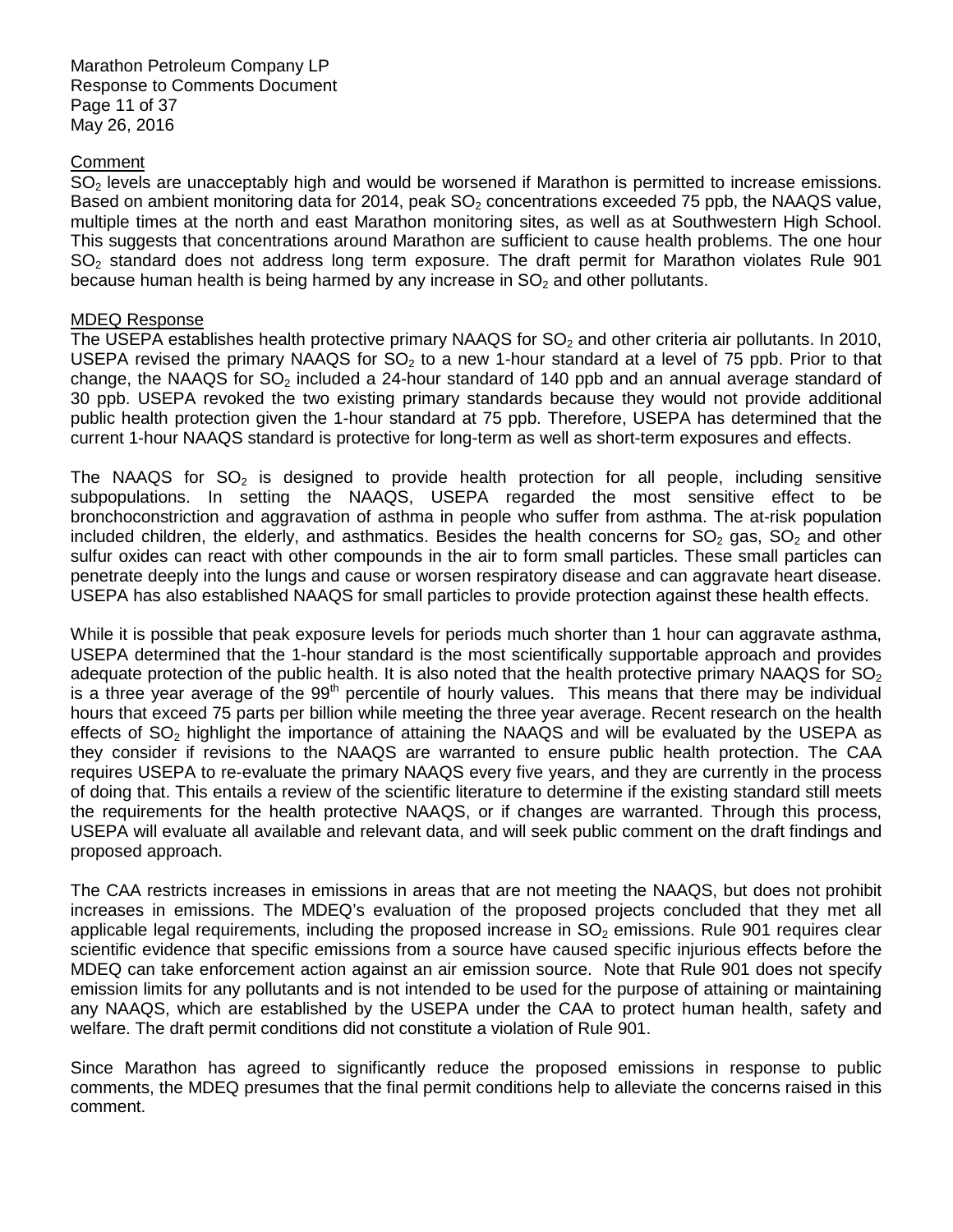Marathon Petroleum Company LP Response to Comments Document Page 12 of 37 May 26, 2016

### **Comment**

 At 5:30 PM on January 6, 2016, the PM2.5 concentration at the West Lafayette air monitor was "moderate" with an AQI greater than 60. This is not even a baseline healthy level. In Wayne County, there have been 138 "unhealthy for sensitive groups" AQI readings between 2005 and 2014.

### MDEQ Response

 The NAAQSs were developed by the USEPA to protect public health with an adequate margin of safety. While it is true that on January 6, 2016, MDEQ's air monitoring sites at Allen Park, Dearborn and West Lafayette Street all recorded PM2.5 levels corresponding to "moderate" on the Air Quality Index (AQI), the particulate readings associated with these moderate levels (12.8, 17.3 and 15.4 micrograms per cubic meter, respectively) were all well below the 24 hour NAAQS of 35 micrograms per cubic meter. Wayne County is in attainment with the PM2.5 NAAQS.

# **Comment**

The air quality is worse than ever.

#### MDEQ Response

The federal CAA has established NAAQS for six pollutants:  $SO_2$ , NO<sub>2</sub>, lead, CO, PM10, PM2.5, and ozone. As can be seen by the trends in figures 2 through 7, all six of these pollutants have shown decreasing concentrations in Wayne County (and elsewhere in Michigan) over the past several years.

# Figure 4. NO<sub>2</sub> in Michigan (3-year average of the 98th percentile of 1-hr values)

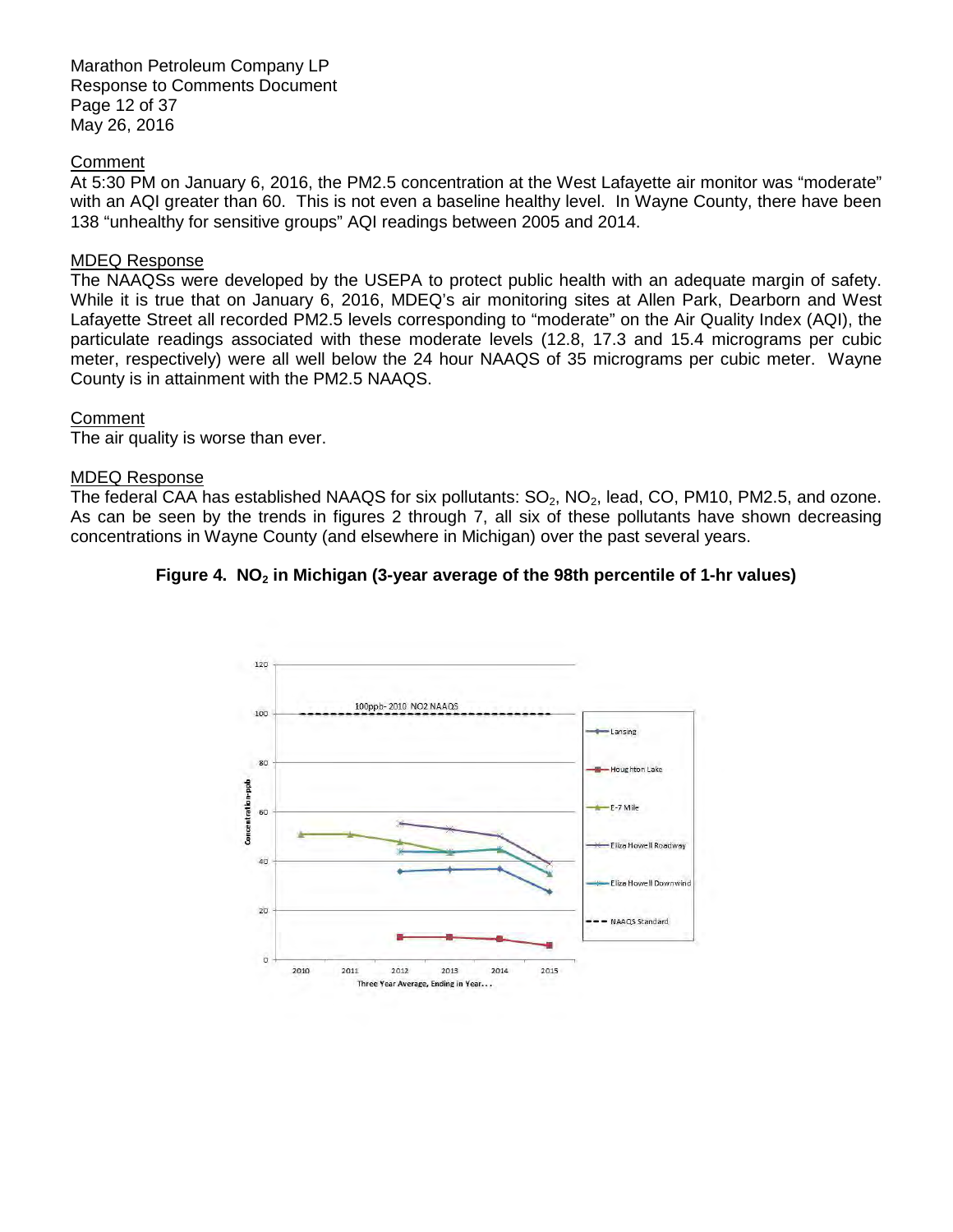

 **Figure 5. Lead: Historical Quarterly / 3-Month Averages** 





**YEAR**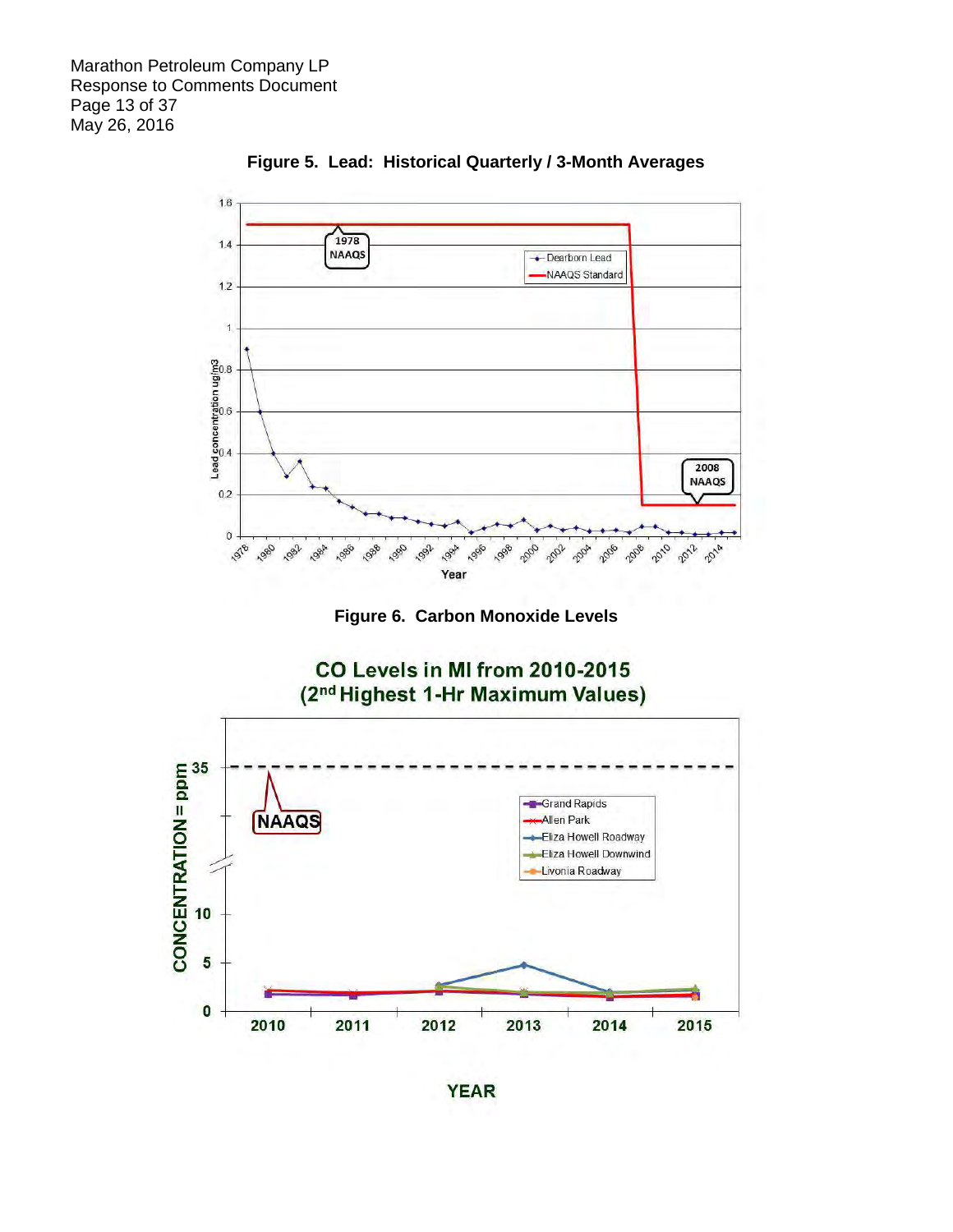

# Figure 7. Ozone (O<sub>3</sub>) 4<sup>th</sup> Maximum 8-Hour Concentration

#### **Comment**

 There were multiple comments regarding particulate and fine dust. Also, comments regarding the degradation of property.

#### MDEQ Response

 The particulate matter emission increase from these projects is low, estimated to be 3 tpy, and is generated from the combustion of natural gas and refinery fuel gas. Given the low emission rate, the MDEQ does not expect any particulate fall out from these projects. The MDEQ is responsible for responding to citizen complaints. Citizens should call 313-456-4700 to report complaints to the MDEQ to make the MDEQ aware of the problem. Every complaint will be investigated following the MDEQ Complaint Investigation Procedures.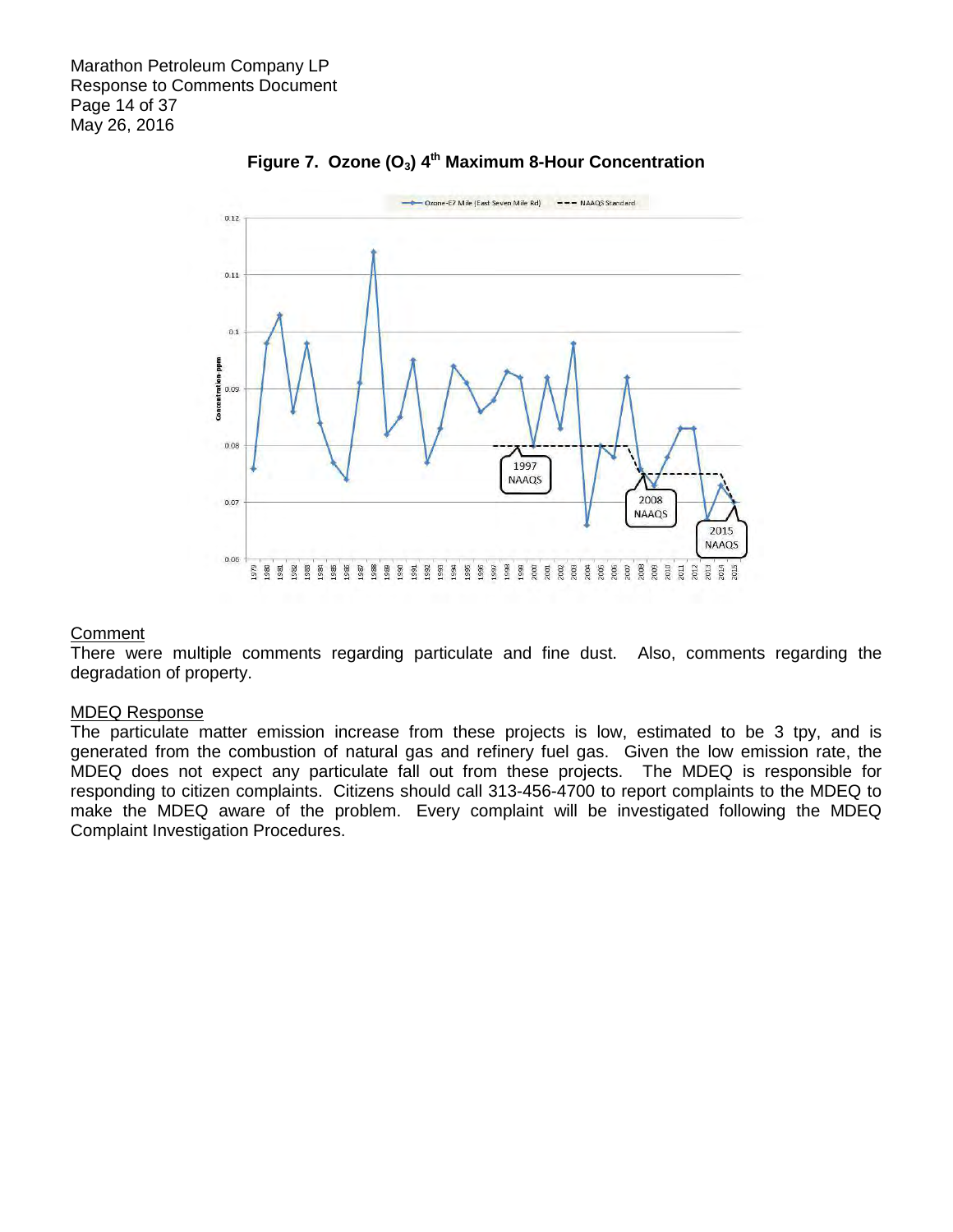#### **B. LPG Storage and Transfer Project**

# **Comment**

 Multiple comments were received regarding the LPG Storage and Transfer Project. Where will these eight (8) new storage tanks be located? Will they increase productivity? The increase in LPG storage capacity could accommodate future increases in LPG annual production. Any future projects that would increase LPG production must include the new LPG storage tanks to ensure the tank project is not improperly segmented from future projects. The increase in LPG storage capacity increases the short-term storage. This short term increase must be taken into account in assessing air toxics.

### MDEQ Response

 The new LPG storage tanks will be located in the same area of the refinery as the existing LPG tanks. The new LPG storage tanks will increase the LPG storage capacity at the facility, but they will not increase the amount of LPG that can be produced. The permit review for any future project that involves LPG production will have to take the new LPG tanks into consideration to determine if these tanks are part of that future project. The MDEQ cannot determine at this time whether or not these new tanks are part of projects that have not been proposed.

 The LPG storage tanks are pressurized and do not normally vent to the atmosphere. The only emissions from these tanks are fugitive in nature due to leaks from valves, flanges, and other piping components. These fugitive emissions depend on the number of components associated with the tanks and are independent of the amount of material stored in the tanks. The emission calculations accounted for all of the piping components associated with these tanks and the air toxics emissions from the tanks were properly evaluated and found to meet the health-based standards.

#### **Comment**

 For the LPG project, Best Available Control Technology (BACT) is monitoring 90 percent of flanges and connections. Why not 100 percent?

# MDEQ Response

 BACT has been determined to be monitoring 90 percent of the flanges and connectors because there are some flanges and connectors that cannot be safely or easily monitored on a routine basis. The small amount of additional VOC control that could result from monitoring these components does not outweigh the safety of the employees at the facility. USEPA regulations for leak detection programs, such as New Source Performance Standard (NSPS) VVa (40 CFR Part 60 Subpart VVa), allow for less frequent monitoring of components that are unsafe or difficult to monitor.

# **Comment**

 For the LPG project, Marathon plans to flare leftover hydrocarbons. Flares are dangerous and can be highly polluting. Another flare is not needed.

#### MDEQ Response

 There is no new flare proposed in conjunction with the LPG storage and handling project. Marathon intends to use the existing Unifiner Flare to safely control emissions from excess hydrocarbons in loading hoses after railcar loadings. As part of the voluntary changes Marathon is making to the facility, as discussed in Section III of this document, Marathon will be adding a flare gas recovery system to the Unifiner Flare that will reduce emissions from the flare.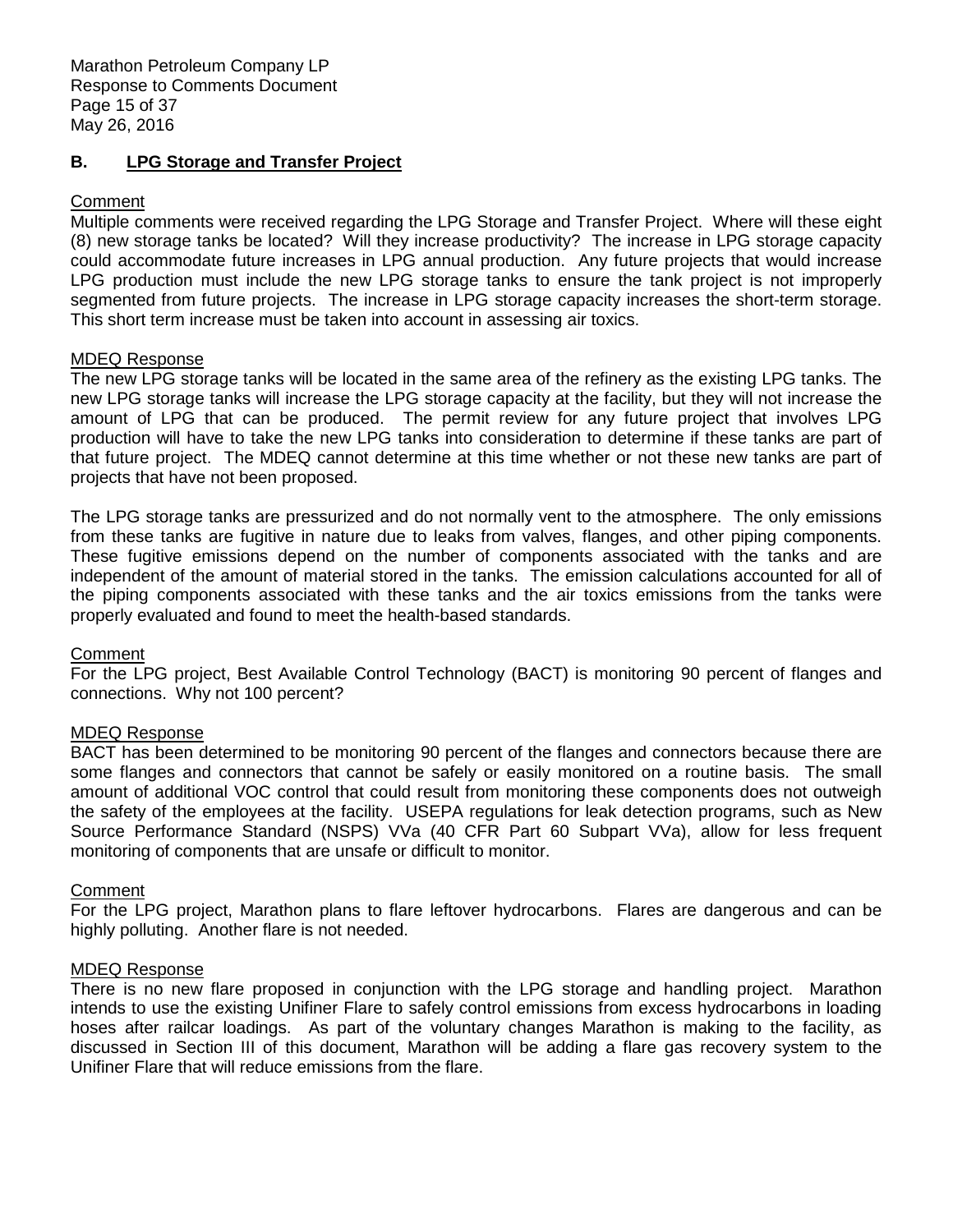Marathon Petroleum Company LP Response to Comments Document Page 16 of 37 May 26, 2016

# **C. Emergencies and Safety Concerns**

# **Comment**

 In regards to the hydrotreater explosion on April 27, 2013, local fire departments were told by Marathon's fire department that they were not equipped to handle the situation and Marathon would deal with the emergency.

# MDEQ Response

 The incident on April 27, 2013, involved a "sour" water storage tank that is not associated with the gasoil hydrotreater.

 The CAA requires that Marathon file a risk management plan (RMP) with the USEPA and work with the local emergency planning committee to ensure a response plan is in place in the event of an emergency. Marathon has developed an emergency preparedness plan with local officials, which must be continuously maintained and updated annually. Marathon also has a RMP on file with the USEPA. The MDEQ works with the primary responders in a support role during emergencies.

#### **D. D. Best Available Control Technology (BACT) Review**

# **Comment**

Marathon should be required to use best available control technology, including scrubbers.

### MDEQ Response

 As shown in Table 1 of the Fact Sheet, the Tier 3 Fuels Project is not subject to the Prevention of Significant Deterioration (PSD) regulations and therefore the emissions from the project are not subject to PSD BACT. In addition, as shown in Table 2 of the Fact Sheet, the Tier 3 Fuels Project is not subject to major NANSR and therefore the  $SO<sub>2</sub>$  emissions from the project are not subject to the Lowest Achievable Emission Rate (LAER) control technology requirement.

# **Comment**

The increase in emissions does not meet General Condition 12, which says:

 "Collected air contaminants shall be removed as necessary to maintain the equipment at the required operating efficiency. The collection and disposal of air contaminants shall be performed in a manner so as to minimize the introduction of contaminants to the outer air. Transport of collected air contaminants in Priority I and II areas requires the use of material handling methods specified in R 336.1370(2). **(R 336.1370)**"

# MDEQ Response

 Rule 370 (R 336.1370), which is the basis for General Condition 12, is from Part 3 of Michigan's Air Pollution Control Rules. Part 3 is titled "Emission Limitations and Prohibitions – Particulate Matter" and Rule 370 refers to the proper collection and disposal of particulate matter, such as particulate matter collected in a dust collector or an electrostatic precipitator. As part of these projects, Marathon is not collecting any particulate matter and therefore will not have any collected particulate matter to dispose of. The increases in emissions from the projects do meet the requirements of General Condition 12.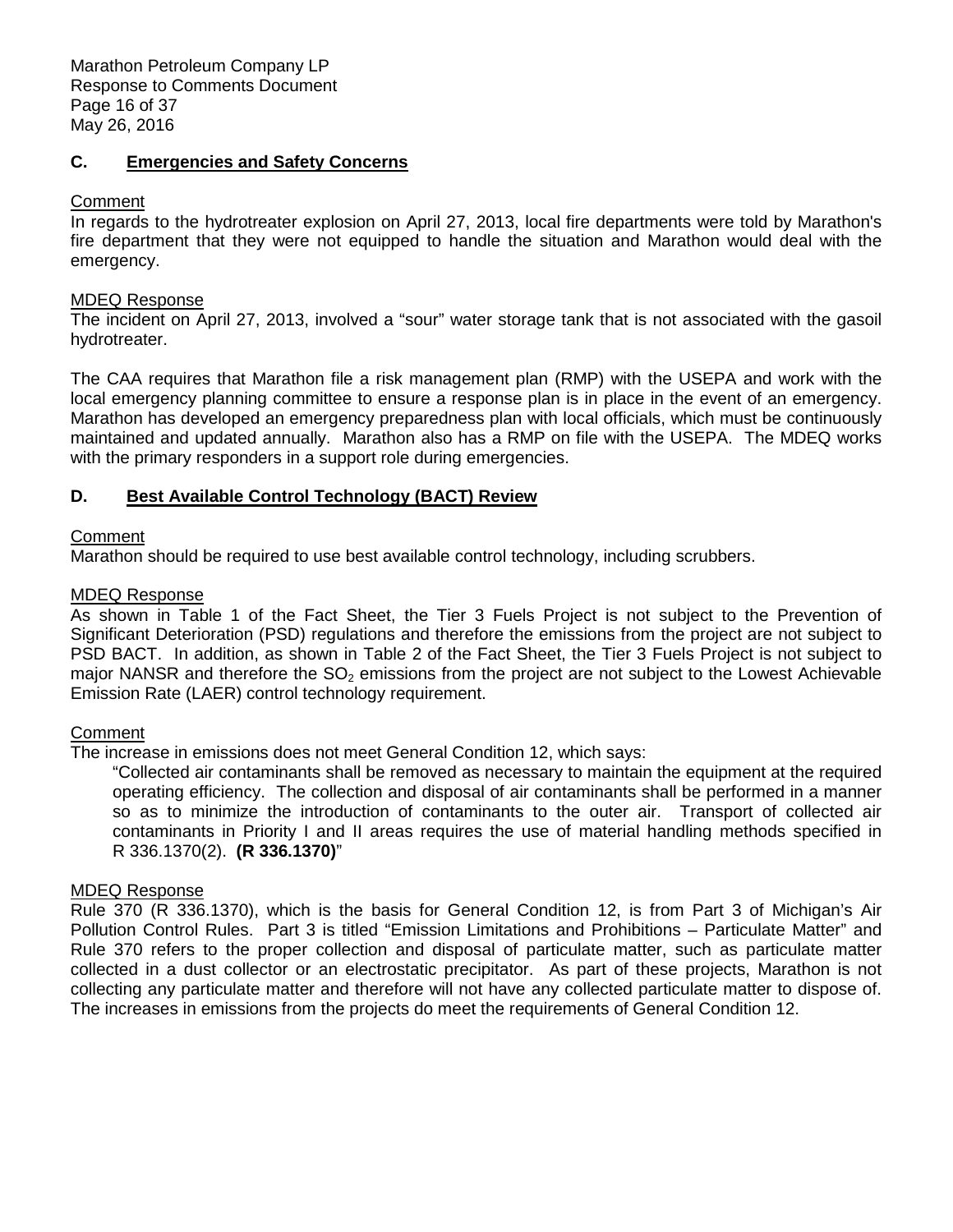### **E. Permit Requirements**

#### **Comment**

How will Marathon be required to calculate the annual emissions of  $SO<sub>2</sub>$ ? It could be the facility will emit even more than they've stated. The annual emissions should be made available to the public online.

#### MDEQ Response

 Actual emission data for the facility is available through the Michigan Air Emissions Reporting System (MAERS) on the internet at [http://www.deq.state.mi.us/maers/emissions\\_query.asp o](http://www.deq.state.mi.us/maers/emissions_query.asp)r through the Freedom of Information Act (FOIA) process.

### Comment

The PTI should express an SO<sub>2</sub> limit in the form commensurate with the SO<sub>2</sub> NAAQS – i.e. on a 1-hr basis.

### MDEQ Response

Although the  $SO_2$  NAAQS is represented as a 1-hour standard, compliance with the NAAQS is not based on the 1-hour emissions from any individual source of emissions. Rather, compliance with the NAAQS is determined based on the three year average of the annual 99<sup>th</sup> percentile of 1-hour daily maximum concentrations from the ambient air monitors. An emission limit based on a 3-year average of the annual  $99<sup>th</sup>$  percentile of the 1-hour daily maximum emission rate would not be enforceable.

 The permit limits, and requires continuous monitoring of, the sulfur content of the refinery fuel gas and also limits, and requires daily records of, the amount of fuel gas that is burned in the new GOHT charge heater. These restrictions sufficiently limit the  $SO<sub>2</sub>$  emissions from the heater.

#### **Comment**

 MDEQ does not monitor, or require Marathon to monitor, all of the pollutants that will be emitted. There should be independent monitoring; Marathon should not be monitoring itself.

# MDEQ Response

 The state and federal air quality rules and regulations do not require facilities to monitor for every possible pollutant emitted from their facility.

 Marathon is a major source and has a Renewable Operating Permit (ROP) that requires them to certify that they are in compliance with the terms and conditions of their permit on a semi-annual basis. Therefore, self-monitoring is not discretionary.

 Marathon will show compliance with their emission limits through the use of CEMS, recordkeeping, and stack testing. Federal regulations require certification that CEMS are calibrated and working properly. MDEQ staff will review this information and will verify that calibrations are done correctly.

 Records for emissions and process parameters will be stored and retained for at least five years and shared with the MDEQ. The MDEQ has the ability to perform an independent analysis of the facility at any time.

time.<br>In addition, Marathon has hired an independent contractor to carry out the SO<sub>2</sub>, TRS, CO, PM10, and VOC ambient air monitoring at four locations around the Marathon Detroit Refinery, as required by PTI 63-08D. This air monitoring data is reviewed by the MDEQ prior to the data being uploaded to the USEPA's national data repository. Once uploaded, this data is available to the public.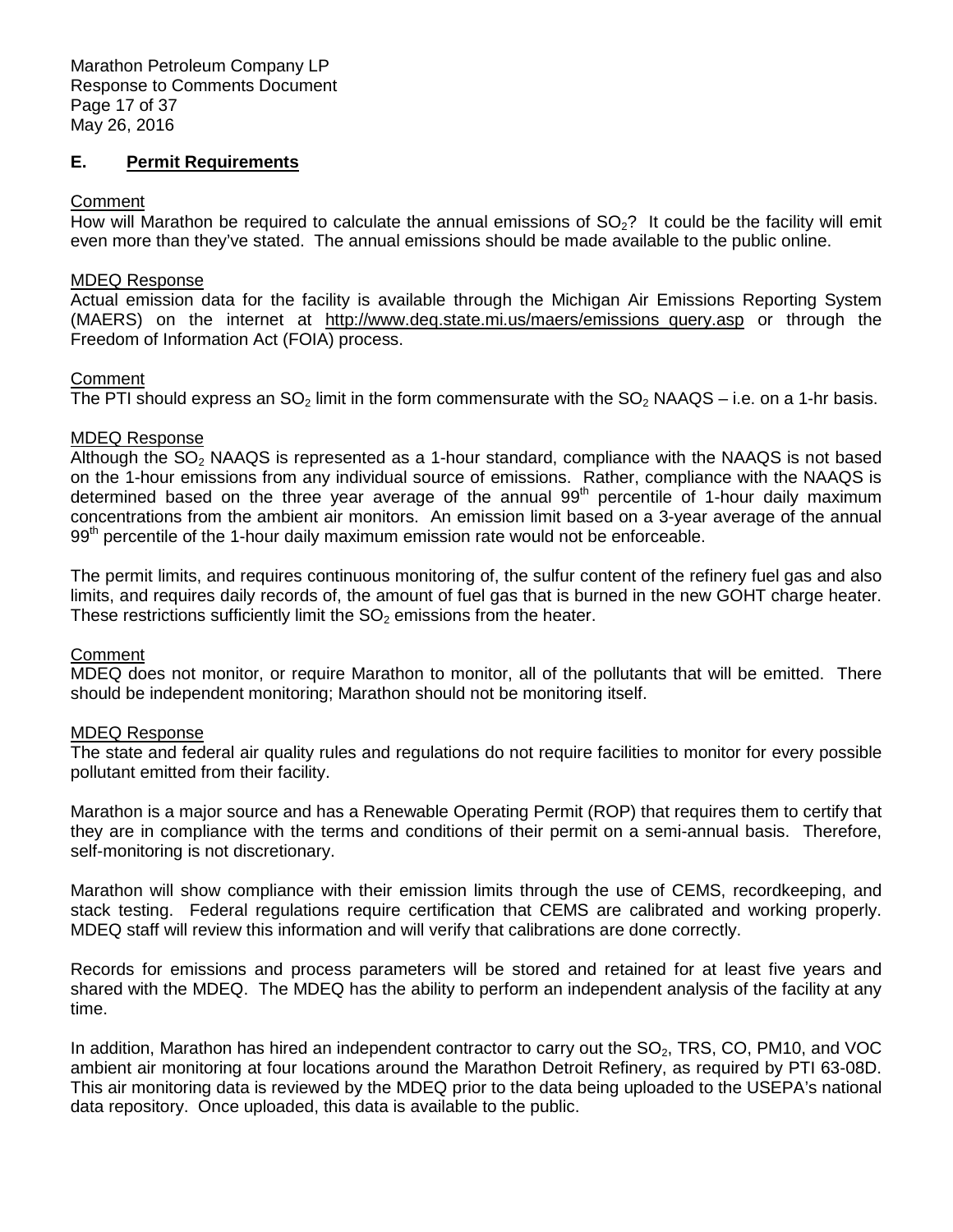Marathon Petroleum Company LP Response to Comments Document Page 18 of 37 May 26, 2016

#### **Comment**

 Commenters requested that an ambient air monitor be placed at Boynton School and near Patricia Street and Liebold Street.

### MDEQ Response

 Section 110 (a)(2)(B) requires the State of Michigan to monitor, compile, and analyze data on ambient air quality. The rationale for where these monitors should be placed is given in 40 CFR Part 58 Appendix D. That said, MDEQ has four air monitoring locations within approximately three miles of the Marathon refinery: Dearborn, River Rouge, Detroit-West Jefferson and Detroit-Southwestern High School. In addition, Marathon is required by permit to carry out air monitoring at four sites, including Boynton School (now known as Mark Twain Academy). Marathon monitors for  $SO_2$ , TRS, CO, PM10, and VOC at these sites. The MDEQ is also working with the citizens of southwest Detroit to install a new air monitoring station in the 48217 area.

### **F. Permit Review Process**

# **Comment**

Was there any netting analysis done? Were any emissions excluded or credited?

 Marathon has not demonstrated that emissions from the GOHT charge heater, hydrogen plant heater, SRU Unit 42 and SRU Unit 72 are excludable per 40 CFR 52.21(b)(41)(ii)(c). Marathon has not shown that the increases are unrelated to the Tier 3 Fuels Project, that the emission levels were achieved in the past and could be achieved in the future, or how the Tier 3 Fuels Project would impact the ability of these units to operate at the prior peak production rates.

#### MDEQ Response

 No netting analysis was done and the MDEQ did not rely on excludable emissions in determining whether or not the project constituted a major modification. The projected actual emissions for the existing emission units plus the potential to emit of the new emission units were less than the SERs for all regulated pollutants without considering emissions that could have been accommodated by the emission units (i.e. "excludable emissions").

However, Marathon did calculate "excluded emissions" in the PTI application.

# **Comment**

 PTI application 118-15 should be denied per part 17 of the Natural Resources and Environmental Protection Act because there has been no analysis regarding prudent and feasible alternatives to the proposed increase in  $SO<sub>2</sub>$  emissions in the nonattainment area. MCLA 324.1705(2) states:

 In administrative, licensing, or other proceedings, and in any judicial review of such a proceeding, the alleged pollution, impairment, or destruction of the air, water, or other natural resources, or the public trust in these resources, shall be determined, and conduct shall not be authorized or approved that has or is likely to have such an effect if there is a feasible and prudent alternative consistent with the reasonable requirements of the public health, safety, and welfare. (MCLA 324.1705(2))

#### MDEQ Response

 Based on the MDEQ's evaluation, the Tier 3 Fuels Project is expected to comply with all applicable air quality rules and regulations. Therefore, the project is not expected to result in the pollution, impairment, or destruction of the air natural resource and no analysis of feasible and prudent alternatives is required.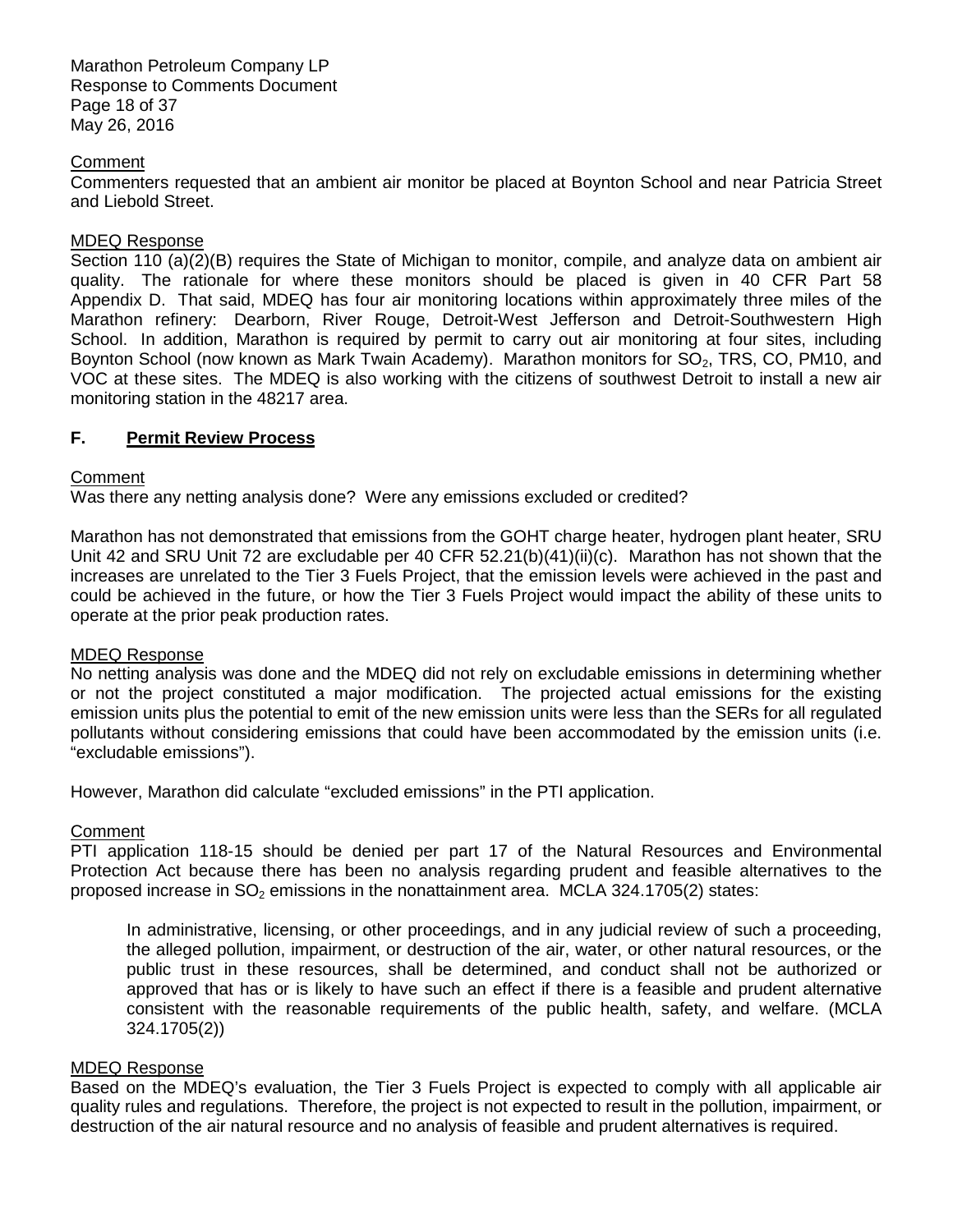Marathon Petroleum Company LP Response to Comments Document Page 19 of 37 May 26, 2016

### **Comment**

 Please provide further information on the calculations used to determine the 4,900 tpy decrease in emissions.

#### MDEQ Response

The 4,900 tpy  $SO_2$  reduction mentioned in the Fact Sheet was calculated from the estimated 6 long tons per day (LTPD) of sulfur that would be removed from the gasoil process stream as a result of the Tier 3 Fuels Project. (A long ton is 2,240 pounds.) It was assumed that removing 6 LTPD of sulfur from the gasoil stream would lead to an equivalent reduction in  $SO<sub>2</sub>$  emissions, as follows:

6 LTPD of sulfur \* 1.12 tons per long ton = 6.72 tons of sulfur per day

6.72 tons of sulfur per day \* 365 days per year = 2,453 tpy of sulfur

2,453 tpy of sulfur  $*$  2 tons of SO<sub>2</sub> per ton of sulfur = 4,906 tpy SO<sub>2</sub>

This calculated reduction in  $SO_2$  emissions was provided for information only and was not relied upon in the review of the permit application.

 In response to this comment, Marathon provided the following information, which was also not relied upon in the review of the permit application:

 The Tier 3 Motor Vehicle and Fuel Standards will reduce both tailpipe and evaporative emissions from mobile sources such as passenger cars, trucks, and some heavy-duty vehicles. These measures are expected to significantly reduce vehicle emissions of  $SO<sub>2</sub>$ , NOx, VOC and other pollutants. The USEPA forecasts the tail-pipe emission reductions achieved by these regulations will have immediate benefits by reducing community exposure to vehicle pollution along major highways, such as I-75 near the Detroit Refinery.

Potential reductions in vehicle  $SO<sub>2</sub>$  emissions have been estimated at:

- 14,813 tons per year nation-wide.<sup>1</sup>
- 576 tons per year state-wide. $2$
- 230 tons per year in metro Detroit area. $3$

# **Comment**

-

The draft permit does not account for  $SO_2$  emissions during periods of startup, shutdown, and malfunction (SSM), with only a brief mention of an SSM plan to be submitted later down the road. SSM emissions must be estimated, including from GOHT upsets, which can be significant (1-3 tons per episode), and included in the NSR applicability determination.

<sup>&</sup>lt;sup>1</sup> From USEPA Fact Sheet USEPA-420-F-14-009 included as Attachment 1.

 $2$  Derived from gasoline consumption data reported by U.S. Energy Information Administration as shown in Attachment 2.

 $3$  Derived from gasoline consumption data and population estimates for Michigan and metro Detroit area taken from U.S. census data at [www.census.gov an](http://www.census.gov)d shown in Attachment 3.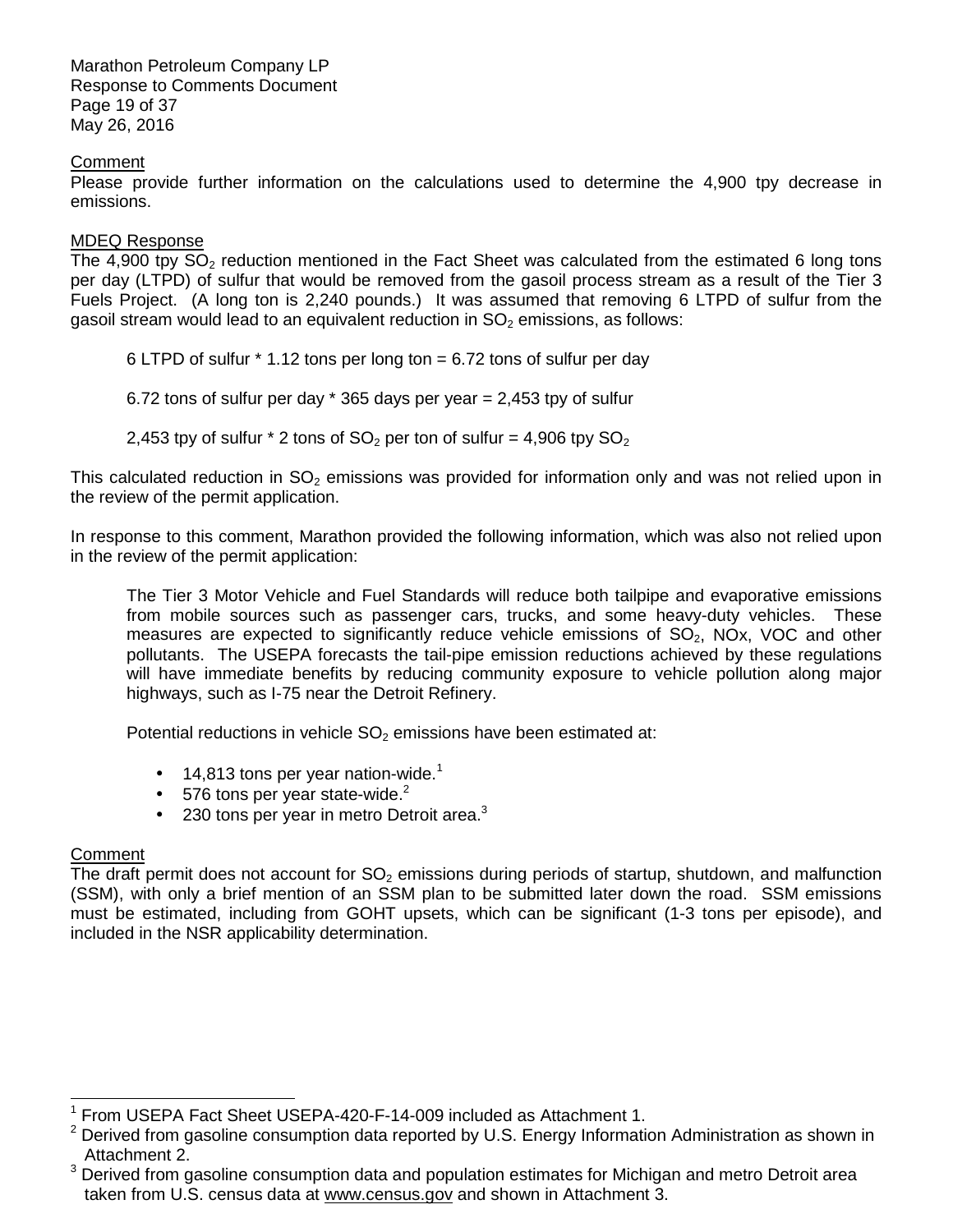Marathon Petroleum Company LP Response to Comments Document Page 20 of 37 May 26, 2016

#### MDEQ Response

 The GOHT is the only existing process unit undergoing a physical change or change in the method of operation as part of the Tier 3 Fuels Project, and these changes do not increase the throughput capacity of the unit. Other emission units affected by the project will see utilization impacts, but the project does not involve any changes to these units. Therefore, the project will not change the number or duration of outages at these units. The project is not expected to result in an increase in emissions due to SSM events. SSM emissions must be included when Marathon reports actual emissions to MAERS.

 By the end of 2018 when the Tier 3 Fuels Project comes online, Marathon will eliminate one existing flare stack and install flare gas recovery equipment on two other flare systems (see Section III of this document). These measures will substantially reduce flaring emissions during SSM events. The NSR applicability determination for the Tier 3 Fuels Project did not include the reductions from these flare changes.

changes.<br>All emissions from the Marathon Detroit Refinery, including SSM emissions and accidental releases, have to be reported through MAERS and have to be included when determining compliance with applicable emission limits.

# **Comment**

USEPA should review the request to provide a more objective evaluation.

#### MDEQ Response

 The USEPA did review the draft permit conditions, as well as the emission calculations for the proposed Tier 3 Fuels Project, and provided comments during the public comment period.

#### **Comment**

 MDEQ has not accounted for uncertainty in the modeling, monitoring, and other analyses in evaluating the proposed PTI.

#### MDEQ Response

 Both the modeling analysis and the development of health protective standards account for uncertainties, and are therefore considered conservative. In addition, the emissions used in the analysis were based on worst-case data, assuming that all emission units would operate at their maximum short term permitted capacity.

#### Comment

 The emission factors used in the PSD applicability determination in the application appear to have been obtained from previous PTI's issued for the facility for similar units. USEPA recommends that MDEQ review the emission factors for the heater, and per any actual test results at the facility of the existing heater, use those emission factors which are most representative in the netting analysis.

#### MDEQ Response

No netting analysis was conducted for the Tier 3 Fuels Project.

 The emission factors used to calculate the potential emissions from the new GOHT charge heater are based on CEMS data and test data for other heaters at the Marathon Detroit Refinery. The actual emissions from the new GOHT charge heater will be verified as follows:

- CEMS to verify CO and NOx emissions,
- • Continuous monitoring of the amount of fuel burned in the heater and the sulfur content of the fuel gas, to verify SO $_2$  emissions,
- Emission testing to verify emissions of PM10, PM2.5, VOC, and sulfuric acid mist.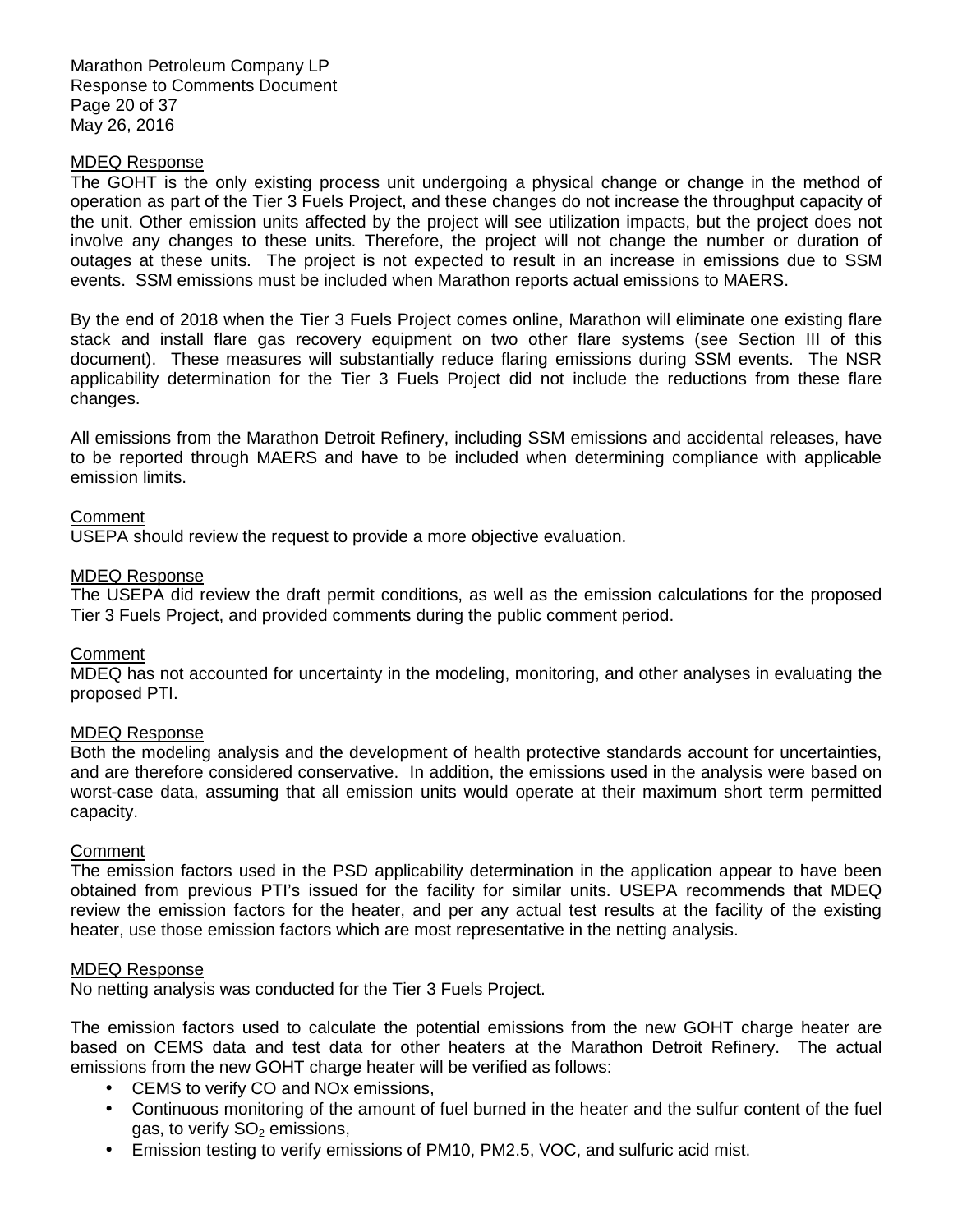Marathon Petroleum Company LP Response to Comments Document Page 21 of 37 May 26, 2016

### G. Enforcement

### **Comment**

 Marathon has been in "significant violation" of the CAA for the last twelve quarters. No permit should be approved until the facility is in compliance.

### MDEQ Response

 This comment appears to be based on information from the Enforcement and Compliance History Online website (ECHO) maintained by the USEPA. The information shown on the ECHO website comes from the states and the USEPA. The noncompliance status for the Marathon Detroit Refinery on the ECHO website stems from two USEPA Consent Decrees, one from 2001 and one from 2012. Both Consent Decrees were global settlements involving several Marathon Refineries, including the Detroit Refinery. Since both of these Consent Decrees are still in effect, the USEPA considers the facility to be in noncompliance, as shown on the ECHO website. The USEPA maintains the ECHO database and further questions should be directed to them at [www.epa.gov/echo.](http://www.epa.gov/echo) 

# **H. Nonattainment Issues**

# **Comment**

Marathon's allowed  $SO_2$  emissions are much higher than their actual emissions. In addition, Marathon's actual  $SO<sub>2</sub>$  emissions have increased since the area was designated nonattainment.

### MDEQ Response

The commenter is correct that Marathon's allowed  $SO<sub>2</sub>$  emissions are higher than their actual emissions. However, the commenter is incorrect that Marathon's emissions have increased since the area was designated nonattainment on October 4, 2013. Marathon's actual  $SO<sub>2</sub>$  emissions in 2013 were 265 tpy. The emissions have decreased since then, with 211 tpy emitted in 2014 and 193 tpy emitted in 2015. In addition, the actual SO<sub>2</sub> emissions from the Detroit Refinery have been substantially reduced from the 1,480 tons emitted in 1999. In response to the comments received during the public comment period, Marathon is making several voluntary reductions in emissions from the Tier 3 Fuels Project and other emission sources at the Detroit Refinery, as discussed in Section III of this document.

#### Comment

 What method was used to show the increase is less than the SER and the project is not subject to NANSR?

# MDEQ Response

Note that the area is in attainment for all pollutants except  $SO_2$ ; therefore this comment relates only to  $SO_2$ .

 A "hybrid" applicability test was used to determine that the Tier 3 Fuels Project is not subject to NANSR. A "hybrid" test uses projected actual emissions for existing emission units and the potential to emit for new emission units (See Table 2 of the Fact Sheet).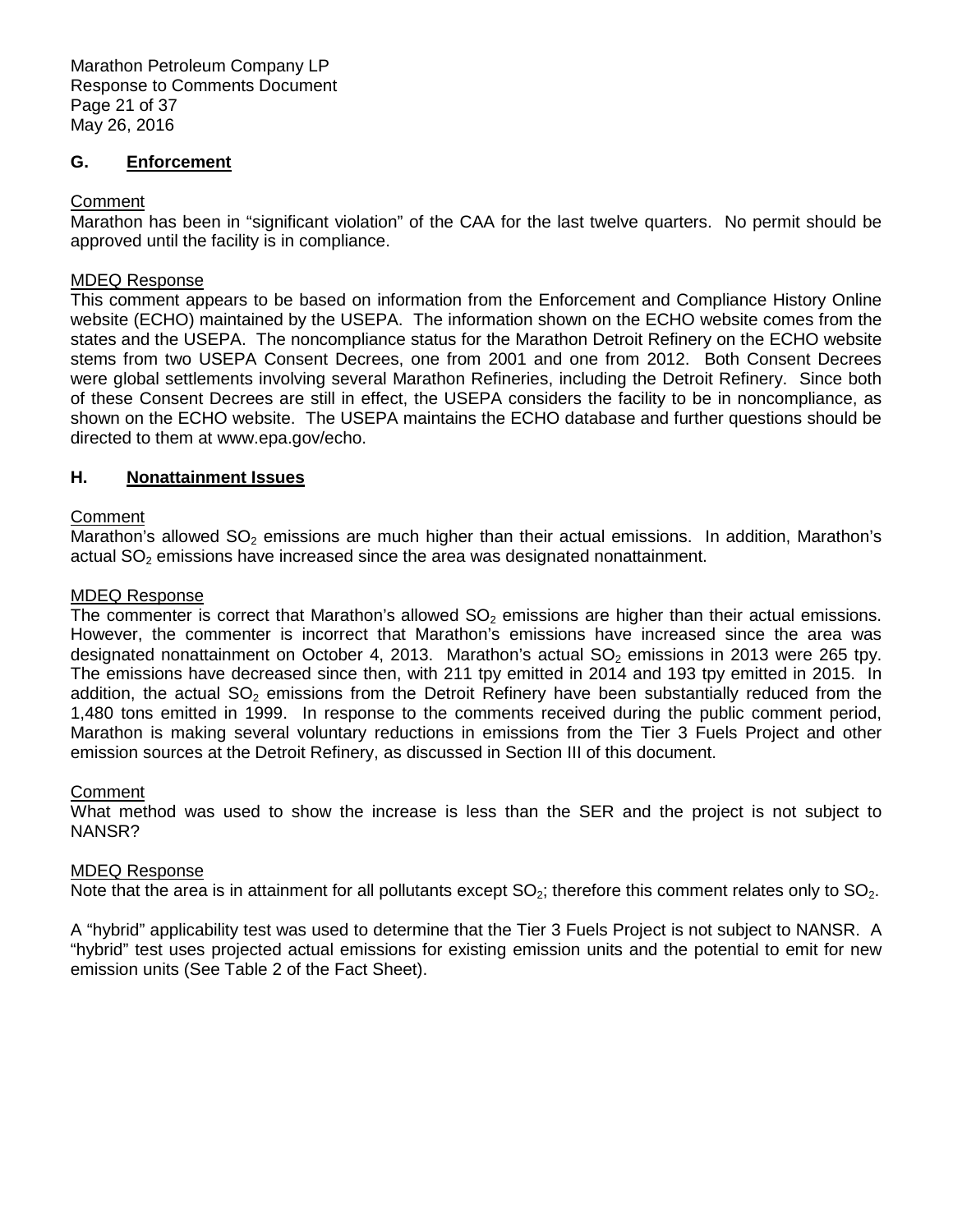Marathon Petroleum Company LP Response to Comments Document Page 22 of 37 May 26, 2016

#### **State Implementation Plan**

 These comments are directly related to the draft SIP and were received outside of the associated public comment period, which closed in September of 2015. However, the MDEQ recognizes the importance of providing a response to these comments.

### Comment

The MDEQ needs to look at the total  $SO_2$ , not just  $SO_2$  from the proposed increase.

#### MDEQ Response

The ambient air monitors in the area measure the total  $SO<sub>2</sub>$  emissions from all sources. This data indicates that the actual levels of  $SO<sub>2</sub>$  comply with the NAAQS.

The air dispersion modeling study for the SIP process also takes into consideration all of the SO<sub>2</sub> emissions in the area, either directly or as background. This modeling shows that there are four receptors in the nonattainment area that could have  $SO_2$  levels above the NAAQS. However, the contribution from the approximately 400 tpy allowed  $SO_2$  emissions from the Marathon Detroit Refinery is 0.1 ppb or less at these receptors. Marathon's emissions are not contributing to the modeled exceedances of the NAAQS. Since the projects will not result in an increase in allowed  $SO<sub>2</sub>$  emissions, the facility's contribution to the modeled NAAQS exceedances will not change.

### **Comment**

MDEQ does not show how  $SO_2$  plumes go beyond the defined nonattainment region. In addition, the Fort Street monitor is east and north of the modeled hotspot, so concentrations are likely higher than those captured by this monitor (which recorded the NAAQS exceedance). None of this information has been presented in the proposed PTI or the proposed SIP, but it is necessary for understanding the impacts of  $SO<sub>2</sub>$  emissions in Detroit. MDEQ should provide a comprehensive modeling analysis that uses allowable emissions for all  $SO_2$  sources, with appropriate background concentrations, and incorporate a margin of safety given that the commenter alleges that  $SO_2$  is affecting the health of Detroiters at levels below the NAAQS.

# MDEQ Response

 The PTI application review process evaluates the proposed emissions from the proposed project. As discussed below, the proposed  $SO_2$  increase from the Tier 3 Fuels Project would not result in ambient  $SO_2$ concentrations that would cause or contribute to an exceedance of the  $SO<sub>2</sub>$  NAAQS.

 The MDEQ is in the process of addressing the NAAQS nonattainment area. The modeling analysis the commenter referred to has been conducted for the SIP process and the information is available from the MDEQ upon request.

# **Comment**

The Marathon Detroit refinery is located in an area designated as "nonattainment" for the one hour  $SO_2$ NAAQS. Allowing a 22 tpy increase in  $SO_2$  emissions will only make the problem worse and should not be allowed.

# MDEQ Response

The MDEQ evaluated the proposed  $SO_2$  increase from the projects using the dispersion modeling methodology used for the SIP process. This modeling shows that the originally proposed 22 tpy  $SO_2$  increase from the Marathon Detroit Refinery would result in a maximum ambient concentration of 0.5 ppb at the refinery; this concentration would decrease with distance from the refinery. Given that the air monitoring data shows ambient levels are at least 10 ppb below the NAAQS of 75 ppb, a 0.5 ppb increase would not interfere with bringing the area into attainment with the NAAQS.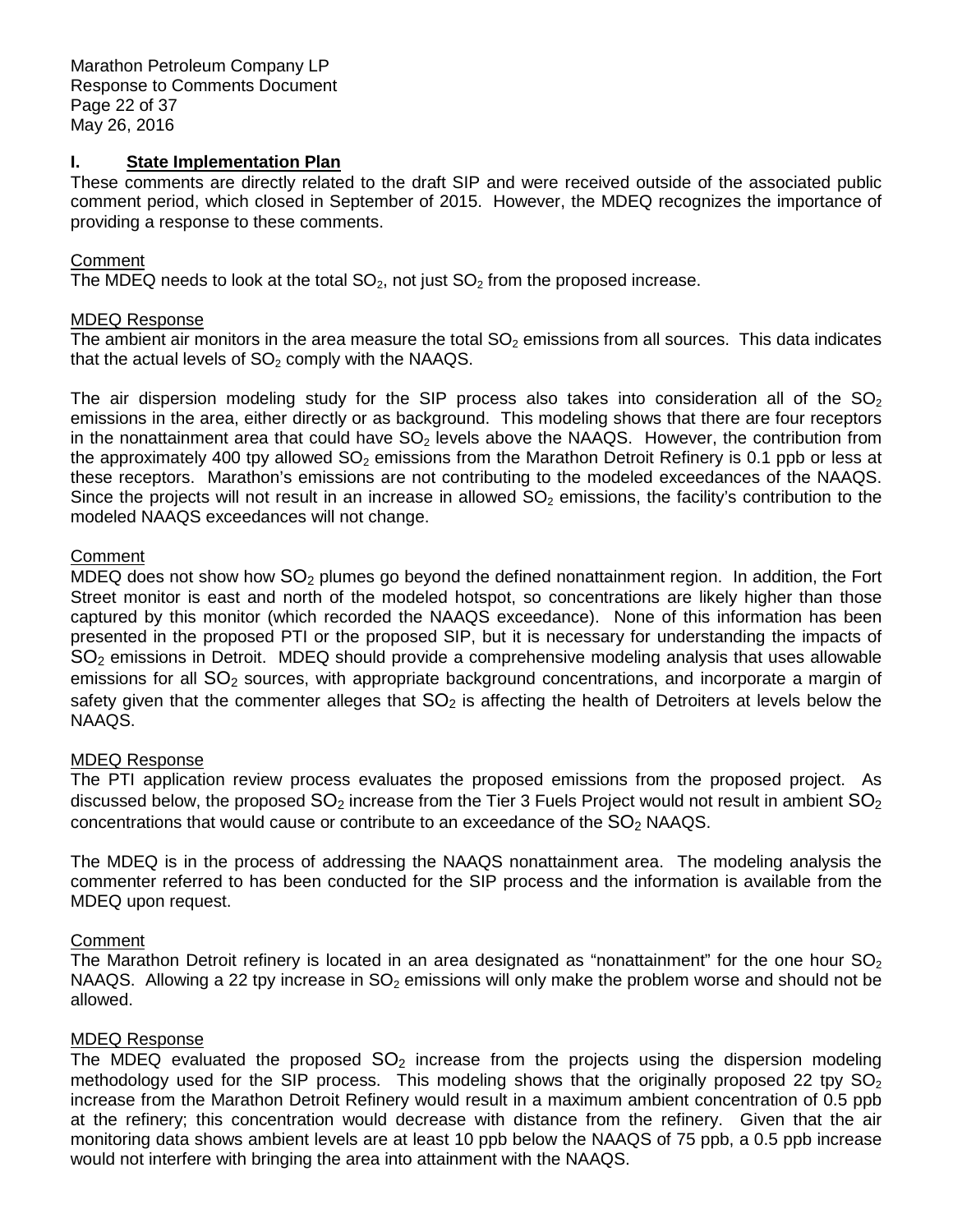Marathon Petroleum Company LP Response to Comments Document Page 23 of 37 May 26, 2016

#### **Comment**

 A presentation given by MDEQ in April of 2015 showed that the 3-year average of 99% maximum daily 1-hour  $SO<sub>2</sub>$  levels at Southwestern High School for the past 30 years, since 1984, has been above 75 ppb.

In addition, the ambient monitoring data show high levels of  $SO<sub>2</sub>$ ; 108 ppb at one of the Marathon monitors and a little lower at Southwestern High School; it is affecting people's health.

#### MDEQ Response

While it is true that the  $SO_2$  monitor at Southwestern High School has shown hourly numbers above the NAAQS of 75 ppb, the most recent data shows that the 75 ppb NAAQS is now being met (see Figure 2).

The NAAQS for SO<sub>2</sub> is a three year average of the 99<sup>th</sup> percentile of hourly values. This means that there may be individual hours that exceed 75 ppb while still meeting the three year average. The USEPA sets the NAAQSs to be protective of public health.

 Note the current 75 ppb NAAQS was set in 2010. Since October 20, 1982, the entire State of Michigan complied with the previous NAAQS, which was replaced by the 75 ppb NAAQS.

#### **Comment**

MDEQ has not produced an adequate plan to address the  $SO<sub>2</sub>$  nonattainment area. No permit should be issued until an adequate plan is developed.

#### MDEQ Response

 There is no legal basis for the MDEQ to deny an air permit application on the basis that an attainment plan has not been developed.

# **Comment**

There should be a moratorium on additional pollution emissions until the area meets the  $SO_2$  NAAQS.

#### MDEQ Response

 There is no legal basis for the MDEQ to deny an air permit application on the basis that the facility is located in a nonattainment area. The NANSR program specifically allows for increases in nonattainment pollutants when the increase is less than the SER. The MDEQ evaluated the proposed  $SO_2$  emission increase from the Tier 3 Fuels Project and determined that it will not interfere with attaining the NAAQS.

#### **Comment**

The modeling that shows hotspots located away from the ambient  $SO<sub>2</sub>$  monitors highlight the need for additional  $SO<sub>2</sub>$  monitoring in the area.

#### MDEQ Response

The modeling carried out by the MDEQ does show areas where  $SO<sub>2</sub>$  concentrations exceed the levels being recorded at the MDEQ's Southwestern High School air monitoring station. The MDEQ is working with the citizens of southwest Detroit to install a new air monitoring station in the 48217 community.

# **Comment**

 No permit should be granted to any company proposing to increase emissions until the MDEQ creates a plan to reduce emissions in areas disproportionately impacted by industries.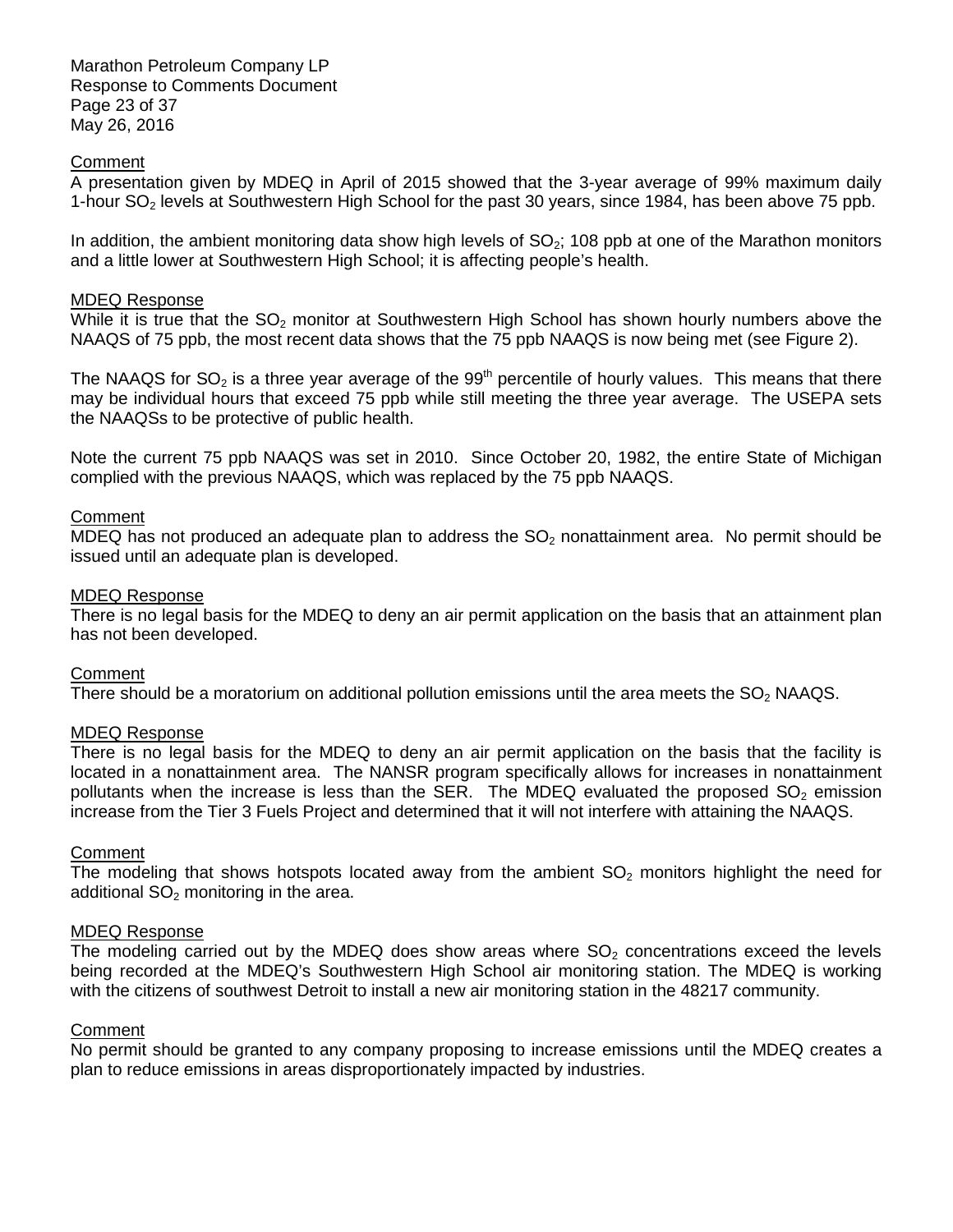Marathon Petroleum Company LP Response to Comments Document Page 24 of 37 May 26, 2016

### MDEQ Response

 There are no laws, rules, or regulations that require the MDEQ to develop a plan to reduce emissions in areas disproportionately impacted by industries or that allow the MDEQ to not issue permits until such a plan is developed. The air permitting process involves a thorough review of the proposed Tier 3 Fuels Project and the LPG Storage and Transfer Project and the projects' impacts on the environment, including whether or not the projects meet the applicable air quality rules and regulations. The MDEQ reviewed the permit applications and has determined that the proposed projects meet the applicable rules and requirements.

# **J. Public Participation Process**

### **Comment**

The citizens of Michigan need to have a voice into industrial plans and changes proposed in their vicinity.

# MDEQ Response

 The MDEQ provides the opportunity for public participation through the public comment period and the public hearing. Citizens can also participate in the zoning process and other planning activities carried out by their local government. The MDEQ has no authority over local zoning.

### **Comment**

 Commenters encourage MDEQ to reach out to community leaders and other interested stakeholders in the preliminary phases of the regulatory process. Engaging interested parties even before permits are put on public notice will help avoid any conflict or dissatisfaction in the notice and comment process and result in more effective public participation.

#### MDEQ Response

 All air permit applications received by the MDEQ can be found on the MDEQ website in the "NSR Pending Applications Query", located at *http://www.deq.state.mi.us/aps/PendApps.asp*, which can be searched in a number of ways, including by company name, city, and county. Community leaders and interested stakeholders can check this query and, if there are any applications of interest, can contact the MDEQ to get further information about the application.

#### Comment

 The letter the MDEQ sent to the company said the public comment period was "on the intent of the MDEQ to approve the permits." Based on this, the MDEQ has already decided to issue the permits.

#### MDEQ Response

 The letter sent to the company indicates that, based on the MDEQ's review of the applications to date, the proposed projects would comply with the applicable air quality rules and regulations and that the MDEQ is proposing to approve the permits. However, the review process is not complete until all affected parties, including the applicant and general public, have the opportunity to provide additional information for the MDEQ to consider prior to a final decision on the permit applications. The MDEQ is required to provide a draft permit for the public to comment on.

 Typically, when the MDEQ holds a public comment period on a draft permit, there are four possible outcomes:

- $\bullet$ The permit may be approved as drafted;
- $\bullet$ • The permit may be approved with changes, based upon comments received from the public;
- $\bullet$  demonstrates the proposed project cannot comply with all applicable air quality rules and The permit may be denied if, during the public comment period, information is received that regulations;
- The permit application may be withdrawn before the MDEQ makes a final decision.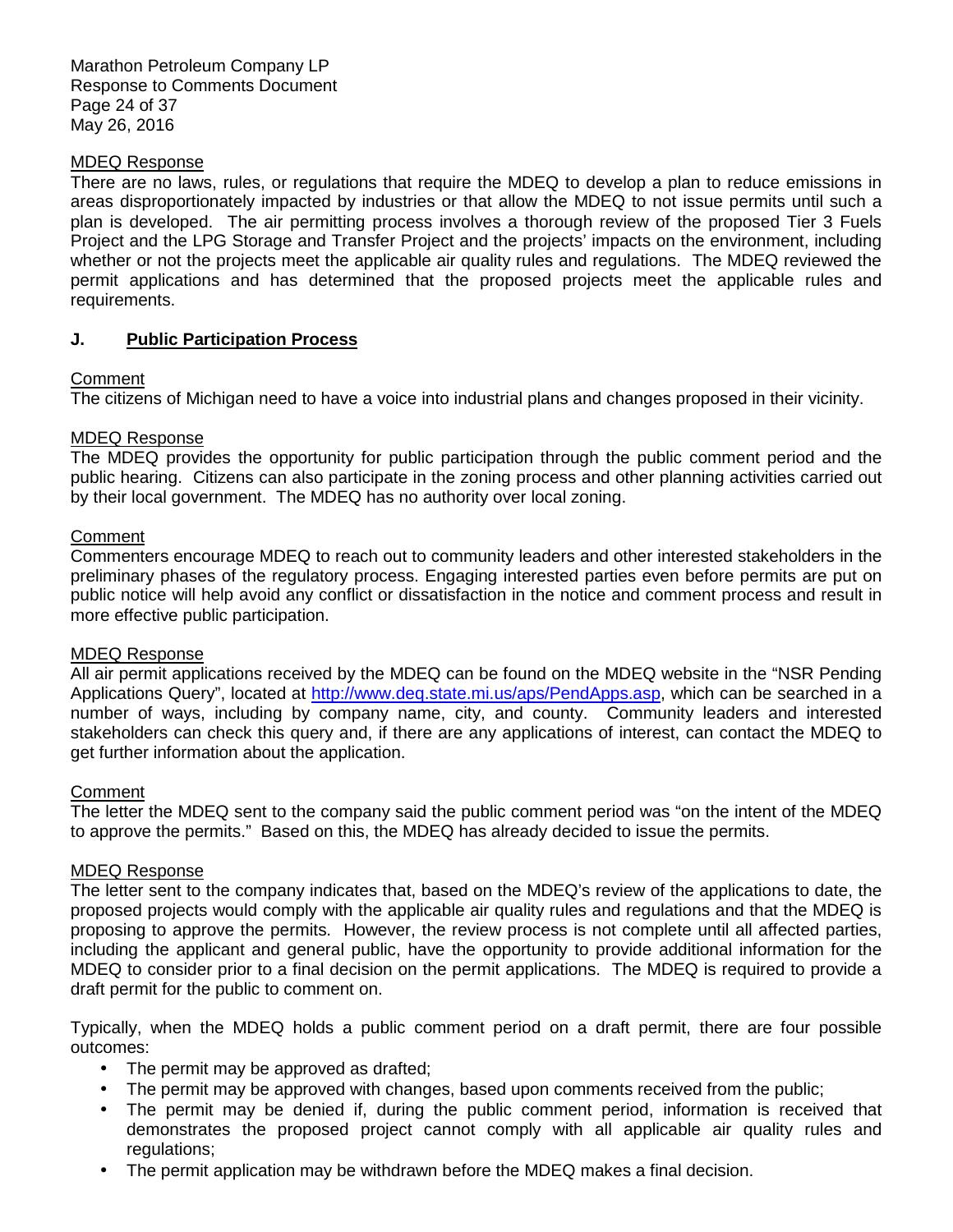#### **K. Miscellaneous**

#### **Comment**

 The new hydrotreater should be located outside the nonattainment area so the community around the refinery won't have to suffer more pollution to reduce gasoline related emissions elsewhere.

#### MDEQ Response

 The new hydrotreater is an integral part of the refining process and it would not be feasible to install it at a remote location.

### Comment

How did Marathon and other sources get permitted?

### MDEQ Response

 Marathon and many of the other sources in the area were initially constructed prior to 1965, before state or federal law required air permits to be obtained. For those that did require PTIs, or for sources that made changes that required PTIs, the permits were issued in compliance with the rules and regulations in effect at that time. Many of the PTIs that have been issued to sources in the area have undergone the public participation process to allow interested parties the opportunity to provide input on the PTIs.

### **Comment**

 How will the new USEPA rule (Petroleum Refinery Sector Risk and Technology Review and new Source Performance Standards) affect these permits?

#### MDEQ Response

 The refinery sector rule will add work practice standards, pollution control measures, monitoring, testing and reporting requirements to many of the existing refinery emission units, including emission units not affected by the Tier 3 Fuels Project. Applicable provisions of the Refinery Sector Rule will be incorporated in future updates of the ROP.

#### **Comment**

How did MDEQ determine that the 22 tpy  $SO_2$  increase does not cause interference with the comfortable enjoyment of life and property for residents? The majority of the people believe the emissions from the plant are causing unreasonable interference with the comfortable enjoyment of life and property as stated in General Condition No. 6 of the draft permit terms and conditions, and the increase in emissions will make the situation worse.

 The area around the refinery stinks, especially at night, and the smells interfere with comfortable enjoyment of life and property in the surrounding residential areas. There are also odors from the sewer line.

#### MDEQ Response

 General Condition 6, which is a summary of Rule 901 (R 336.1901), is applicable to all sources of air pollution and is enforced by the MDEQ through the District Office.

 The permit requirements developed pursuant to the CAA and Part 55, Air Pollution Control, of the Natural Resources and Environmental Protection Act, 1994 PA 451, as amended (NREPA), to address air emissions are designed to be protective of public health and the environment.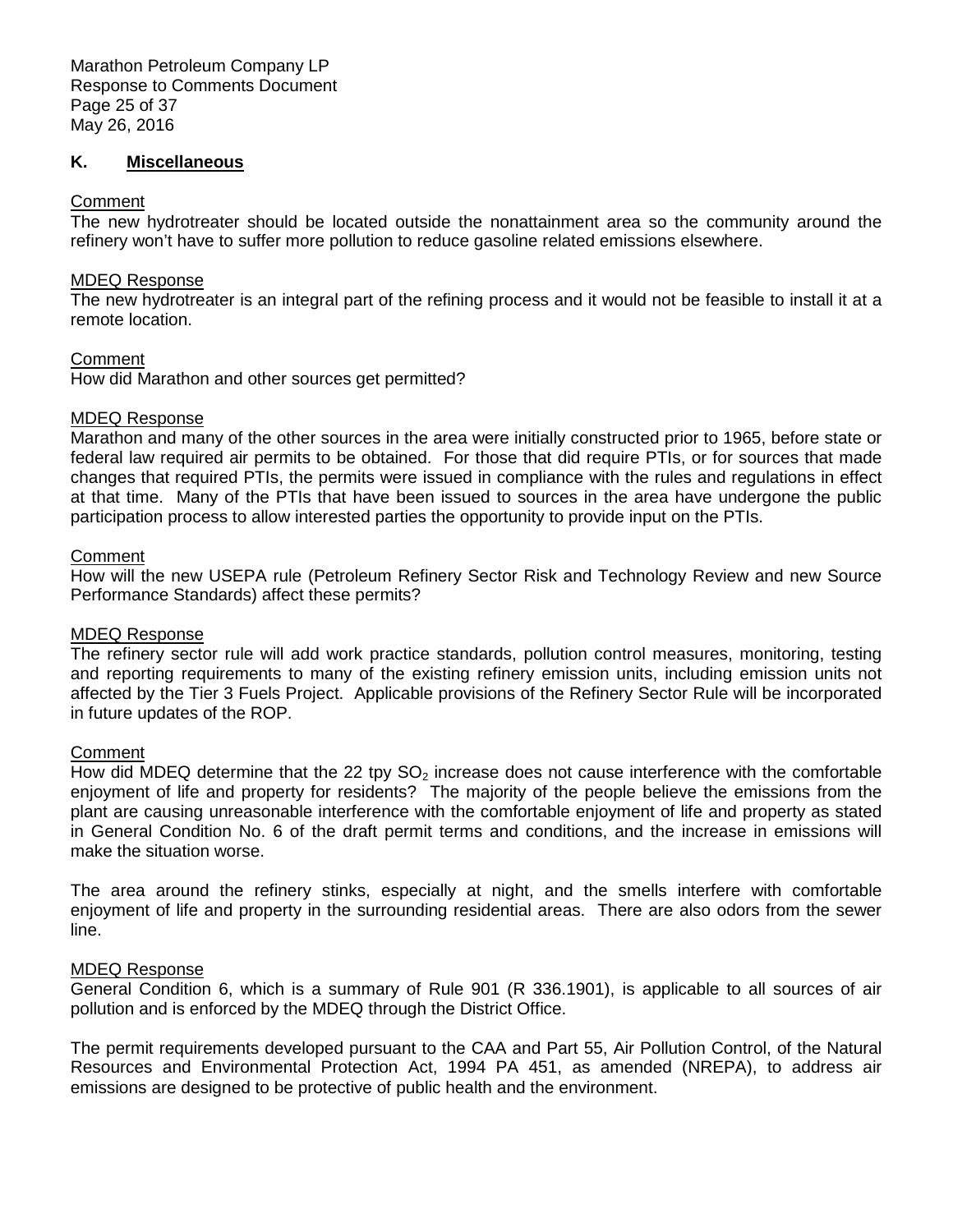Marathon Petroleum Company LP Response to Comments Document Page 26 of 37 May 26, 2016

 Rule 901 consists of two parts. Rule 901(a) addresses "injurious effects" and Rule 901(b) addresses "unreasonable interference". For both parts of the rule, clear scientific evidence that specific emissions from the source have caused specific "injurious effects" or "unreasonable interference" is required before the MDEQ can take enforcement action against an air emission source. The emissions from the proposed projects are not expected to exceed any of the health protective standards. Note that Rule 901 does not specify emission limits for any pollutants and is not intended to be used for the purpose of attaining or maintaining any NAAQS which are established by the USEPA under the CAA to protect human health, safety and welfare.

The MDEQ evaluated the proposed  $SO_2$  increase from the projects using the dispersion modeling methodology used for the SIP process. This modeling shows that the originally proposed 22 tpy  $SO_2$  increase from the Marathon Detroit Refinery would result in a maximum ambient concentration of 0.5 ppb. Given that the air monitoring data shows ambient levels are at least 10 ppb below the NAAQS of 75 ppb, a 0.5 ppb increase would not cause an adverse health effect or cause interference with the comfortable enjoyment of life and property.

 Regarding odors, which fall under Rule 901(b), verification of a violation would require that the MDEQ staff person witness the odor, and make the determination that there was an "unreasonable interference with the comfortable enjoyment of life and property". The MDEQ staff continues to follow-up on all odor complaints alleged against facilities regulated by the MDEQ to determine compliance with Rule 901. All of the information needed to make this correlation is collected at the time that an odor complaint is received by the MDEQ. Wind speed and ambient temperature are also used to determine whether or not the alleged odor being emitted could be from a stack or a ground level source. A description of the odor is used to determine whether or not the odor is characteristic of the source or could be emitted from other sources located in the vicinity.

 If there are odors from the facility, it is important to notify the MDEQ when the odors are occurring so that the source of the odors may be determined. During business hours, odor complaints can be called in to the MDEQ Detroit Office at 313-456-4700. The MDEQ staff will make a record of the specific complaint information and make every effort to follow up with the complainant.

# **Comment**

Multiple commenters stated that environmental justice has to be considered in the permit review process.

#### MDEQ Response

 The MDEQ provided an enhanced public comment period for the Tier 3 Fuels Project and the LPG Transfer and Storage Project, as follows:

- • Extended the public comment period beyond the required 30 days. The comment period was initially scheduled to last for 50 days and was extended an additional 23 days.
- Made information regarding the proposed projects available on the MDEQ Home Page.
- Marathon Detroit Refinery. • Sent approximately 280 letters and e-mails to persons who had previously expressed interest in the
- questions about the proposed projects. • Held an informational session prior to the public hearing where MDEQ staff was available to answer
- $\bullet$ • Held a public hearing to allow interested persons to provide comments on the proposed projects.

 The MDEQ is responsible for protecting the health and welfare of all citizens of the State of Michigan. The MDEQ evaluated the health and environmental impacts of the proposed Tier 3 Fuels Project and the LPG Storage and Transfer Project and determined that the projects meet all of the applicable air quality rules and regulations, including the health protective standards. This evaluation was conducted before Marathon proposed voluntary emission reductions (see Section III of this document). Marathon's voluntary changes result in even lower health and environmental impacts.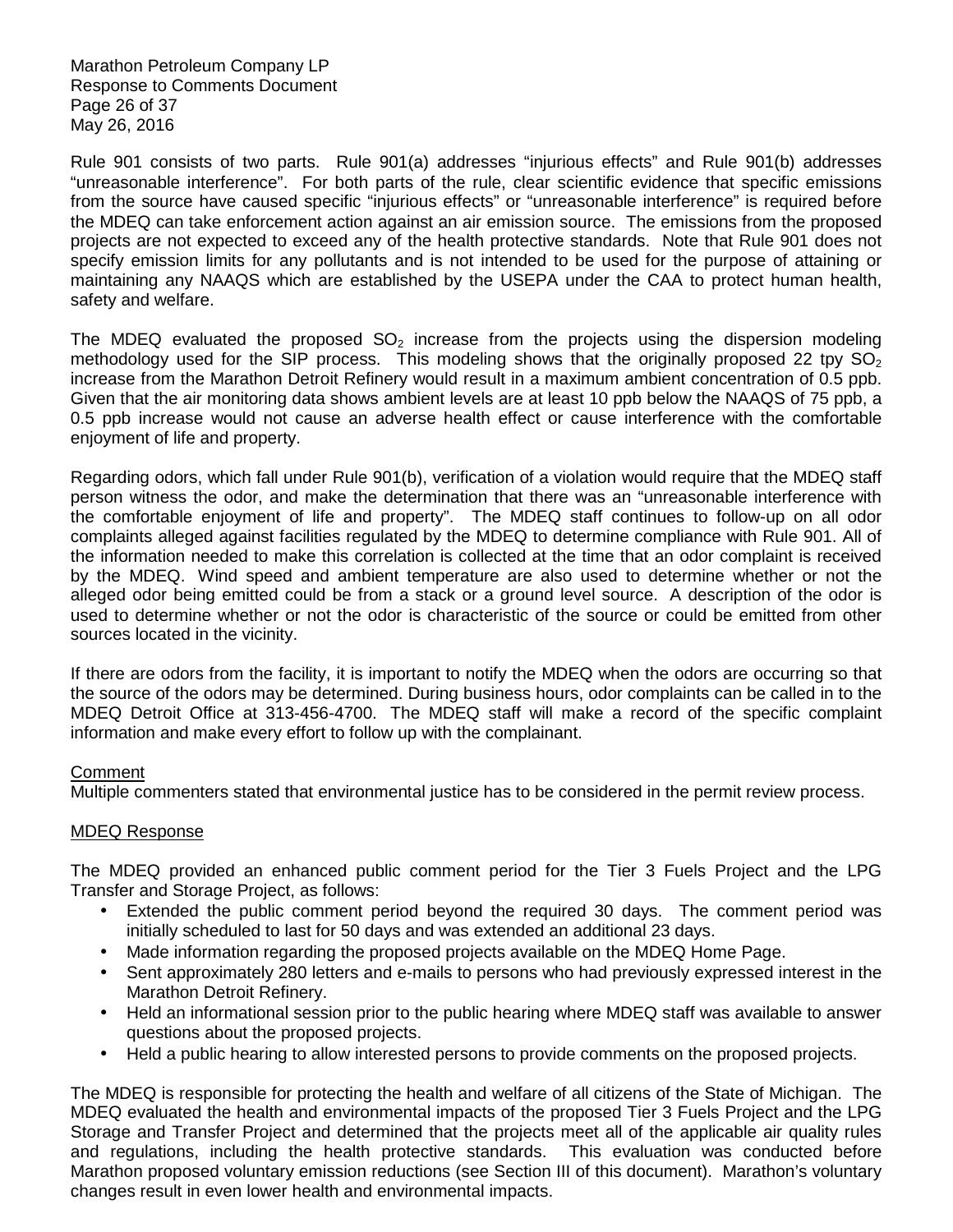Marathon Petroleum Company LP Response to Comments Document Page 27 of 37 May 26, 2016

 Has a permit ever been denied? **Comment** 

#### MDEQ Response

 The MDEQ has denied air permit applications in the past. The MDEQ does not formally deny very many air permit applications. Many of the air permit applications submitted to the MDEQ are not approvable as received. When that happens, the MDEQ works with the company to amend the application so that it can be approved. If the application cannot be made approvable, the company usually withdraws it rather than have the MDEQ deny it.

### **Comment**

Several general comments, not related to air quality, were received, including:

- $\bullet$ The soil is contaminated and people can't grow gardens.
- Air cleaners should be provided for people's houses.
- Residents aren't properly equipped with respiratory gear.
- People want a buyout. Low income people cannot afford to move away.
- $\bullet$ • Fracking should not be allowed.
- The cost of health care in the area will go up due to increased health risks.
- Property values have dropped.
- There are loud noises, especially at night.
- The projects will negatively affect water quality.

# MDEQ Response

 As a regulatory agency, the MDEQ cannot exercise non-technical discretion in the issuance of air use permits. The permit review process is a technical review of the proposed projects and issuance of the permits is based solely on expected compliance with all applicable state and federal air quality rules and regulations. The MDEQ reviewed the permit applications to determine if the proposed Tier 3 Fuels Project and LPG Storage and Transfer Project meet the applicable state and federal air quality rules and regulations, and the MDEQ has determined that the proposed projects meet those requirements. The MDEQ cannot address the issues raised by the commenters because they are outside the authority of the MDEQ.

# **V. SUMMARY OF COMMENTS RECEIVED IN SUPPORT**

 Several commenters support issuance of PTI 118-15 because the proposed changes will allow Marathon to comply with the USEPA Tier 3 Fuels Standard and produce cleaner burning gasoline.

Prepared by: Andy Drury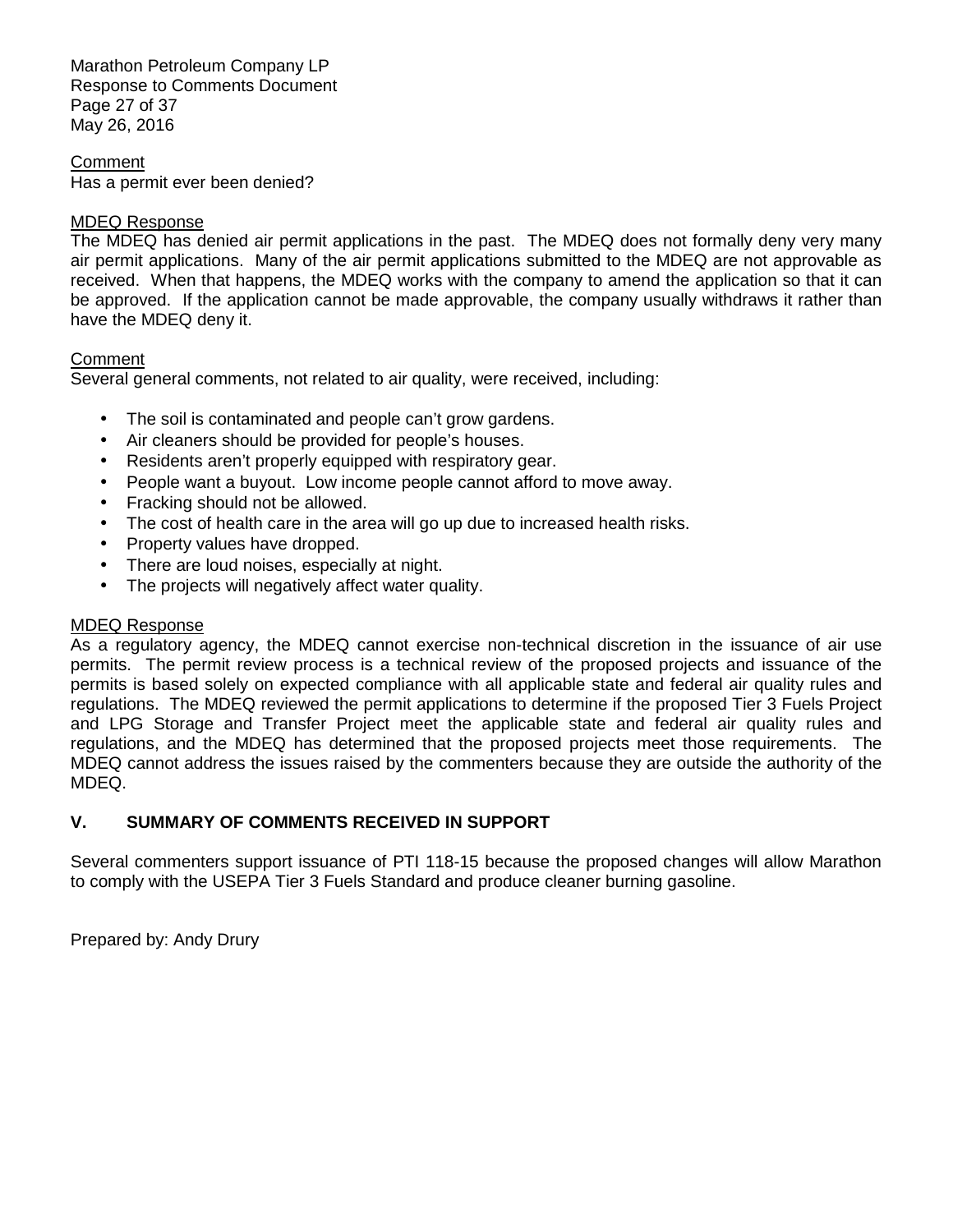# **Appendix A. SUMMARY OF COMMENTS RESULTING IN CHANGES TO THE PERMIT**

 This appendix contains summaries of the comments received during the public comment period and at the public hearing that resulted in changes to the permit conditions, the MDEQ's responses to those comments, and the changes that were made to the conditions.

#### **Comment**

 Special Condition VI.6 of EU08-GOHTCHARHTR2-S1 in draft PTI 118-15 references 45 FR 29270 (sic). Please review this reference and revise, as appropriate.

#### MDEQ Response

 The special conditions for EU08-GOHTCHARHTR2-S1 in the draft permit were based on the FGHEATERS-S1 special conditions in PTI 63-08D and the reference in question, 45 FR 29720, was carried forward from those conditions because this new heater will be part of the FGHEATERS-S1 flexible group.

 40 FR 29720 is the Federal Register notice that Rule 201 (R 336.1201) had been incorporated into Michigan's SIP and should not be referenced in the special condition. This reference was corrected.

#### **Condition Change**

 The permittee shall keep daily records of the type and amount of fuel used in EU08-GOHTCHARHTR2-S1.  **(R 336.1205, R 336.1225, 40 CFR 52.21 (c) and (d))** 

# **Comment**

 On pages 7 and 8 of Draft Permit No. 118-15, there are references to particular appendices of the ROP MI-ROP-A9831-2012b. It would be clearer to include the particular language from each appendix, as appropriate, for the permit conditions being cited. The general reference to the ROP appendices on these pages does not add clarity to the draft permit terms.

#### MDEQ Response

 The referenced appendices (Appendix 3-S1 and Appendix 8-S1) do not contain any requirements that apply to EU08-GOHTCHARHTR2-S1.

#### **Condition Change**

The references to the ROP appendices have been removed.

#### Comment

The 16 existing LPG tanks should be removed.

#### MDEQ Response

 The 16 existing LPG tanks are currently permitted and did not have to be removed in order for Marathon to install the new LPG tanks. However, since Marathon intends to remove the tanks, the following condition was added to require the 16 existing LPG tanks to be taken out of service.

#### **Condition Change**

 Within 180 days after the last tank in FGPVTANKS-S1 has been placed into service, the permittee shall remove tanks 22T80, 22T81, 22T82, 22T83, 22T84, 22T89, 22T90, 22T91, 22T92, 22T93, 22T94, 22T95, 22T98, 22T99, 22T190, and 22T191 from service.<sup>3</sup>**(R 336.1201(3))**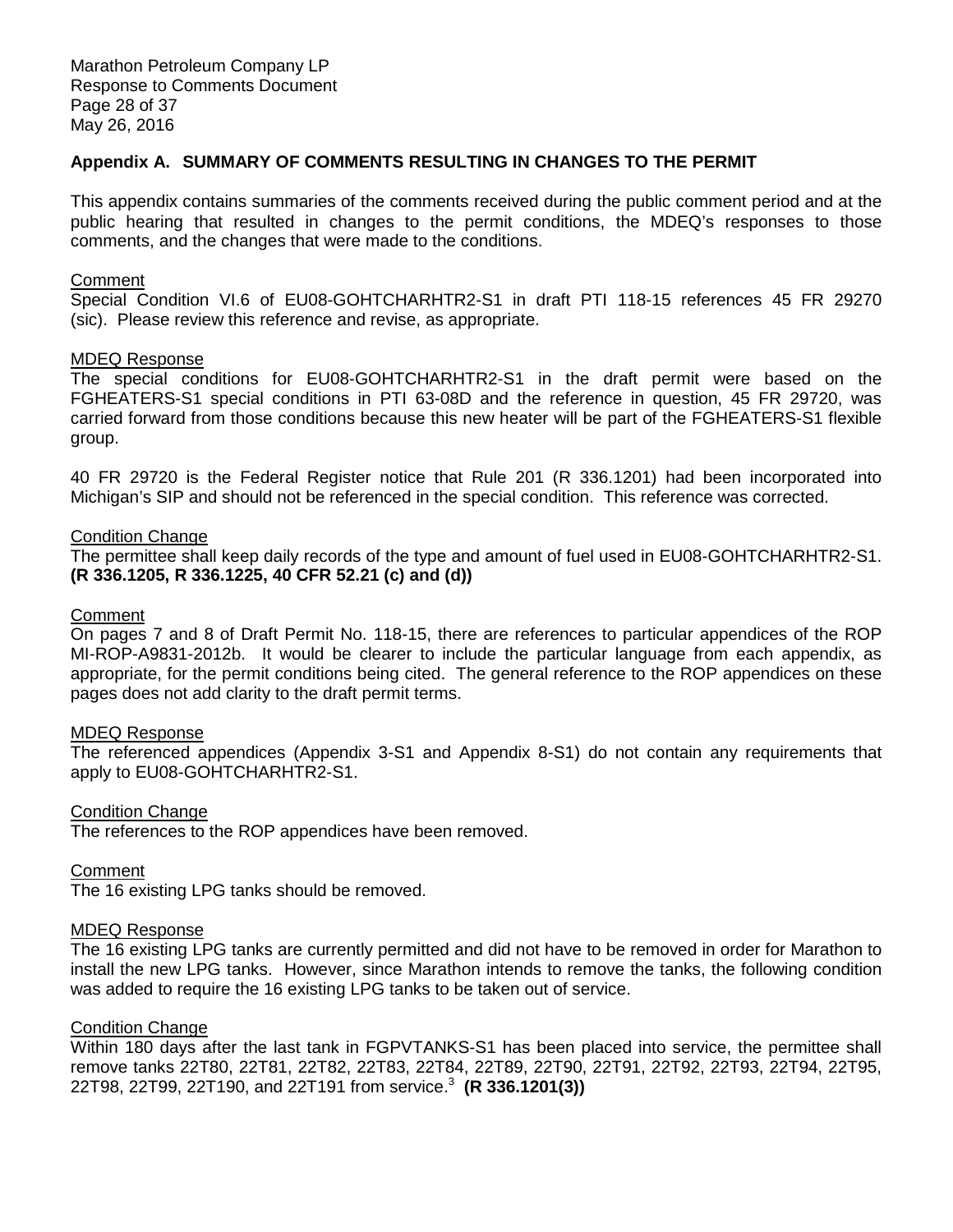Marathon Petroleum Company LP Response to Comments Document Page 29 of 37 May 26, 2016

# **Comment**

 MDEQ needs to ensure that the proposed modifications comply with NSR requirements, particularly since the SO<sub>2</sub> increase is only 18 tons below the SER of 40 tons per year. The permit only limits the H<sub>2</sub>S content of the fuel gas stream, but there are many other sulfur containing compounds in the fuel gas. TRS or total sulfur content should be used to ensure the  $SO<sub>2</sub>$  emissions have not been underestimated. The draft permit should be revised to include a limit on the total sulfur in the fuel gas with total sulfur monitoring requirements.

# MDEQ Response

The commenter is correct that the draft permit conditions limit and require monitoring of the H<sub>2</sub>S content of the fuel gas stream, as required by NSPS Ja (40 CFR Part 60 Subpart Ja). However, Marathon has indicated that they actually monitor the TRS content of the fuel gas stream and use the monitored TRS data when calculating actual  $SO<sub>2</sub>$  emissions.

 In response to this comment, a limit on the TRS content of the refinery fuel gas stream and requirements to monitor and report the TRS content of the refinery fuel gas stream have been added to the permit conditions.

# **Condition Change**

# **II. MATERIAL LIMITS**

| <b>Material</b> | Limit        | Time Period /<br><b>Operating</b><br><b>Scenario</b> | <b>Equipment</b>     | Testing /<br>Monitoring<br><b>Method</b> | Underlying<br>Applicable<br>Requirements |
|-----------------|--------------|------------------------------------------------------|----------------------|------------------------------------------|------------------------------------------|
| 3. TRS content  | 45 ppm $v^3$ | Daily on a 365                                       | EU08-GOHTCHARHTR2-S1 | SC VI.2                                  | R 336.1201(3)                            |
| of the refinery |              | successive calendar day                              |                      |                                          |                                          |
| fuel gas        |              | rolling average basis                                |                      |                                          |                                          |

ppmv = parts per million by volume

Note, SC VI.2 refers to Special Condition VI.2 in the final permit conditions, which is included below:

# **VI. MONITORING/RECORDKEEPING**

 2. The permittee shall monitor and keep records of the concentration of total reduced sulfur (TRS) in the refinery fuel gas burned in EU08-GOHTCHARHTR2-S1, in a manner and with instrumentation acceptable to the Air Quality Division.<sup>3</sup> (R 336.1201(3), R 336.1205<sup>4</sup>, 40 CFR 60.107a(a)(2)<sup>4</sup>)

#### **VII. REPORTING**

 2. The permittee shall submit the data on the concentration of total reduced sulfur in the refinery fuel gas burned in EU08-GOHTCHARHTR2-S1 to the Air Quality Division (AQD) District Supervisor in acceptable format within 30 days following the end of the quarter in which the data were collected. $3$ **(R 336.1201(3))**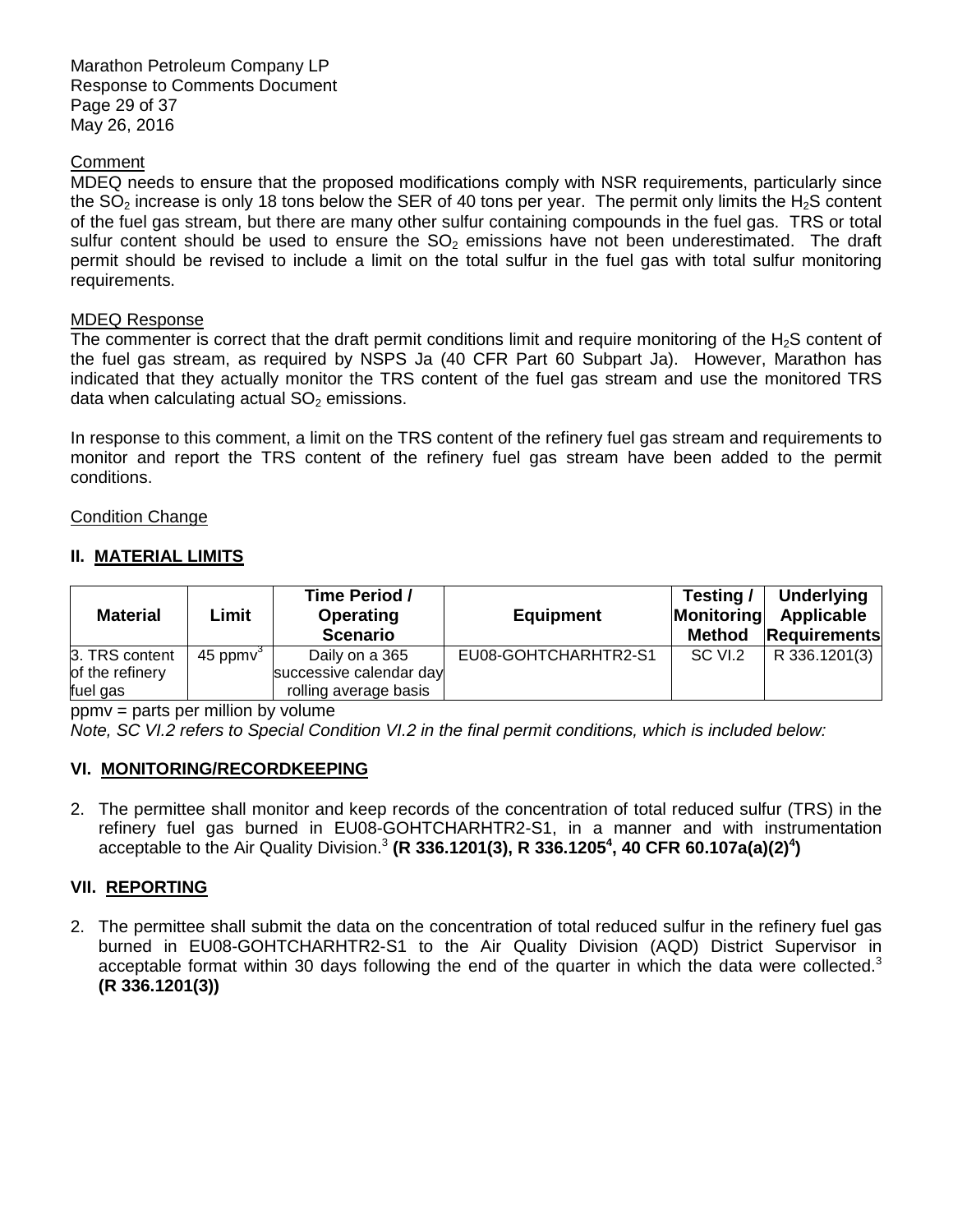Marathon Petroleum Company LP Response to Comments Document Page 30 of 37 May 26, 2016

# **Comment**

 EU08-GOHTCHARHTR2-S1, special condition (SC) I Emission Limits (page 6). The underlying applicable requirement for the volatile organic compound (VOC) emission limit provided in Table I is R 336.1702. Rule 336.1702 requires VOC emissions from new sources to be minimized by applying BACT. For the Tier 3 Fuels Project, BACT for VOC is verifying the VOC emission limit by emission testing and monitoring at least 90 percent of the flanges and connectors in gas/vapor and light liquid VOC service for leaks, and to repair any leaks that are detected. Table I indicates that the VOC emission limit will be verified by performance testing listed in general condition 13 of the Draft Permit. Please verify that the testing/monitoring method listed in Table I fulfills the requirements of R 336.1702.

### MDEQ Response

 Rule 702 BACT for the new GOHT charge heater (EU08-GOHTCHARHTR2-S1) is considered to be the use of natural gas and refinery fuel gas, with an emission limit of 0.0055 pounds per million British Thermal Unit (lb/MMBTU). The permit conditions have been changed to require testing of the VOC emissions.

 Rule 702 BACT for the GOHT process unit (EU08-GOHT-S1) is considered to be monitoring at least 90 percent of the flanges and connectors in gas/vapor and light liquid VOC service for leaks, and to repair any leaks that are detected.

#### **Condition Change**

# **V. TESTING/SAMPLING**

Records shall be maintained on file for a period of five years. **(R 336.1201(3))** 

 1. Within 180 days after commencement of trial operation of EU08-GOHTCHARHTR2-S1 and every five years thereafter, the permittee shall verify emission rates from EU08-GOHTCHARHTR2-S1 of the pollutants listed below by testing at owner's expense, in accordance with Department requirements. No less than 30 days prior to testing, the permittee shall submit a complete test plan to the AQD. The AQD must approve the final plan prior to testing. Verification of emission rates includes the submittal of a complete report of the test results to the AQD within 60 days following the last date of the test. For verification of PM10 and PM2.5 emissions, testing shall include both the filterable and condensable fractions. **(R 336.2001, R 336.2003, R 336.2004)** 

| PM <sub>10</sub>                | (R 336.1205, 40 CFR 52.21 (c) and (d)) |
|---------------------------------|----------------------------------------|
| PM <sub>2.5</sub>               | (R 336.1205, 40 CFR 52.21 (c) and (d)) |
| VOC <sup>3</sup>                | $(R\,336.1201(3))$                     |
| Sulfuric acid mist <sup>3</sup> | (R 336.1201(3))                        |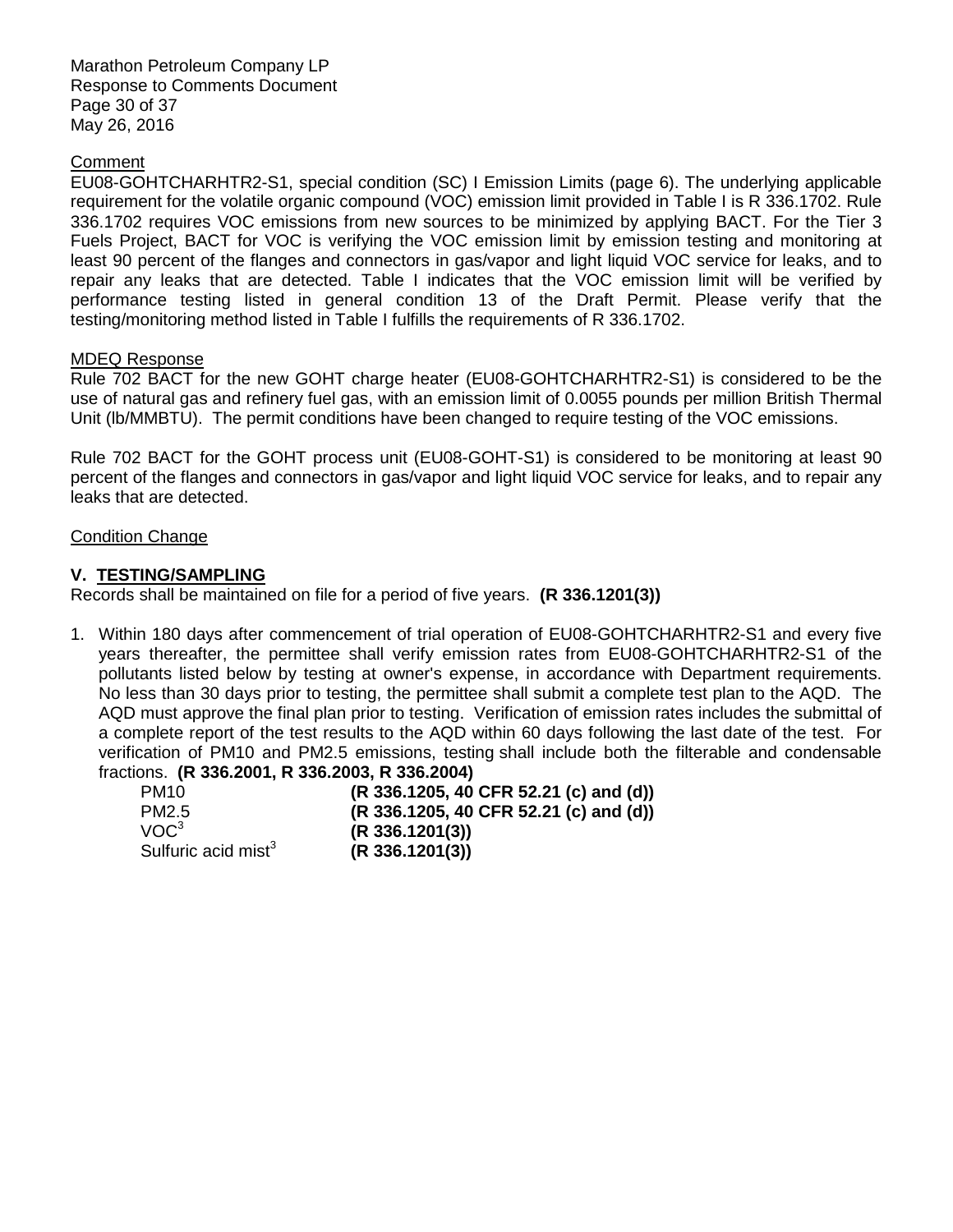# **Appendix B. SUMMARY OF MARATHON'S VOLUNTARY CHANGES**

 In response to the public comments that were submitted during the public comment period and at the public hearing, the MDEQ asked Marathon to evaluate possible reductions in  $SO<sub>2</sub>$  emissions from the Tier 3 Fuels Project and/or the facility. In response, Marathon proposed several voluntary changes to the Tier 3 Fuels Project and several other voluntary changes at the Detroit Refinery. These changes result in an overall decrease in SO<sub>2</sub>, NOx, H<sub>2</sub>S, and H<sub>2</sub>SO<sub>4</sub> emissions from the facility after the Tier 3 Fuels Project is implemented. Proposed levels of other pollutant emissions have also been revised downward, including CO, PM, PM10, and PM2.5. In addition, Marathon has reduced the overall amount of  $SO<sub>2</sub>$  the facility is allowed to emit. These voluntary changes are not required to comply with state and federal rules and regulations, but have been included as enforceable requirements in the final permit conditions.

# **A. Voluntary Changes to the Tier 3 Fuels Project**

 The following voluntary changes to the Tier 3 Fuels Project result in lower pollutant emissions than originally proposed in the PTI application. Table 2 shows the original Tier 3 Fuels Project proposed emission increases, the revised NSR emission increases, and the revised total emission increases based on the voluntary changes.

| (All values in tons per year (tpy))                        |                                  |                                  |                                |  |  |
|------------------------------------------------------------|----------------------------------|----------------------------------|--------------------------------|--|--|
| Pollutant                                                  | <b>Originally Proposed NSR</b>   | <b>Revised NSR</b>               | <b>Revised Total Emissions</b> |  |  |
|                                                            | Emissions Increases <sup>A</sup> | Emissions Increases <sup>A</sup> | Increases <sup>C</sup>         |  |  |
| <b>NO<sub>x</sub></b>                                      | 22                               | 19.5                             | $-6.6$                         |  |  |
| CO                                                         | 9                                | 4.5                              | 4.4                            |  |  |
| $\overline{VOC}$                                           | 3                                | 2.9 <sup>B</sup>                 | 1.2                            |  |  |
| <b>PM</b>                                                  | 3                                | 1.7                              | 1.5                            |  |  |
| <b>PM10</b>                                                |                                  | 4.8                              | 4.5                            |  |  |
| PM2.5                                                      |                                  | 4.8                              | 4.5                            |  |  |
|                                                            | っ                                | $1.1^{\overline{B}}$             | $-0.5$                         |  |  |
| $\frac{\mathsf{H}_2\mathsf{SO}_4}{\mathsf{H}_2\mathsf{S}}$ |                                  | 0.16 <sup>B</sup>                | 0.0                            |  |  |
| <b>TRS</b>                                                 |                                  | 0.16 <sup>B</sup>                | 0.0                            |  |  |
| SO <sub>2</sub>                                            | 22                               | $15.8^B$                         | $-1.0$                         |  |  |

# **Table 2 – Summary of Tier 3 Fuels Project Changes**

 $\mathsf{A}$  potential to emit for the new emission units. This does not include the excludable emissions. The projected increase above the baseline actual emissions for existing emission units plus the

- B increased leak detection. determination to the extent that the project emissions increase for the affected emission unit is zero or greater. The project increase does not include the full reductions due to the sulfur eductor system or the These reductions can only be considered in the applicability
- C changes), except for the emission reductions due to the flare gas recovery systems. This emission data is provided for information only and was not used for the NSR applicability determinations. Includes all voluntary changes at the facility (changes related to the Tier 3 Fuels Project and other

# Voluntary Change

Marathon will install an eductor system to reduce  $SO_2$  emissions from the Unit 42 SRU to re-route sulfur pit gases from the thermal oxidizer to the front end of the SRU. This change will reduce the  $SO<sub>2</sub>$  concentration in the thermal oxidizer exhaust from approximately 100 ppmv to 65 ppmv and result in a 9.1 tpy decrease in  $SO<sub>2</sub>$  emissions and a 0.6 tpy decrease in sulfuric acid emissions from the 2013/2014 baseline emission rate. Marathon estimates the cost of this project to be about \$2 million. The eductor system will be installed and operational before the Tier 3 Fuels Project is completed.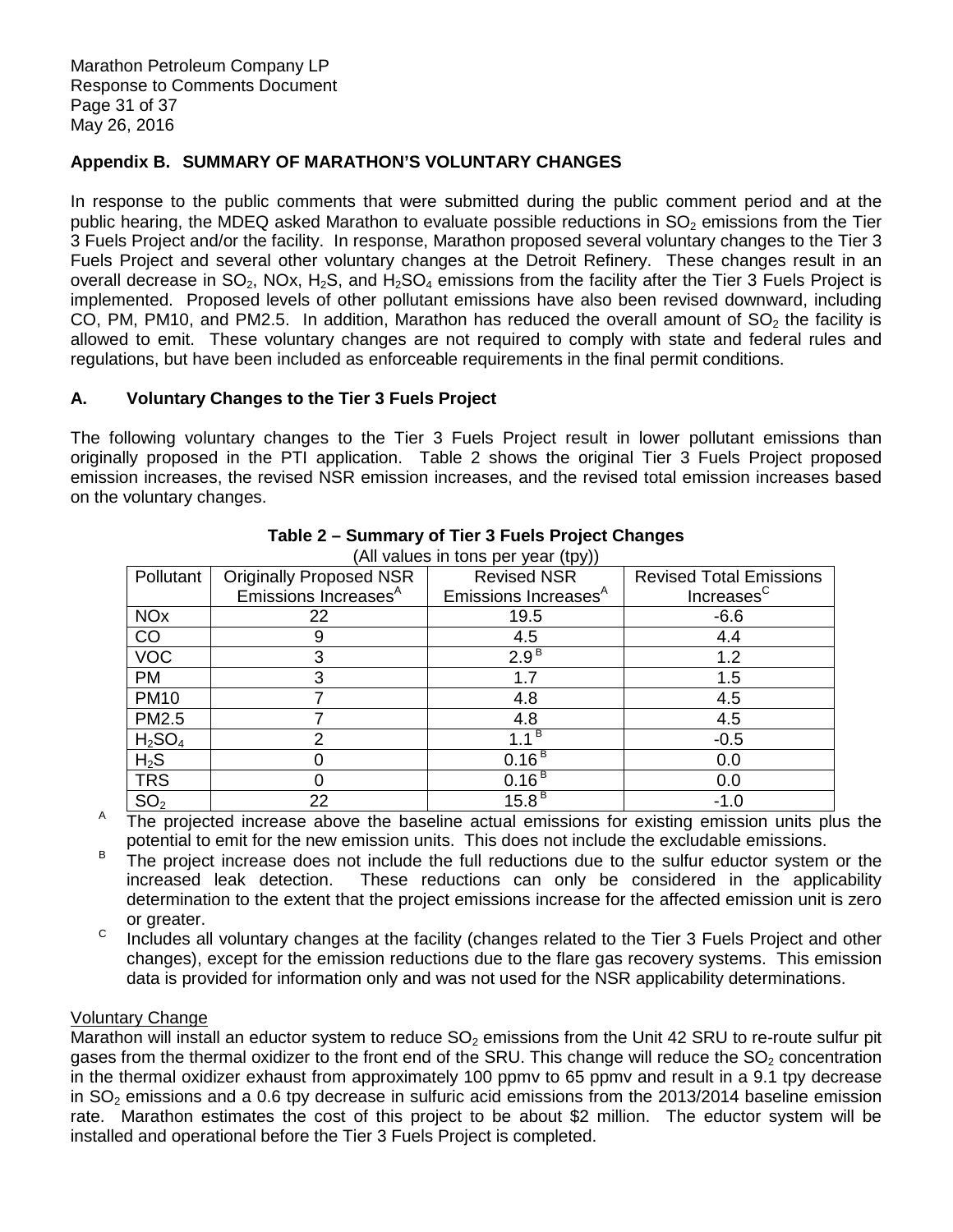Marathon Petroleum Company LP Response to Comments Document Page 32 of 37 May 26, 2016

#### Enforceable Condition

 The permittee shall equip and maintain the EU42-43SULRECOV-S1 sulfur pit with a properly operating system to capture and remove vapors from the sulfur pit. Installation shall be completed prior to startup of EU08-GOHTCHARHTR2-S1 or the new reactor in EU08-GOHT-S1, whichever occurs first. Gases captured and removed from the sulfur pit shall be returned to the inlet of EU42-43SULRECOV-S1 or routed to the thermal oxidizer.<sup>3</sup> (R 336.1201(3))

# Voluntary Change

 The projected actual pollutant emission rates for the Unit 72 SRU, as documented in the original PTI application, was conservatively based on the highest 30-day average production rate of 249 LTPD achieved in the baseline period. Marathon has revised the projected actual emission rates for the Unit 72 SRU to use the highest 3-month average sulfur production rate of 239 LTPD to better reflect the seasonal variation in refinery operations and potential refinery processing rates in the future. The projected actual emissions also include an additional 6 LTPD of sulfur production based on the worst case projection of incremental sulfur loading from the Tier 3 Fuels Project.

 This change does not result in actual emission reductions, but it adjusts the calculated emission increases for the Tier 3 Fuels Project, making the calculation more realistic and reducing the estimated emission increases.

No enforceable permit condition is necessary for this change.

### Voluntary Change

 Marathon has reduced the potential emissions from the new GOHT charge heater by reducing the CO emission factor from 0.02 lb/MMBtu to 0.01 lb/MMBtu on an annual basis. This change results in a 3.7 tpy decrease in the potential CO emissions from the new GOHT charge heater. Marathon has also committed to installing a CO CEMS to demonstrate compliance with the reduced CO emission rate.

| <b>Pollutant</b> | Limit                        | Time Period /<br><b>Operating</b><br><b>Scenario</b>                                            | <b>Equipment</b>     | Testing /<br><b>Monitoring</b><br><b>Method</b> | <b>Underlying</b><br>Applicable<br><b>Requirements</b> |
|------------------|------------------------------|-------------------------------------------------------------------------------------------------|----------------------|-------------------------------------------------|--------------------------------------------------------|
| 5. CO            | $0.01$ lb/MMBTU <sup>3</sup> | Based on an annual<br>rolling average, as<br>determined at the end<br>of each calendar<br>month | EU08-GOHTCHARHTR2-S1 | SC VI.6                                         | R 336.1201(3)                                          |

# Enforceable Conditions

# **VI. MONITORING/RECORDKEEPING**

Records shall be maintained on file for a period of five years. **(R 336.1201(3))** 

 6. The permittee shall install, calibrate, maintain and operate in a satisfactory manner devices to monitor and record on a continuous basis the CO and oxygen emissions from EU08-GOHTCHARHTR2-S1, The permittee shall install and operate the CEMS in accordance with the requirements of 40 CFR §§60.11, 60.13, and Part 60, Appendix A, the applicable performance specification test of 40 CFR Part 60 Appendices B and F. With respect to 40 CFR Part 60 Appendix F, in lieu of the requirements of 40 CFR Part 60 Appendix F §§5.1.1, 5.1.3, and 5.1.4, the permittee shall conduct either a Relative Accuracy Audit (RAA) or a Relative Accuracy Test Audit (RATA) once every twelve (12) calendar quarters, provided that a Cylinder Gas Audit is conducted each calendar quarter. Within 30 days following the end of each calendar quarter, the permittee shall submit the results to the AQD in the format of the data assessment report.<sup>3</sup> (R 336.1201(3))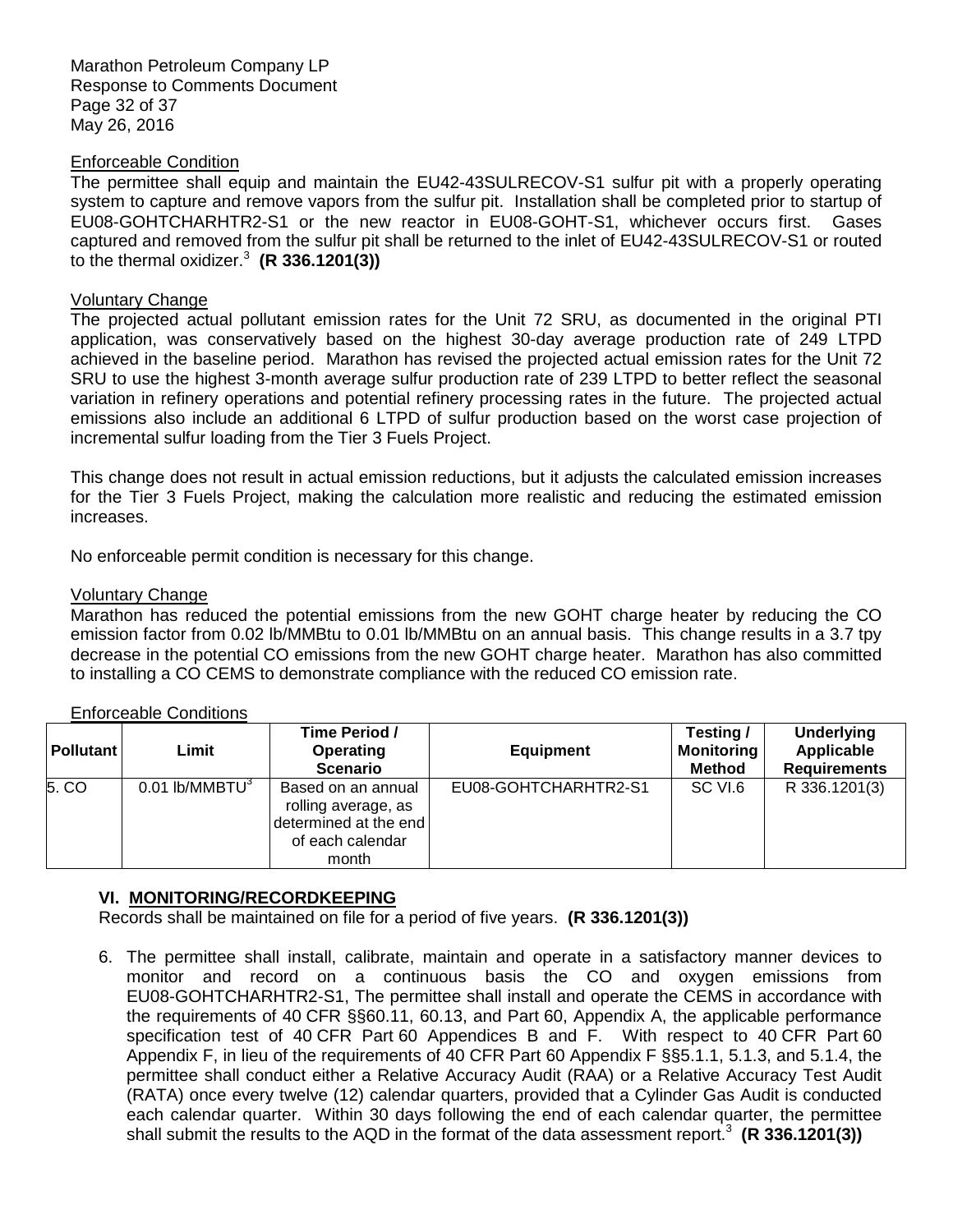# **VII. REPORTING**

 4. The permittee shall submit the data on the concentration of CO in the exhaust gas from EU08-GOHTCHARHTR2-S1 to the Air Quality Division (AQD) District Supervisor in an acceptable format within 30 days following the end of the quarter in which the data were collected.<sup>3</sup> **(R 336.1201(3))** 

 Appendix A of the final permit conditions has been revised to include Performance Specification 4 for the CO CEMS and to specify a CO span value of 50 ppmv.

#### Voluntary Change

Marathon has reduced the sulfur concentration used in the new GOHT charge heater  $SO<sub>2</sub>$  emission estimate from 60 ppmv to 45 ppmv. This change results in a 1.3 tpy decrease in the potential  $SO_2$  emissions and a 0.1 tpy decrease in the potential sulfuric acid mist emissions from the new GOHT charge heater compared to the original PTI application submittal. Marathon will also continuously monitor the TRS content of the fuel gas burned in the new GOHT charge heater and conduct emission testing every five years for the sulfuric acid mist emissions from the new GOHT charge heater.

 Marathon has also committed to conduct emission testing every five years for the VOC emissions from the new GOHT charge heater.

#### Enforceable Conditions  **II. MATERIAL LIMITS**

| <b>Material</b> | Limit          | Time Period /<br>Operating<br><b>Scenario</b> | <b>Equipment</b>     | Testing /<br><b>Monitoring</b><br><b>Method</b> | <b>Underlying</b><br>Applicable<br>Requirements |
|-----------------|----------------|-----------------------------------------------|----------------------|-------------------------------------------------|-------------------------------------------------|
| 3. TRS content  | $45$ ppm $v^3$ | Daily on a 365                                | EU08-GOHTCHARHTR2-S1 | SC VI.2                                         | R 336.1201(3)                                   |
| of the refinery |                | successive calendar day                       |                      |                                                 |                                                 |
| fuel gas        |                | rolling average basis                         |                      |                                                 |                                                 |

# **VI. MONITORING/RECORDKEEPING**

Records shall be maintained on file for a period of five years. **(R 336.1201(3))** 

 2. The permittee shall monitor and keep records of the concentration of total reduced sulfur (TRS) in the refinery fuel gas burned in EU08-GOHTCHARHTR2-S1, in a manner and with instrumentation acceptable to the Air Quality Division.<sup>3</sup>**(R 336.1201(3))** 

#### **V. TESTING/SAMPLING**

Records shall be maintained on file for a period of five years. **(R 336.1201(3))** 

 1. Within 180 days after commencement of trial operation of EU08-GOHTCHARHTR2-S1 and every five years thereafter, the permittee shall verify emission rates from EU08-GOHTCHARHTR2-S1 of the pollutants listed below by testing at owner's expense, in accordance with Department requirements. No less than 30 days prior to testing, the permittee shall submit a complete test plan to the AQD. The AQD must approve the final plan prior to testing. Verification of emission rates includes the submittal of a complete report of the test results to the AQD within 60 days following the last date of the test. For verification of PM10 and PM2.5 emissions, testing shall include both the filterable and condensable fractions. **(R 336.2001, R 336.2003, R 336.2004)** 

| PM <sub>10</sub>                | (R 336.1205, 40 CFR 52.21 (c) and (d)) |
|---------------------------------|----------------------------------------|
| PM2.5                           | (R 336.1205, 40 CFR 52.21 (c) and (d)) |
| VOC <sup>3</sup>                | (R 336.1201(3))                        |
| Sulfuric acid mist <sup>3</sup> | (R 336.1201(3))                        |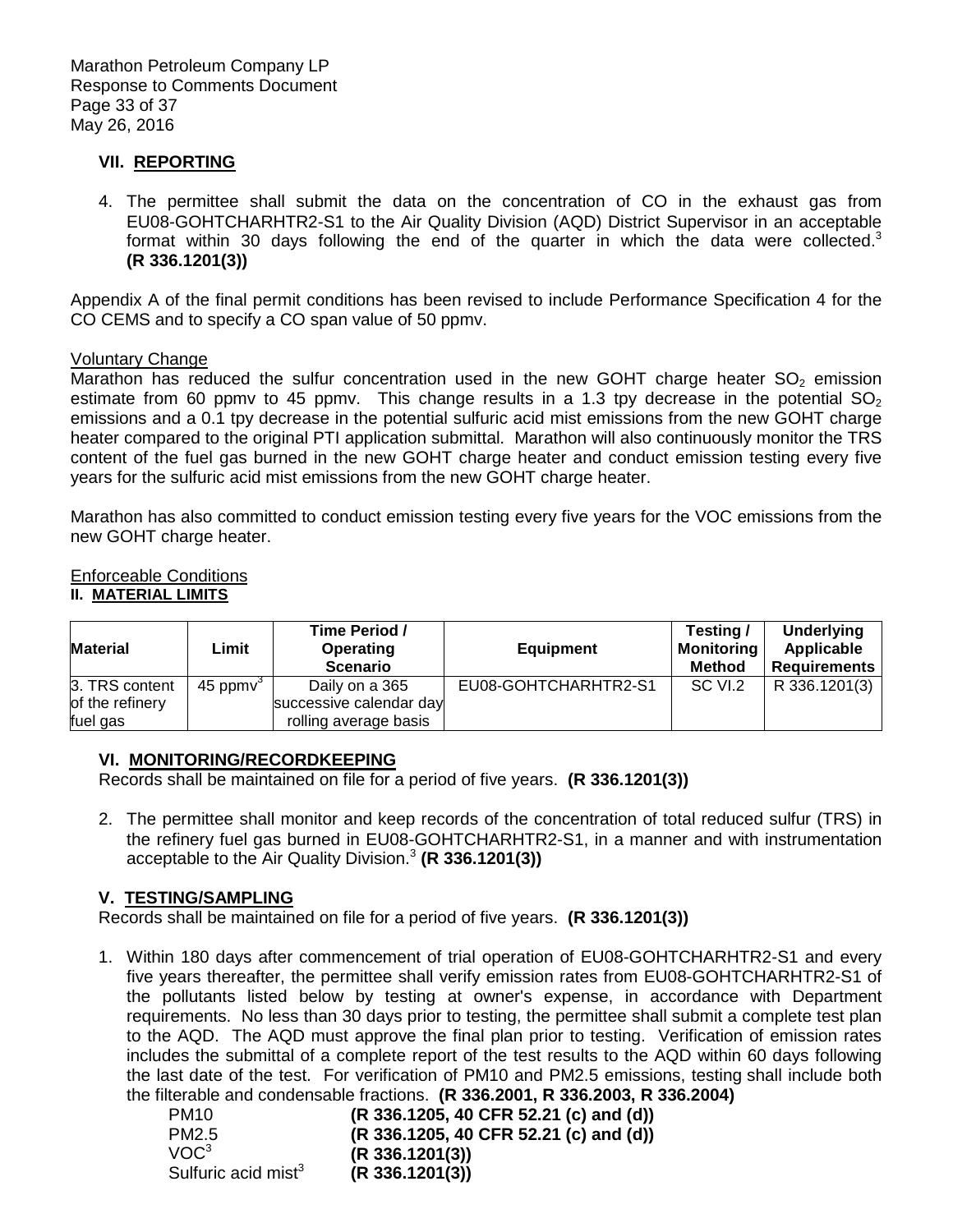# **VII. REPORTING**

 2. The permittee shall submit the data on the concentration of total reduced sulfur in the refinery fuel gas burned in EU08-GOHTCHARHTR2-S1 to the Air Quality Division (AQD) District Supervisor in acceptable format within 30 days following the end of the quarter in which the data were collected. $3$ **(R 336.1201(3))** 

#### Voluntary Change

 Marathon has accepted an enforceable heat input cap of 100 MMBtu/hour, on an annual average basis, for the existing GOHT charge heater and the new GOHT charge heater combined. In the original PTI application submittal, each heater was limited to 85 MMBtu/hour, on an annual average basis, for a total of 170 MMBtu/hour. This restriction will reduce the projected and potential emissions of all pollutants from the two heaters.

# Enforceable Conditions

# **III. PROCESS/OPERATIONAL RESTRICTIONS**

 4. The combined heat input to EU08-GOHTCHARHTR-S1 and EU08-GOHTCHARHTR2-S1 shall not exceed 100 MMBTU/hr on an annual rolling average, as determined at the end of each calendar month.<sup>3</sup>**(R 336.1201(3))** 

### **VI. MONITORING/RECORDKEEPING**

Records shall be maintained on file for a period of five years. **(R 336.1201(3))** 

 10. The permittee shall keep, in a satisfactory manner, daily, monthly, and rolling 12-month time period records of the combined heat input for EU08-GOHTCHARHTR-S1 and EU08-GOHTCHARHTR2- S1, in MMBTU/hr.<sup>3</sup>**(R 336.1201(3))** 

#### $\overline{a}$ Voluntary Change

 hydrogen consumption needed for the Tier 3 Fuels Project. The projected increase in firing rate is 24 MMBtu/hour. The projected firing rate for the Hydrogen Plant Heater has been adjusted based on a refined estimate of

24 MMBtu/hour.<br>In addition, the projected actual pollutant emission rates for the Hydrogen Plant Heater, as documented in the original PTI application, was conservatively based on the highest 30-day average heat input rate of 483 MMBtu/hour achieved in the baseline period. Marathon has revised the projected actual emission rates for the Hydrogen Plant Heater to use the highest 3-month average heat input rate of 474 MMBtu/hour to better reflect the seasonal variation in refinery operations and potential refinery processing rates in the future. The projected actual emissions also include an additional 24 MMBtu/hour due to the increased hydrogen consumption for the Tier 3 Fuels Project.

 This change does not result in actual emission reductions, but it adjusts the calculated emission increases for the Tier 3 Fuels Project, making the calculation more realistic and reducing the estimated emission increases.

No enforceable permit condition is necessary for this change.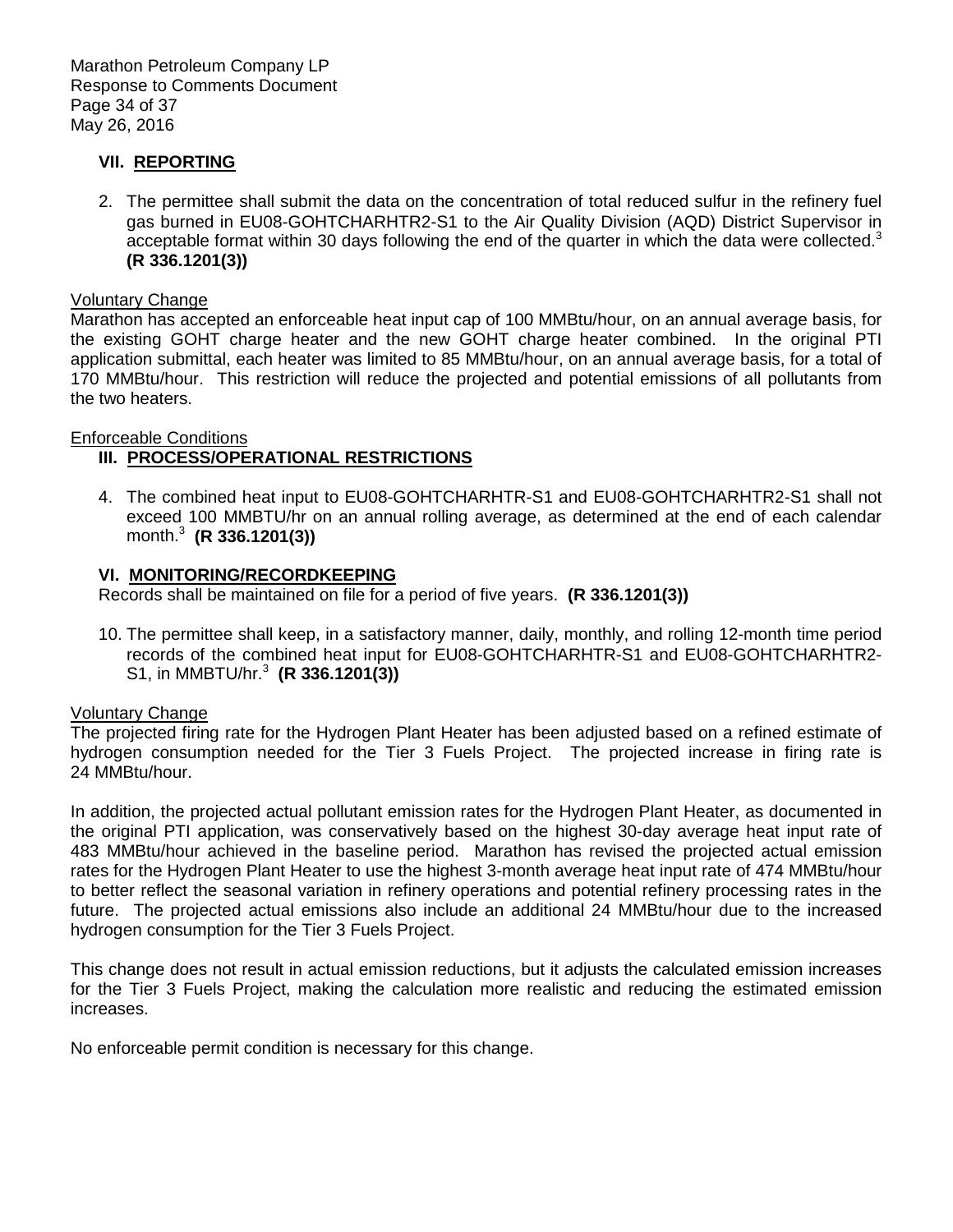#### **B. Other Voluntary Changes at the Marathon Detroit Refinery**

 The following voluntary changes at the Detroit Refinery are not related to the Tier 3 Fuels Project. These changes have been made to reduce actual and allowed pollutant emissions at the facility after the Tier 3 Fuels Project is implemented. As shown in Table 2, Marathon expects actual reductions in NOx,  $SO_2$ , and sulfuric acid mist emissions from the facility.

# Voluntary Change

Marathon has accepted an enforceable  $SO_2$  emissions cap for the following six emission units at the facility: the existing gasoil hydrotreater charge heater (EU08-GOHTCHARHTR-S1), the new gasoil hydrotreater charge heater (EU08-GOHTCHARHTR2-S1), the fluid catalytic cracking unit (EU11-FCCU-S1), the hydrogen plant heater (EU71-H2HTR-S1), the Unit 42 SRU (EU42-43SULRECOV-S1), and the Unit 72 SRU (EU72-SULRBLOCK2-S1).

The emissions cap accounts for a projected  $SO_2$  emission decrease of 7.4 tpy from the FCCU regenerator. While no physical change or change in the method of operation is being made to the FCCU as part of the Tier 3 Fuels Project, the gasoil that is fed to the FCCU will have a lower sulfur content as a result of the Tier 3 Fuels Project. The lower sulfur content of the gasoil will in turn result in a reduction in  $SO_2$  emissions from the FCCU. This cap also accounts for the eductor system being installed on the Unit 42 SRU as well as the more realistic projected actual emissions for the Unit 42 SRU, the Unit 72 SRU, and the hydrogen plant heater.

 In addition, this cap accounts for the reduced fuel gas sulfur concentration for the new GOHT charge heater and the firing rate cap of 100 MMBtu/hour, on an annual average basis, for the existing GOHT charge heater and the new GOHT charge heater combined.

This cap imposes an 88 tpy  $SO_2$  emission limit for these six emissions units, which is 1 tpy less than the  $SO<sub>2</sub>$  emissions in the baseline period of 2013/2014. Each of these emission units has continuous monitoring systems for either the sulfur content of the fuel burned in the emission unit or the SO<sub>2</sub> emissions from the emission unit, so Marathon will be able to demonstrate compliance with the emission cap.

# Enforceable Conditions

A new flexible group has been added to the final conditions that implements this  $SO_2$  emission cap. The flexible EU42-43SULRECOV-S1, flexible group includes the following emission units: EU08-GOHTCHARHTR-S1, EU08-GOHTCHARHTR2-S1, EU11-FCCU-S1, EU71-H2HTR-S1, EU42-43SULRECOV-S1, and EU72-SULRBLOCK2-S1.

# **I. EMISSION LIMITS**

| <b>Pollutant</b> | Limit                   | Time Period /<br><b>Operating Scenario</b>                                   | <b>Equipment</b> | Testing /<br><b>Monitoring</b><br><b>Method</b> | <b>Underlying</b><br>Applicable<br><b>Requirements</b> |
|------------------|-------------------------|------------------------------------------------------------------------------|------------------|-------------------------------------------------|--------------------------------------------------------|
| 1. $SO2$         | $88.0$ tpy <sup>3</sup> | Annual rolling average as<br>determined at the end of each<br>calendar month | FGTIER3SO2-S1    | SC VI.1                                         | R 336.1201(3)                                          |

# **VI. MONITORING/RECORDKEEPING**

Records shall be maintained on file for a period of five years. **(R 336.1201(3))** 

1. The permittee shall calculate and keep records of the annual emissions of  $SO<sub>2</sub>$  from FGTIER3SO2-S1 described in Appendix C, in tons per calendar year. Calculations and record keeping shall begin upon startup of EU08-GOHTCHARHTR2-S1 or the new reactor in EU08-GOHT-S1, whichever occurs first.<sup>3</sup>**(R 336.1201(3))**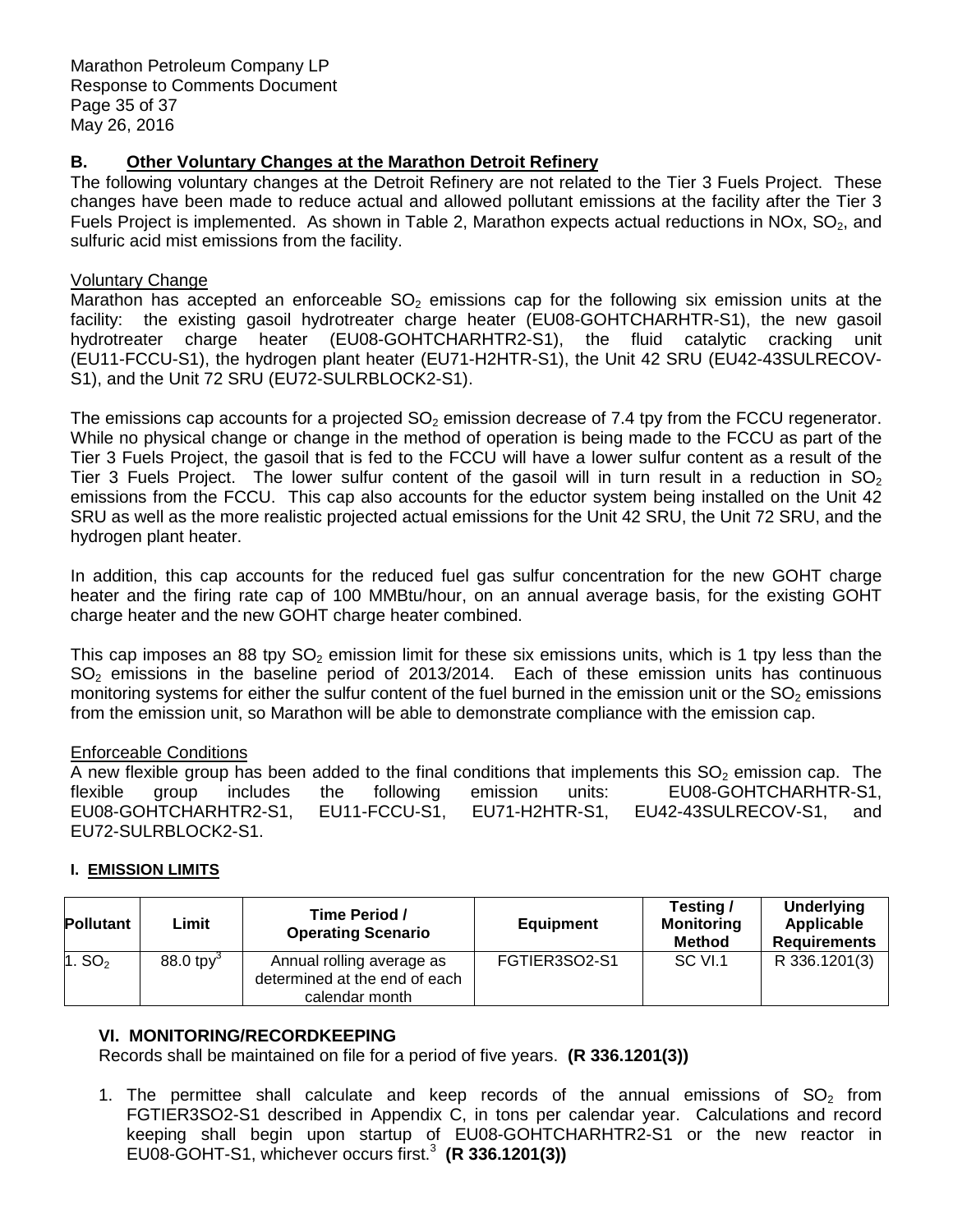# **VII. REPORTING**

1. The permittee shall submit records of the annual emission of  $SO<sub>2</sub>$  from FGTIER3SO2-S1 described in Appendix C, in tons per calendar year, to the AQD Permit Section Supervisor within 60 days following the end of each reporting year. Reporting shall begin upon startup of EU08-GOHTCHARHTR2-S1 or the new reactor in EU08-GOHT-S1, whichever occurs first, and continue for five (5) years. The report shall contain the name, address, and telephone number of the facility (major stationary source); the annual emissions as calculated pursuant to VI.1, and any other information the owner or operator wishes to include.<sup>3</sup> (R 336.1201(3))

### Voluntary Change

 While no physical change or change in the method of operation is being made to the existing Zurn Boiler as part of the Tier 3 Fuels Project, Marathon will install low NOx burners and flue gas recirculation on the Zurn Boiler, which will reduce NOx emissions by about 19.5 tpy. These changes are being made to reduce the NOx emissions from the Detroit Refinery and will be made during the 2018 refinery turnaround.

 Marathon has determined that the proposed changes to the Zurn Boiler meet the criteria of the R 336.1285(b) exemption from the requirement to obtain a PTI. These changes do not constitute reconstruction of the boiler. The cost of the changes, estimated to be \$3.2 million for the low NOx burners and flue gas recirculation system and \$3.8 million for repairs to the boiler, will not exceed 50 percent of the estimated \$17 million cost of a new boiler of a similar design and size.

 Note that, due to limited space at the refinery where the Zurn Boiler is located, and the need to have the Zurn Boiler operating during the time it would take to construct a new boiler, a new boiler would have to be built at another location at the refinery. Therefore, existing infrastructure for the Zurn Boiler could not be used for a new boiler to replace the Zurn Boiler.

#### Enforceable Conditions  **I. EMISSION LIMITS**

| <b>Pollutant</b>        | Limit | Time Period /<br><b>Operating</b><br><b>Scenario</b>                                                                                       | Equipment | Testing /<br><b>Monitoring</b><br><b>Method</b> | <b>Underlying</b><br>Applicable<br><b>Requirements</b> |
|-------------------------|-------|--------------------------------------------------------------------------------------------------------------------------------------------|-----------|-------------------------------------------------|--------------------------------------------------------|
| 1. NOx                  |       | $\overline{0.08}$ lb/MMBTU <sup>3,a</sup> Annual rolling average as<br>determined at the end of   EU27-ZURNBOILER  <br>each calendar month |           | SC VI.1                                         | R 336.1201(3)                                          |
| whichever occurs first. |       | <sup>a</sup> This emission limit applies upon startup of EU08-GOHTCHARHTR2-S1 or the new reactor in EU08-GOHT-S1,                          |           |                                                 |                                                        |

 **IV. DESIGN/EQUIPMENT PARAMETER(S)** 

- 2. The permittee shall not operate EU27-ZURNBOILER-S1 unless the low NOx burners are installed and operating properly. Installation shall be completed prior to startup of EU08-GOHTCHARHTR2- S1 or the new reactor in EU08-GOHT-S1, whichever occurs first.<sup>3</sup> (R 336.1201(3))
- 3. The permittee shall install a flue gas recirculation system on EU27-ZURNBOILER-S1 to meet the emission limit in SC I.1 above. EU08-GOHTCHARHTR2-S1 or the new reactor in EU08-GOHT-S1, whichever occurs first. The flue gas recirculation system shall be operated and maintained in a manner consistent with the Installation shall be completed prior to startup of manufacturer's guidelines.<sup>3</sup> (R 336.1201(3))